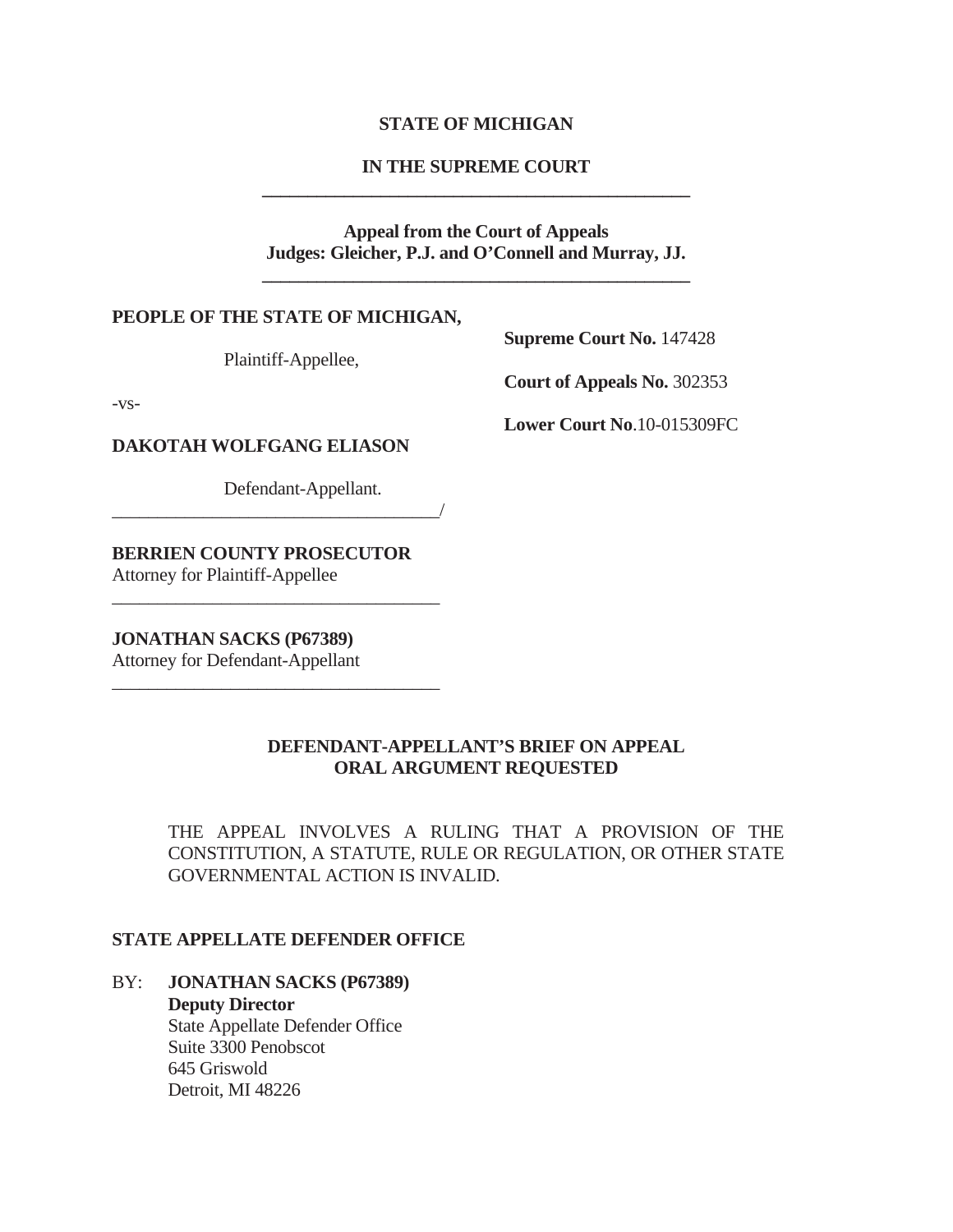# **TABLE OF CONTENTS**

| MILLER V ALABAMA, 567 US _ (2012) INVALIDATES MICHIGAN'S ENTIRE<br>I.<br>SENTENCING SCHEME FOR YOUTH CONVICTED OF FIRST DEGREE                                                                                                                                                                                    |
|-------------------------------------------------------------------------------------------------------------------------------------------------------------------------------------------------------------------------------------------------------------------------------------------------------------------|
| A MANDATORY SENTENCE OF LIFE WITHOUT THE POSSIBILITY OF<br>II.<br>PAROLE FOR A YOUTHFUL OFFENDER AMOUNTS TO CRUEL OR UNUSUAL<br>PUNISHMENT UNDER ARTICLE 1, SECTION 16 OF THE MICHIGAN<br><b>CONSTITUTION. THE GREATER PROTECTIONS OF THE MICHIGAN</b><br>CONSTITUTION WARRANT A CATEGORICAL BAN, ESPECIALLY WITH |
| III. THE REMEDY FOR A YOUTH'S UNCONSTITUTIONAL SENTENCE OF LIFE<br>WITHOUT PAROLE IS AN INDIVIDUALIZED SENTENCING TO LIFE OR ANY<br>TERM OF YEARS PER MCL 750.317. FOR DAKOTAH IN PARTICULAR, A<br>DIFFERENT JUDGE SHOULD BE REQUIRED TO SENTENCE HIM TO LIFE                                                     |
|                                                                                                                                                                                                                                                                                                                   |

JRS\*DakotahMSC1.docx\*25298 Dakotah Wolfgang Eliason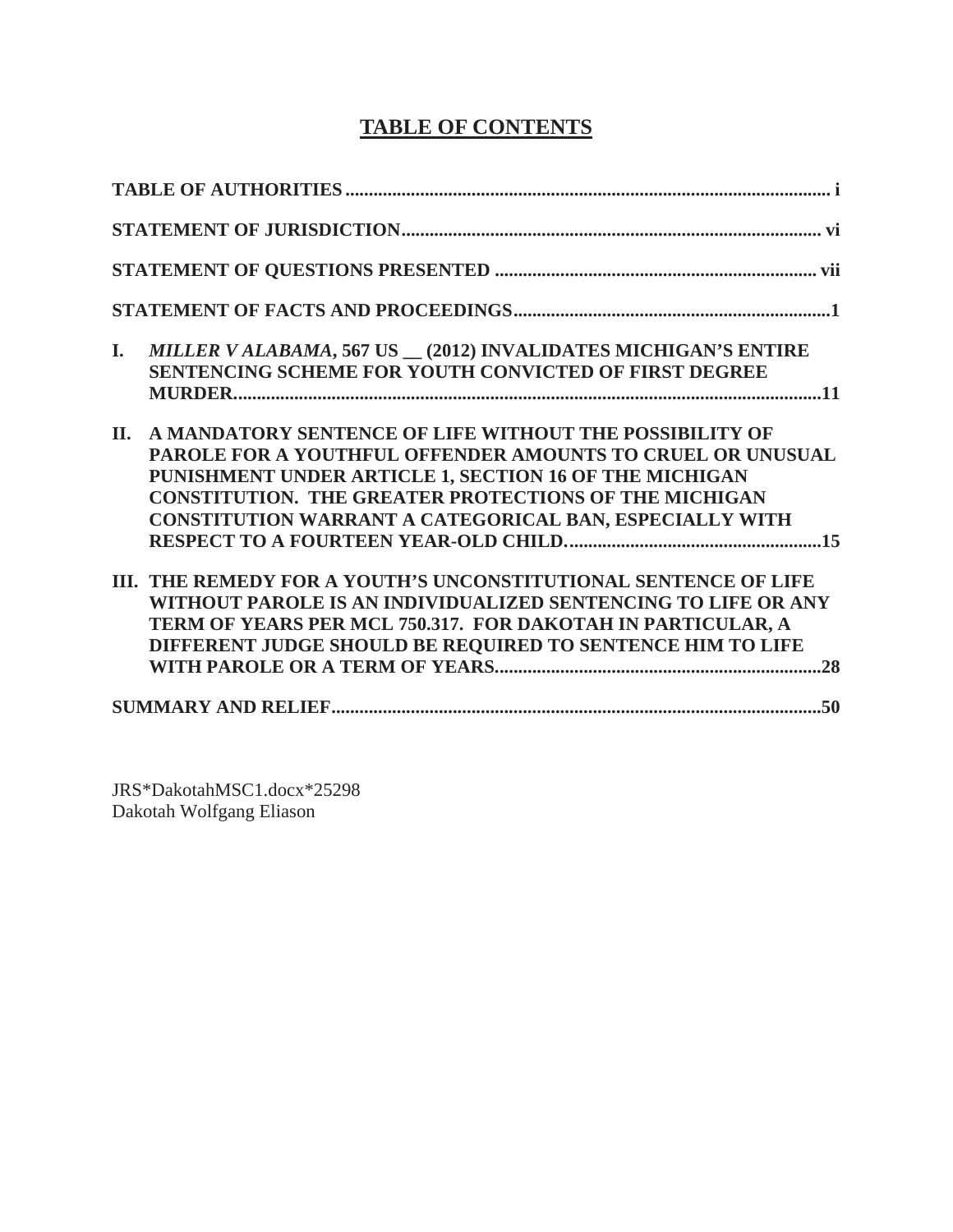# **TABLE OF AUTHORITIES**

## **CASES**

| Am Fedn of State, Co & Muni Employees v City of Detroit, 468 Mich 388 (2003)  35 |  |
|----------------------------------------------------------------------------------|--|
|                                                                                  |  |
|                                                                                  |  |
| Bey v. Rubitschun, No. 05-71318, 2007 WL 7705668 (ED Mich. October 23, 2007) 45  |  |
|                                                                                  |  |
|                                                                                  |  |
|                                                                                  |  |
|                                                                                  |  |
|                                                                                  |  |
|                                                                                  |  |
|                                                                                  |  |
| Eastwood Park Amusement Co v East Detroit Mayor, 325 Mich 60 (1949) 38           |  |
|                                                                                  |  |
|                                                                                  |  |
|                                                                                  |  |
|                                                                                  |  |
|                                                                                  |  |
|                                                                                  |  |
|                                                                                  |  |
|                                                                                  |  |
|                                                                                  |  |
|                                                                                  |  |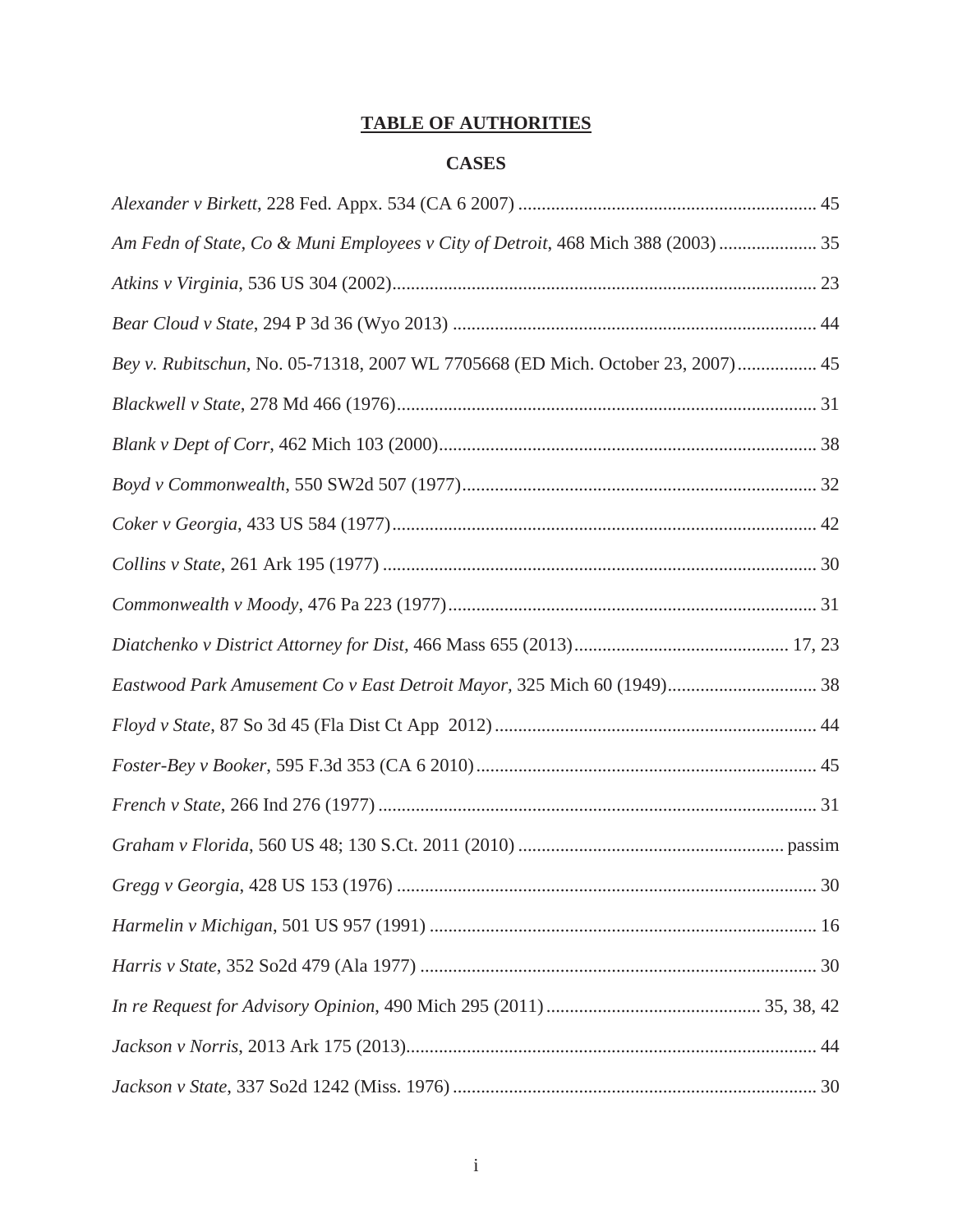| <i>People v Banks</i> , 2012 WL 4459101P3d __ (Colo.App.) (Appendix 494A). The Supreme Court<br>of Colorado is reviewing this question. Banks v People, 2013 WL 3168752 (Colo. Jun 24, |  |
|----------------------------------------------------------------------------------------------------------------------------------------------------------------------------------------|--|
|                                                                                                                                                                                        |  |
|                                                                                                                                                                                        |  |
|                                                                                                                                                                                        |  |
|                                                                                                                                                                                        |  |
|                                                                                                                                                                                        |  |
|                                                                                                                                                                                        |  |
|                                                                                                                                                                                        |  |
|                                                                                                                                                                                        |  |
|                                                                                                                                                                                        |  |
|                                                                                                                                                                                        |  |
|                                                                                                                                                                                        |  |
|                                                                                                                                                                                        |  |
|                                                                                                                                                                                        |  |
|                                                                                                                                                                                        |  |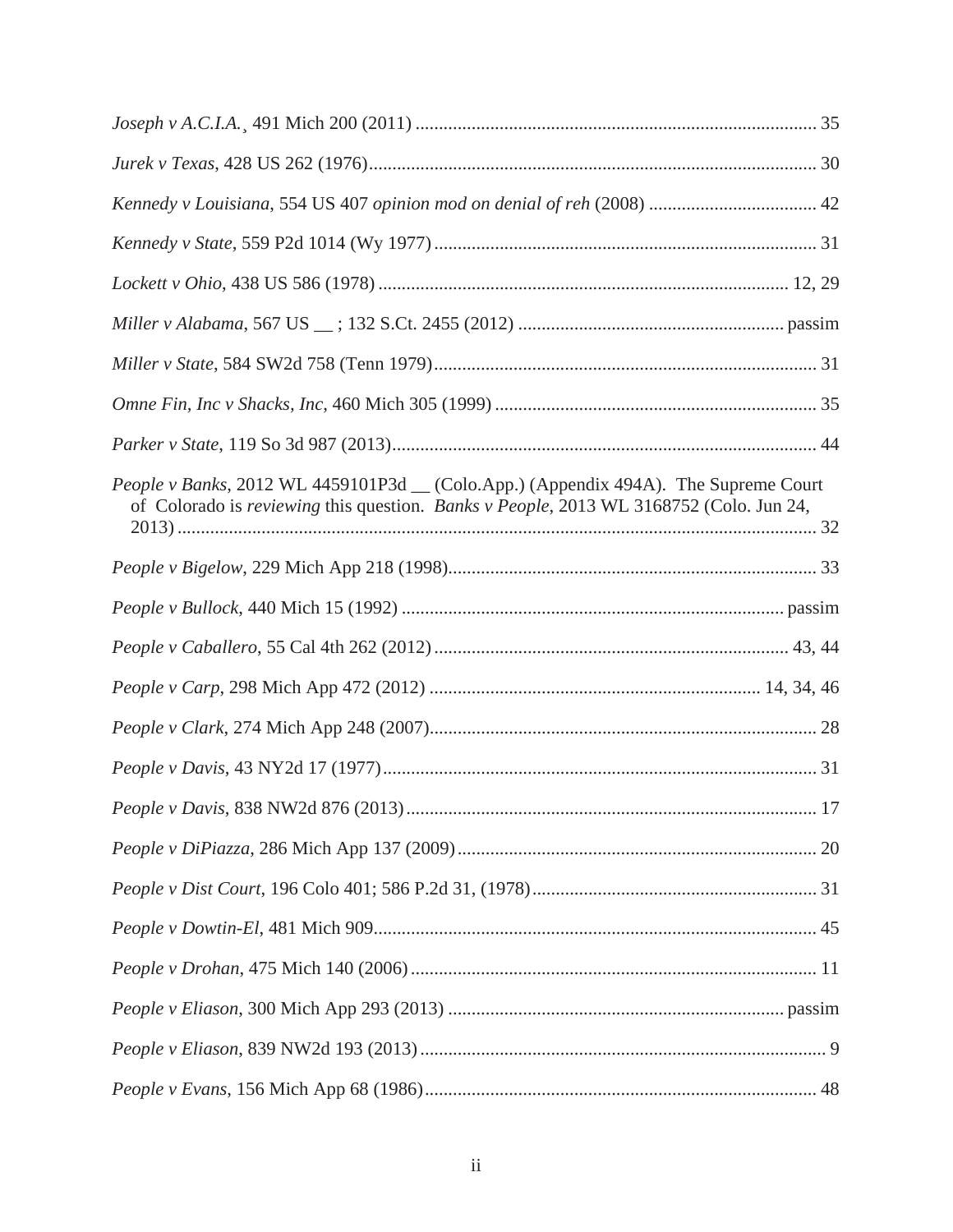| People v Randolph, 466 Mich 532(2002) (abrogated on other grounds by 33, 34 |  |
|-----------------------------------------------------------------------------|--|
|                                                                             |  |
|                                                                             |  |
|                                                                             |  |
|                                                                             |  |
|                                                                             |  |
|                                                                             |  |
|                                                                             |  |
|                                                                             |  |
|                                                                             |  |
|                                                                             |  |
|                                                                             |  |
|                                                                             |  |
|                                                                             |  |
|                                                                             |  |
|                                                                             |  |
|                                                                             |  |
|                                                                             |  |
|                                                                             |  |
|                                                                             |  |
|                                                                             |  |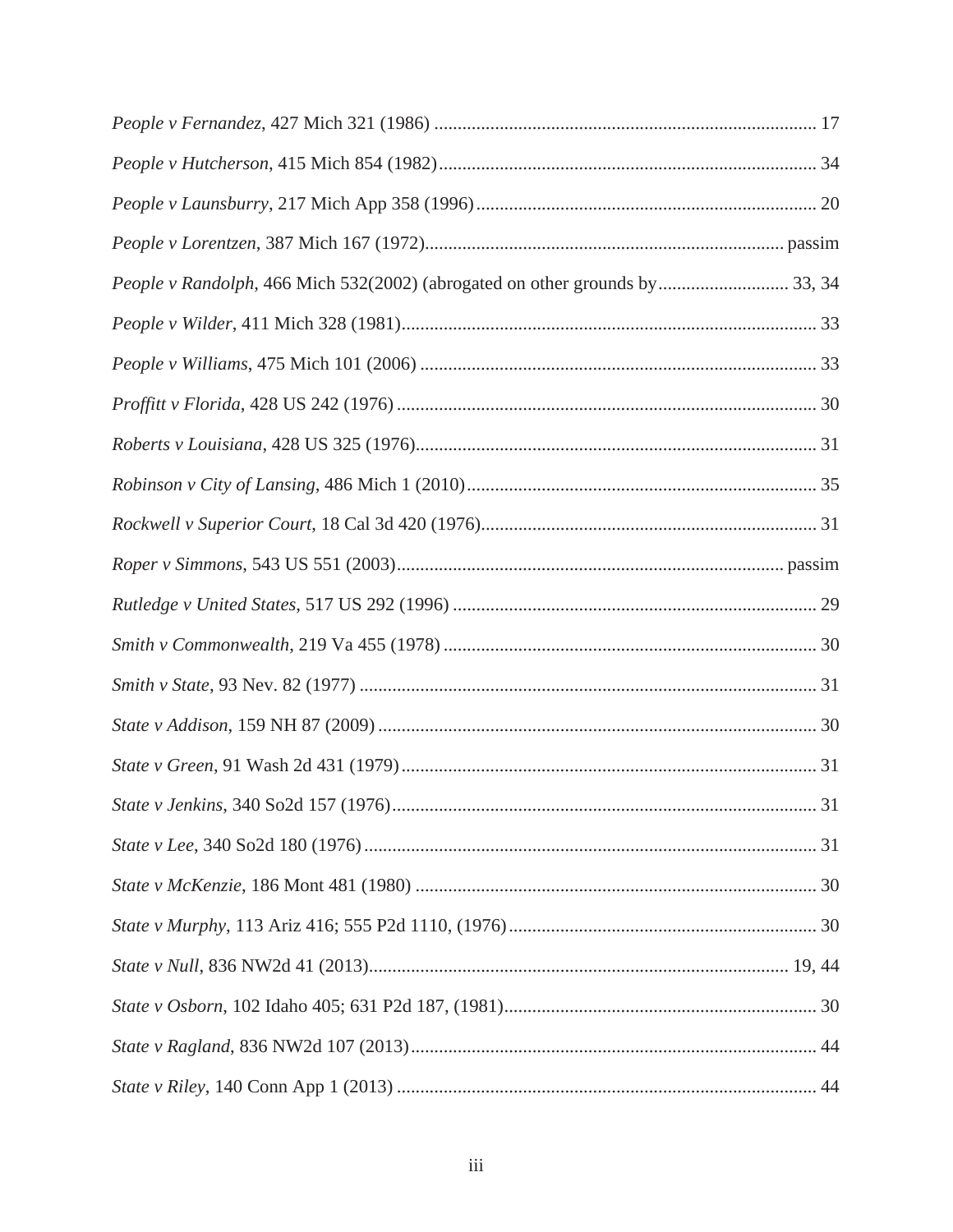| State v Selman, 300 So2d 467(1974), vacated in part sub nom. Selman v Louisiana, 428 US 906 |  |
|---------------------------------------------------------------------------------------------|--|
|                                                                                             |  |
|                                                                                             |  |
|                                                                                             |  |
|                                                                                             |  |
|                                                                                             |  |

# CONSTITUTIONS, STATUTES, COURT RULES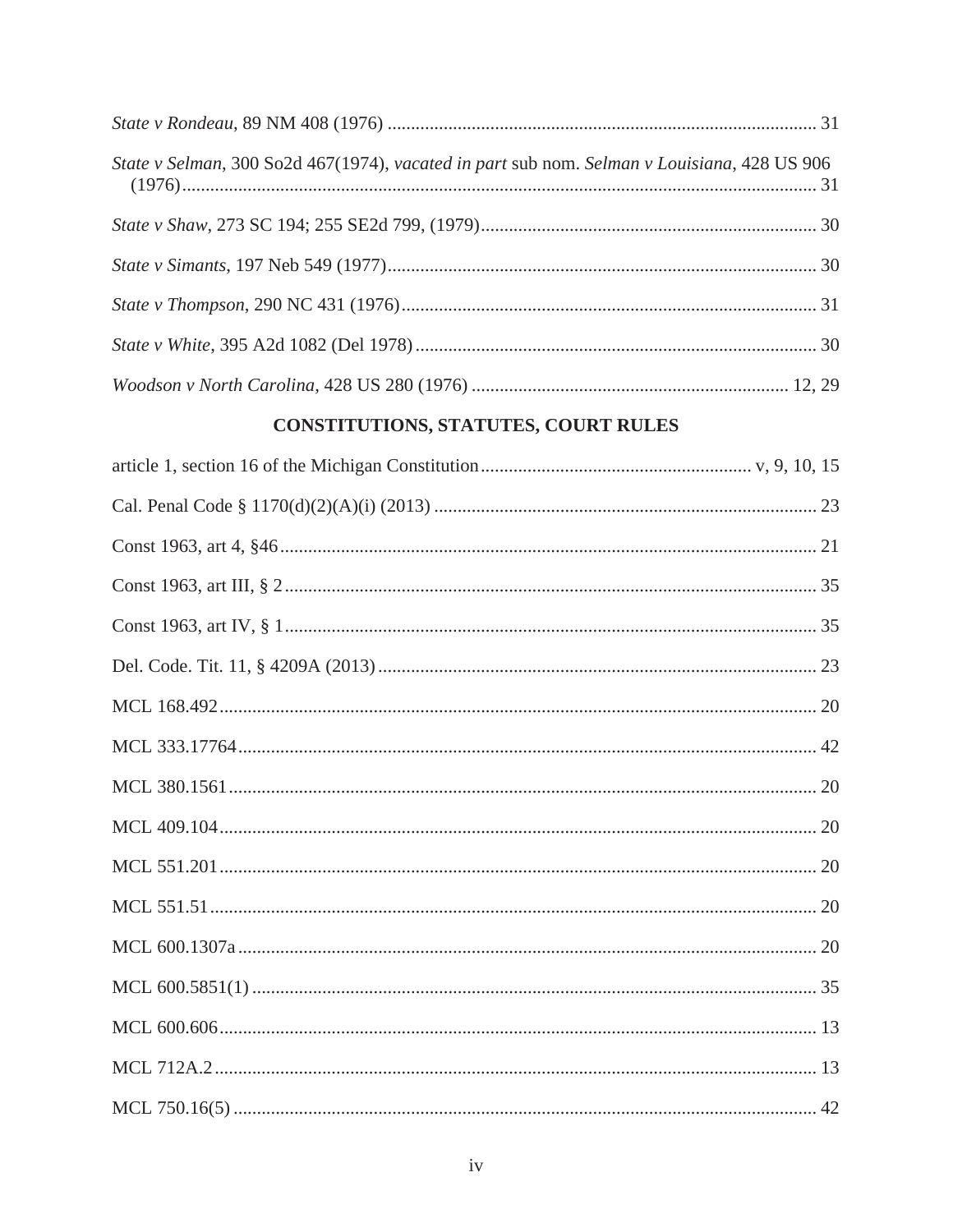# **OTHER AUTHORITIES**

| Edens et al., Assessment of "Juvenile Psychopathy" and Its Association with Violence: A Critical |  |  |
|--------------------------------------------------------------------------------------------------|--|--|
|                                                                                                  |  |  |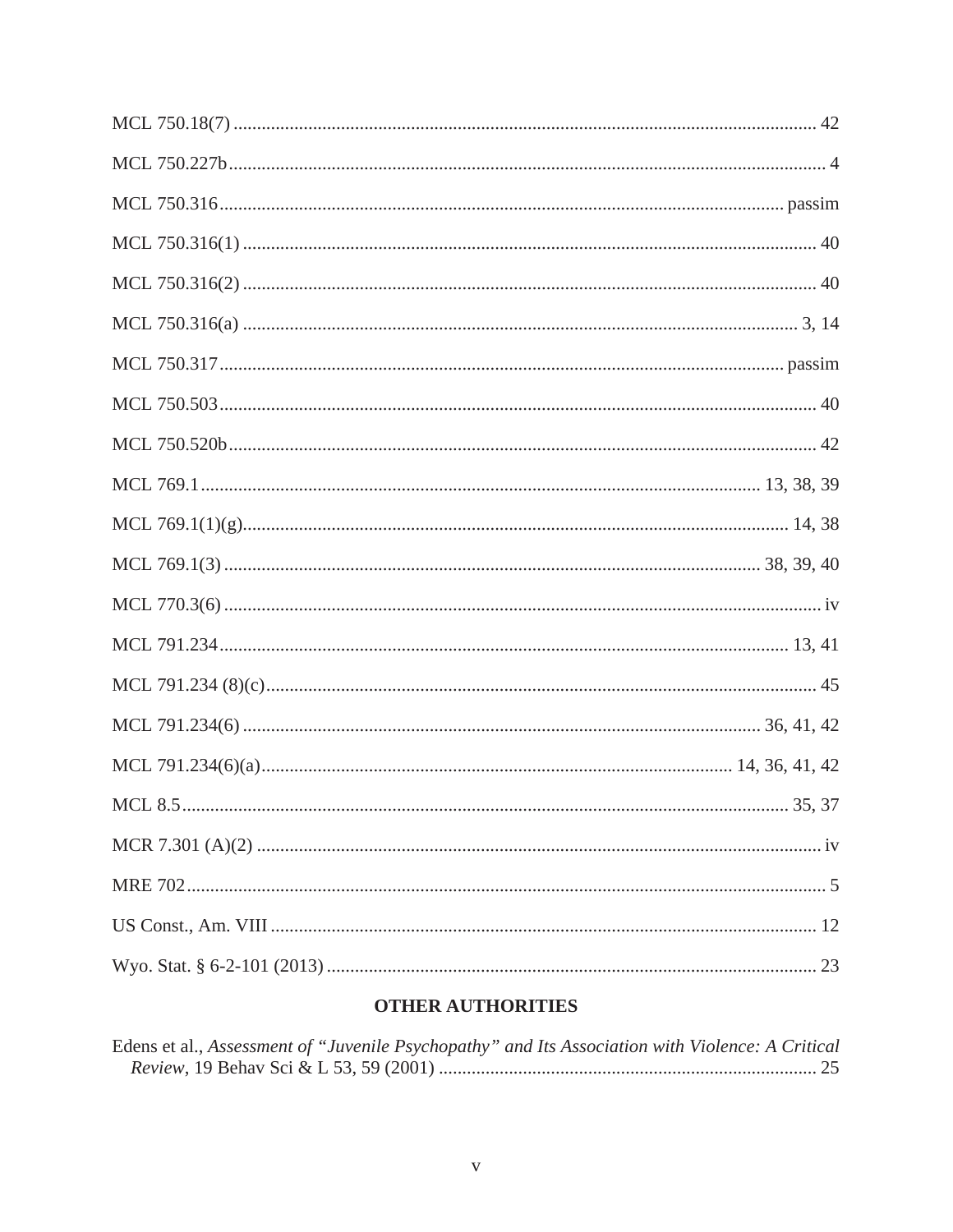# **STATEMENT OF JURISDICTION**

This court granted leave to appeal on November 6, 2013. This Court has jurisdiction

pursuant to MCL 770.3(6); MCR 7.301 (A)(2).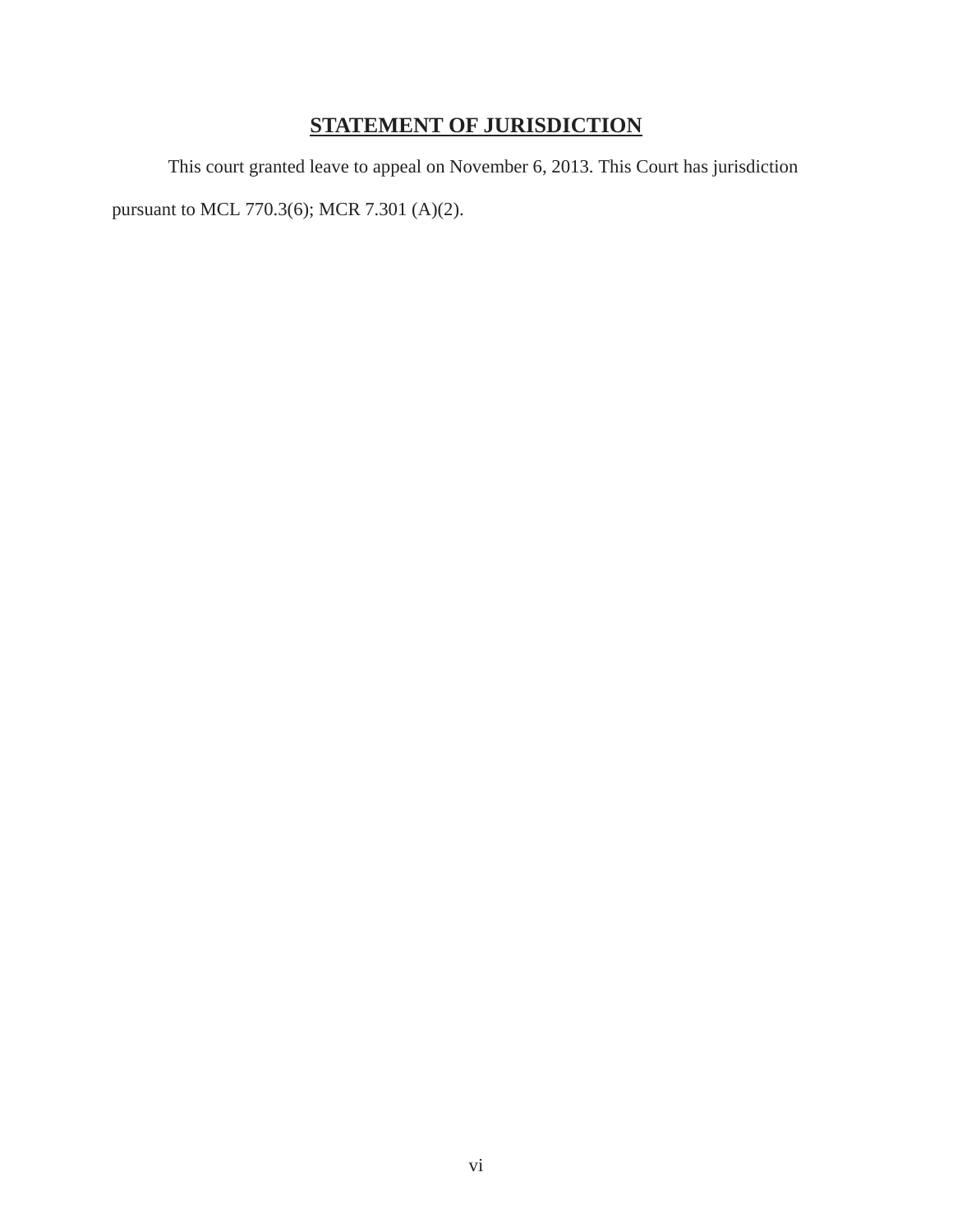# **STATEMENT OF QUESTIONS PRESENTED**

I. Does *Miller v Alabama*, 567 US \_\_ (2012) invalidate Michigan's entire sentencing scheme for youth convicted of first degree murder?

Court of Appeals answers, "Yes".

Defendant-Appellant answers, "Yes".

II. Does a mandatory sentence of life without the possibility of parole for a youthful offender amount to cruel or unusual punishment under article 1, section 16 of the Michigan Constitution?

Court of Appeals answers, "Yes".

Defendant-Appellant answers, "Yes".

 Do the greater protections of the Michigan Constitution warrant a categorical ban on life without parole sentences for youth, especially with respect to a fourteen year-old child?

Court of Appeals answers, "No".

Defendant-Appellant answers, "Yes".

III. Is the remedy for a youth's unconstitutional sentence of life without parole an individualized sentencing to life or any term of years per MCL 750.317?

Court of Appeals answers, "No".

Defendant-Appellant answers, "Yes".

 For Dakotah in particular, should a different judge should be required to sentence him to life with parole or a term of years?

Court of Appeals answers, "No".

Defendant-Appellant answers, "Yes".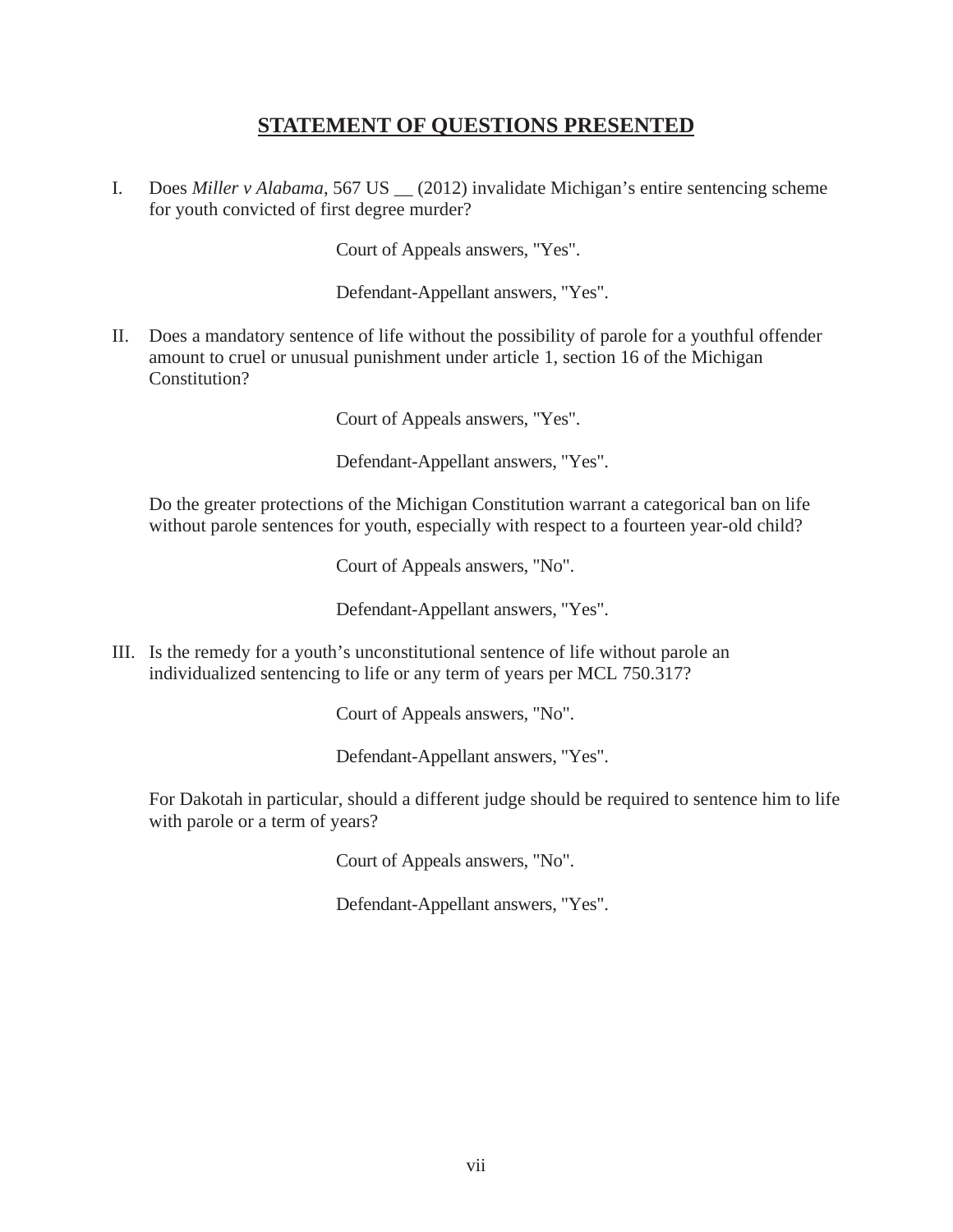#### **STATEMENT OF FACTS AND PROCEEDINGS**

 Early in the morning of March 7, 2010, fourteen year-old Dakotah Eliason shot and killed Jesse Miles, his grandmother's husband of 35 years, whom he considered his grandfather. (90a, 101a, 107a). He is now serving a mandatory sentence of life without parole. (299a).

#### **Shooting of Jesse Miles**

 Jean Miles lived on Buchanan Road with her husband of 35 years, Jesse. Dakotah, who was her grandson and his step-grandson, visited frequently on weekends. Dakotah lived with his father, sister, and step-mother, but his grandparents' house was a getaway where he played videogames and watched movies. (89a-92a, 120a-121a).

 On Friday, March 5, 2010, Dakotah and his eight year-old sister Lelanai came to stay with their grandparents for the weekend. Lelanai returned home on Saturday, while Dakotah stayed with his grandparents. At about 7:30 PM on Saturday, Ms. Miles went to her room to watch television. Dakotah came by to talk when he came downstairs to use the restroom. They had a brief and ordinary conversation, during which Dakotah seemed neither upset nor angry. After that, Ms. Miles fell asleep. (92a-93a, 99a-100a).

 At 3:00 AM on March 7, 2010, Ms. Miles heard a sudden pop. She then heard Dakotah's voice saying something like, "I shot Papa." She next remembered getting out of bed, and she had the gun in her hands. Ms. Miles did not remember how she acquired the gun. Ms. Miles walked into the living room, and saw blood and her husband lying down. She instructed Dakotah to call 911, which he immediately did. Ms. Miles put the gun down in the dining room chair. Dakotah and Ms. Miles walked outside and police arrived. (101a-103a).

 Trooper Brenda Keifer arrived at the home at 3:00 AM. She handcuffed and interviewed Dakotah. As Mr. Miles' family members arrived, Dakotah was placed in the back of Deputy Eugene Casto's car. Trooper Shoemaker and Deputy Casto transferred Dakotah to the Niles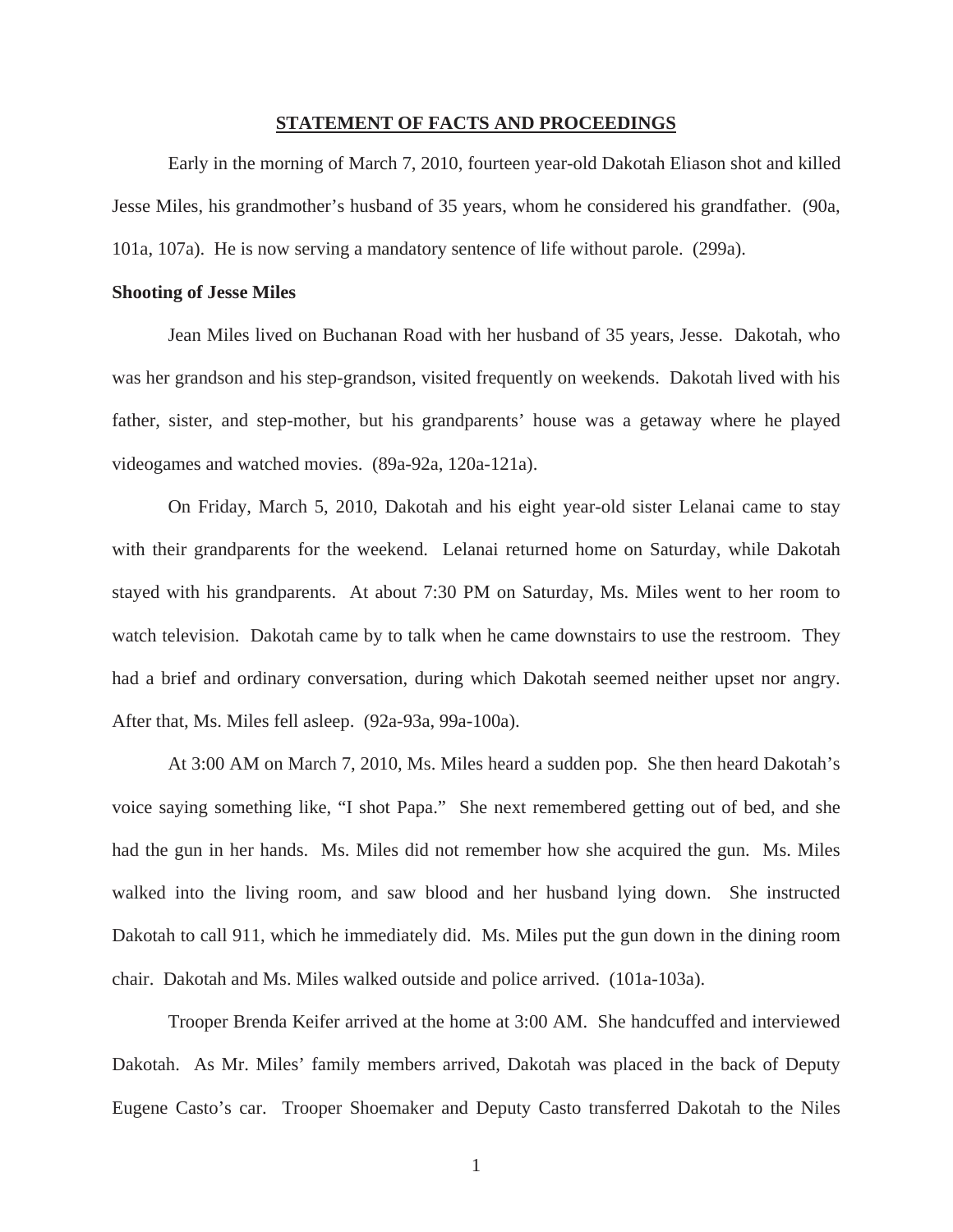Enforcement Center for a follow-up interview with Detective Fabian Suarez. (123a-127a, 132a-133a, 138a; 165a-166a, 209a).

Ms. Miles told police the location of the gun and gave permission for them to search the house. Police recovered two steak knives from the kitchen in a chair at the edge of the living room. There were no signs of a struggle in the house. Police Officer Michael Troup recovered the gun from a chair in the house. He noticed the hammer was cocked and the gun loaded. (104a-105a, 116a, 131a, 134a-137a, 162a-164a, 171a-172a, 223a).

 EMT specialist Richard James Hotary arrived at the scene to find Mr. Miles on the couch, making some movements, with a large bullet wound to his head. An ambulance took Mr. Miles to Lakeland Niles then South Bend Memorial Hospitals. Mr. Miles died the next afternoon at Memorial Hospital from a gunshot wound to the head. (107a, 153a-155a, 186a).

Dakotah explained to Trooper Keifer that around midnight he walked downstairs and grabbed his grandfather's gun from a hook on a hat rack in the hallway. He took the gun upstairs to his room and sat in a chair for two to three hours, holding the gun. Dakotah stated, "he was thinking about life and death … contemplating homicide or suicide. Trooper Keifer asked Dakotah's motivation, and he said "first sadness," and then "pent up anger." (128a-129a).

 When Dakotah waited in Deputy Casto's police car, the video equipment and interior microphone were running. Dakotah said his life had turned into a "Law and Order" episode, without commercials. He stated he wished he could take it back, but he "now understood the feeling people get when they do that." Dakotah finally said, "you know when you hit that point of realization, for a split second, you feel like nothing could ever hurt you, just for that split second, once you realize what you've done." People's Exhibit 5, (210a-213a).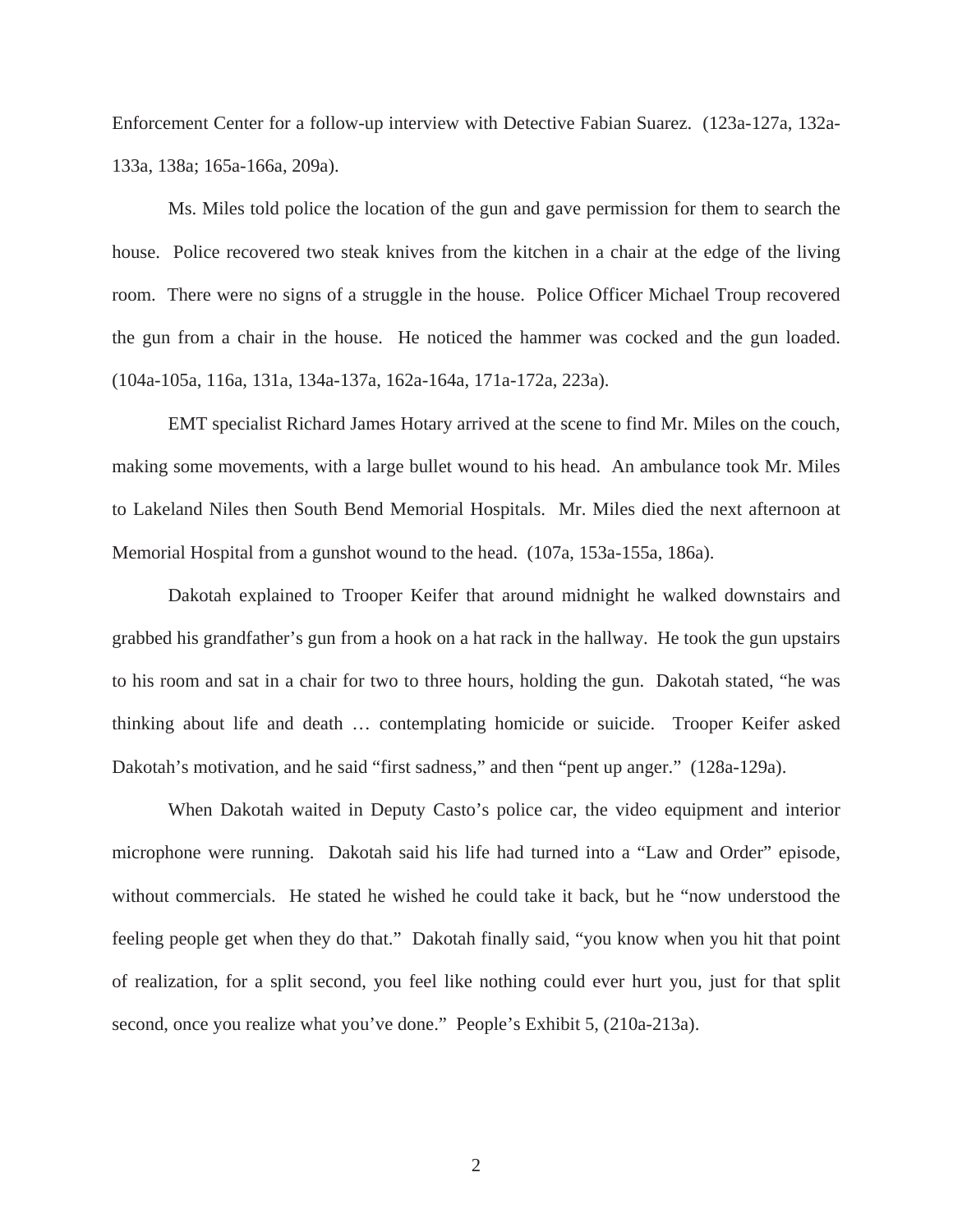Detective Fabian Suarez interviewed Dakotah, with his father, Steve Eliason present. The police recorded the interview. Dakotah explained to Detective Suarez that, "I don't know," what happened tonight. Dakotah went downstairs to use the bathroom, grabbed the loaded gun from underneath a hat, and fired one time at his sleeping grandfather. Dakotah could not supply an explanation for the shooting. His grandfather had never hurt him physically or mentally. Dakotah, who was contemplating suicide at one point, could not find a way to vent his emotions. He would build up to a point where he just did not know what he was doing. Dakotah stated that school was fine, and he denied a specific suicide attempt, explaining only that he had thoughts of suicide. Dakotah noted though that a friend recently hanged himself. Dakotah said that before that night, it never occurred to him to harm his grandfather, but "something snapped." He admitted to pent up anger over certain things, including the fact that his mom dated a new guy every two years, and he could hardly see his brother, Bradley. Dakotah said his situation was not exactly like somebody hearing voices. It was more multiple personalities, a good guy and a bad guy, and good does not always win over evil. He sat near his grandfather, trying to convince himself not to do anything. He then blacked out for a couple of minutes, with the hammer already cocked. Dakotah had an argument with himself about whether it should be suicide or homicide, and he was not ready to go, so it was homicide. He placed two knives on the stairs in case he wanted it to be quieter than a gun. Dakotah shot the gun and started shaking. For five seconds, he felt like nothing could hurt you after killing someone. He denied wanting to also hurt his grandmother. People's Exhibit 11, (229a-231a).

#### **Trial and sentencing**

 On August 19, 2010, before Judge Scott Schofield, a Berrien County trial court jury convicted Dakotah Eliason of one count of first degree premeditated murder, MCL 750.316(a)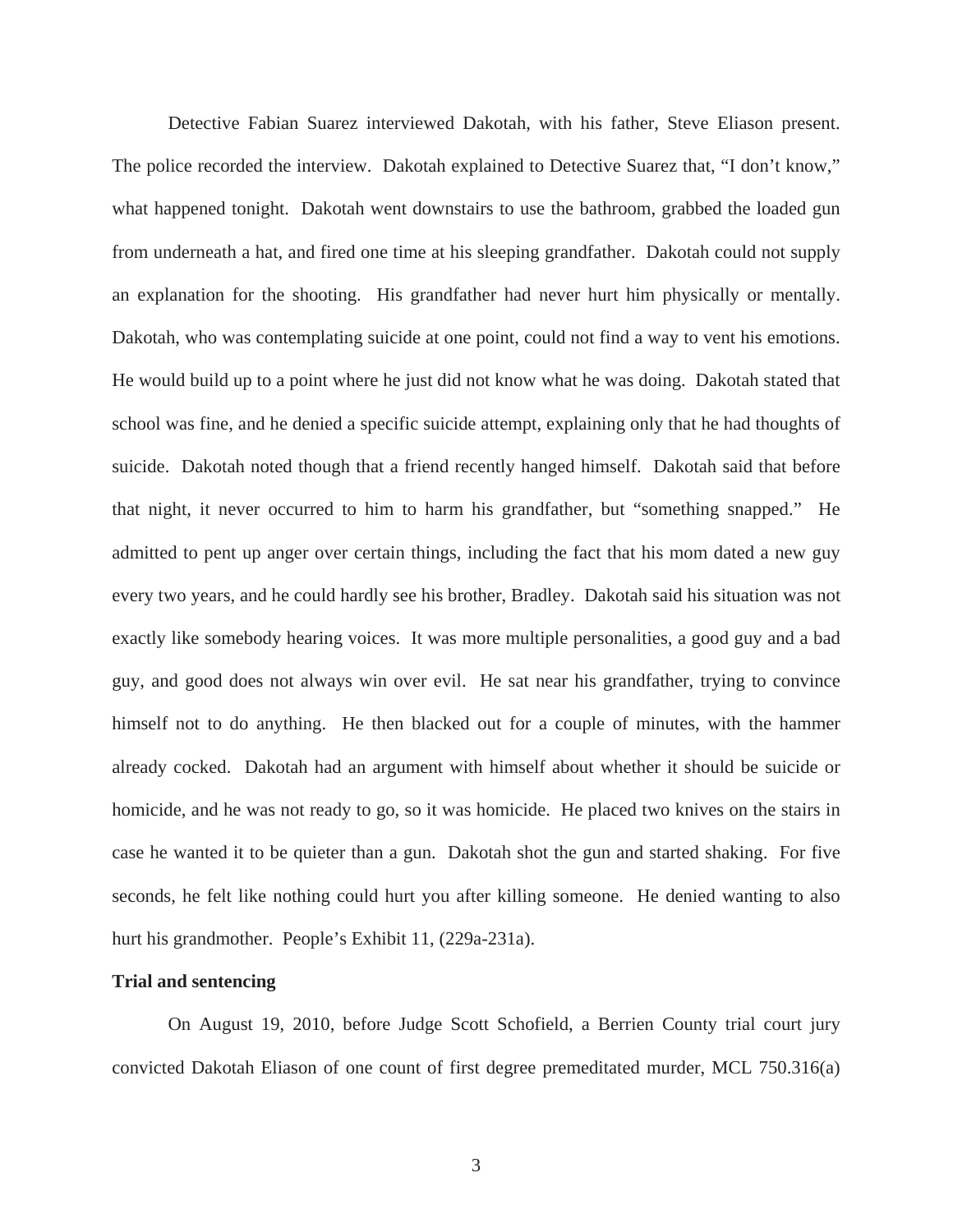and one count of felony firearm, MCL 750.227b-a. On October 25, 2010, Judge Schofield sentenced Dakotah to the mandatory sentence of life without parole for first degree murder, consecutive to two years for felony firearm. Judge Schofield denied a constitutional challenge to the sentence of life without parole for a juvenile. (266a-278a, 299a).

Appellant appealed as of right, challenging his conviction and the constitutionality of a life without parole sentence for a fourteen year-old. On October 25, 2011, the Michigan Court of Appeals remanded to the trial court for an evidentiary hearing on ineffective assistance of counsel for failing to call an expert witness to explain the context of Dakotah's supposed lack of remorse and to determine whether jurors saw leg iron restraints worn by Dakotah during the trial.

#### **Evidentiary Hearing on Remand**

The Berrien County Circuit Court held a two day hearing on December 8, 2011 and February 2, 2012. At the hearing, appellant first withdrew the issue involving leg iron restraints. Two witnesses then testified  $-$  trial attorney Lanny Fisher<sup>1</sup> and Dr. James Henry, the Director of the Southwest Michigan Children's Trauma Assessment Center. The parties also stipulated that Steve Eliason would have testified to the following:

 When Dakotah was one year-old and Steve Eliason first split up with Dakotah's mother, he had custody of Dakotah. Dakotah's mother visited him periodically until the age of twelve, when she initiated a formal agreement that included two weeks uninterrupted visitation. Following one of these extended visits, on July 31, 2008, his mother formally terminated her parental rights in exchange for forfeiting child support obligations. (303a-304a).

 In 2010, Steve Eliason filed for bankruptcy after the loss of his job in late 2009. In March, 2010, days before the shooting, Steve Eliason informed Dakotah that they would lose

<sup>&</sup>lt;sup>1</sup> Since the case no longer involves ineffective assistance of counsel at this stage, testimony of trial counsel is omitted from this summary.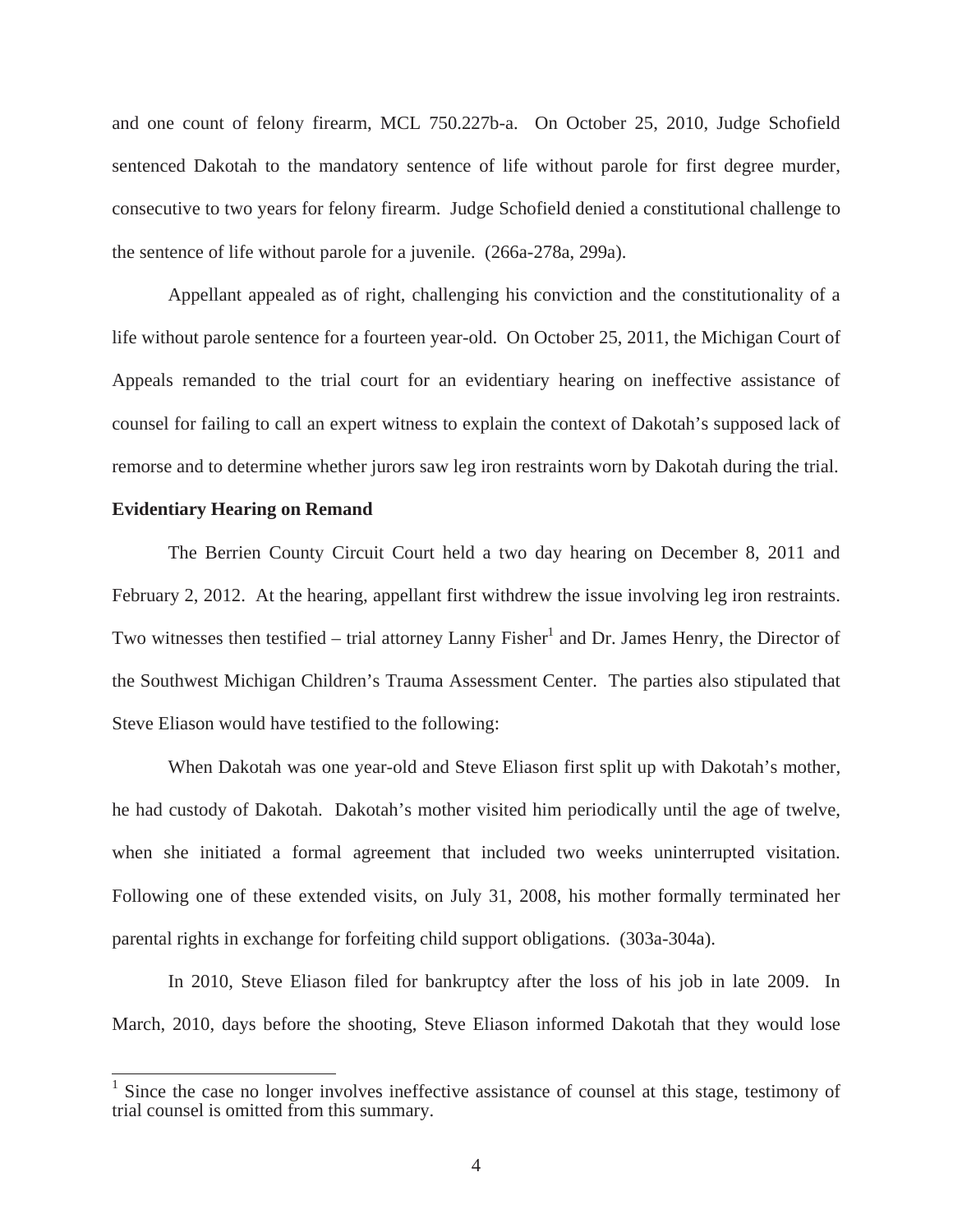their house and move into their grandparents' house. His wife, daughter, and Dakotah would all move into the Miles residence. (303a).

 Dr. James Henry is a Professor at the School of Social Work and Director of the Southwest Michigan Children's Trauma Assessment Center at Western Michigan University. The Center conducts neurodevelopmental assessments of children who have experienced maltreatment. The Center has examined 2,800 children, who have suffered trauma ranging from sexual abuse to neglect to emotional abuse to parental substance abuse. Dr. Henry has conducted workshops on trial trauma issues for juvenile referees, social workers, foster parents, CPS staffers, probation officers, judges, and prosecutors. Dr. Henry has testified as an expert witness on child trauma, child development, or child sexual abuse over a hundred times. In about 99% of these cases, he has testified as a prosecution expert, and only twice for the defense prior to the instant hearing. The trial court ruled per MRE 702 that Dr. Henry had the requisite training, education, and experience to provide the court with an opinion in his specialized area of knowledge. (305a-313a).

 Dr. Henry visited Dakotah Eliason with Dr. Sloane, a behavioral pediatrician at a detention facility on August 10, 2011. They spent two and a half to three hours with Dakotah, interviewing him and administering several of tests for neurodevelopmental testing. (313a-315a).

Dr. Henry described a series of events in Dakotah's life before the shooting that he classified as traumatic when taken as a whole. First, Dakotah's mother abandoned him as a caregiver in infancy, then subsequently in the year before the shooting when she changed her mind about the visitation agreement and terminated her parental rights. Dr. Henry found that the decision of Dakotah's mother to terminate her parental rights would be a "striking" emotional

5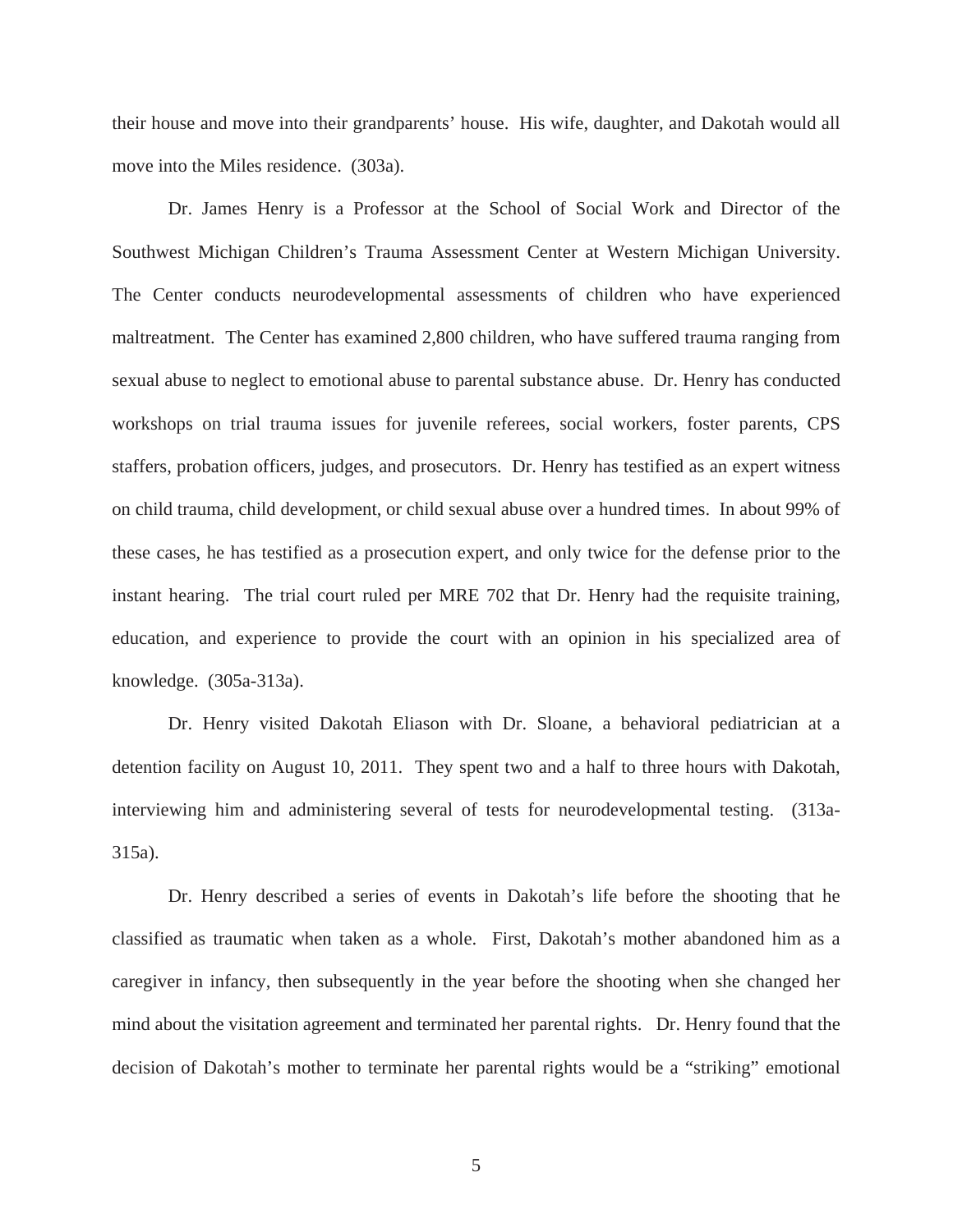loss with a significant impact on emotional development. These events would impact both a child's perception of himself and the ability to regulate emotions. Second, Dr. Henry described the death of Dakotah's dog five months before the shooting as the sort of event retriggering the loss of key people. Third, Dr. Henry described the recent suicide of Dakotah's friend as an event that would further increase Dakotah's thoughts of isolations and worthlessness. Fourth, the death of Dakotah's cousin in an accident during the same time frame would reenact Dakotah's string of loss and abandonment. Fifth, Dakotah's father lost his job, which had the financial impact of the need to move into his grandparent's home. To Dr. Henry, this event meant that Dakotah would lose his safe place, his grandparent's house, where he took refuge from a conflicted relationship with his father. For Dr. Henry, "the desperation as to I have nowhere that's going to be safe just exacerbated all these traumatic experiences of loss and an inability to manage these and further distancing in this racing set of intrusive thoughts that were related to the trauma that he became overwhelmed by, believing that there was no place that was going to be safe for him." (321a-331a).

All of these events of loss retriggered trauma in Dakotah's brain creating intense loneliness and separation, which leads to a dissociation. (330a). To Dr. Henry:

> And so his dog had died within five months or something. And this tremendous loss retriggers the loss of key people, especially given abandoned by his mother. So the loss of his dog, the suicide of a friend, the accidental death of a cousin, the loss of his father's job which was going to then require – was going to result in foreclosure of the house and the parents moving in with the grandparents.

> Those were key events that had happened within a relatively short period of time that exacerbated his experiences of loss, his experiences of feeling like the world was falling apart and that he had no way to stop that. (327a).

 Dakotah suffered from a "toxic stress," due to continued overwhelming events without a buffer, or someone to mitigate the emotional pain. The result for a traumatized child is racing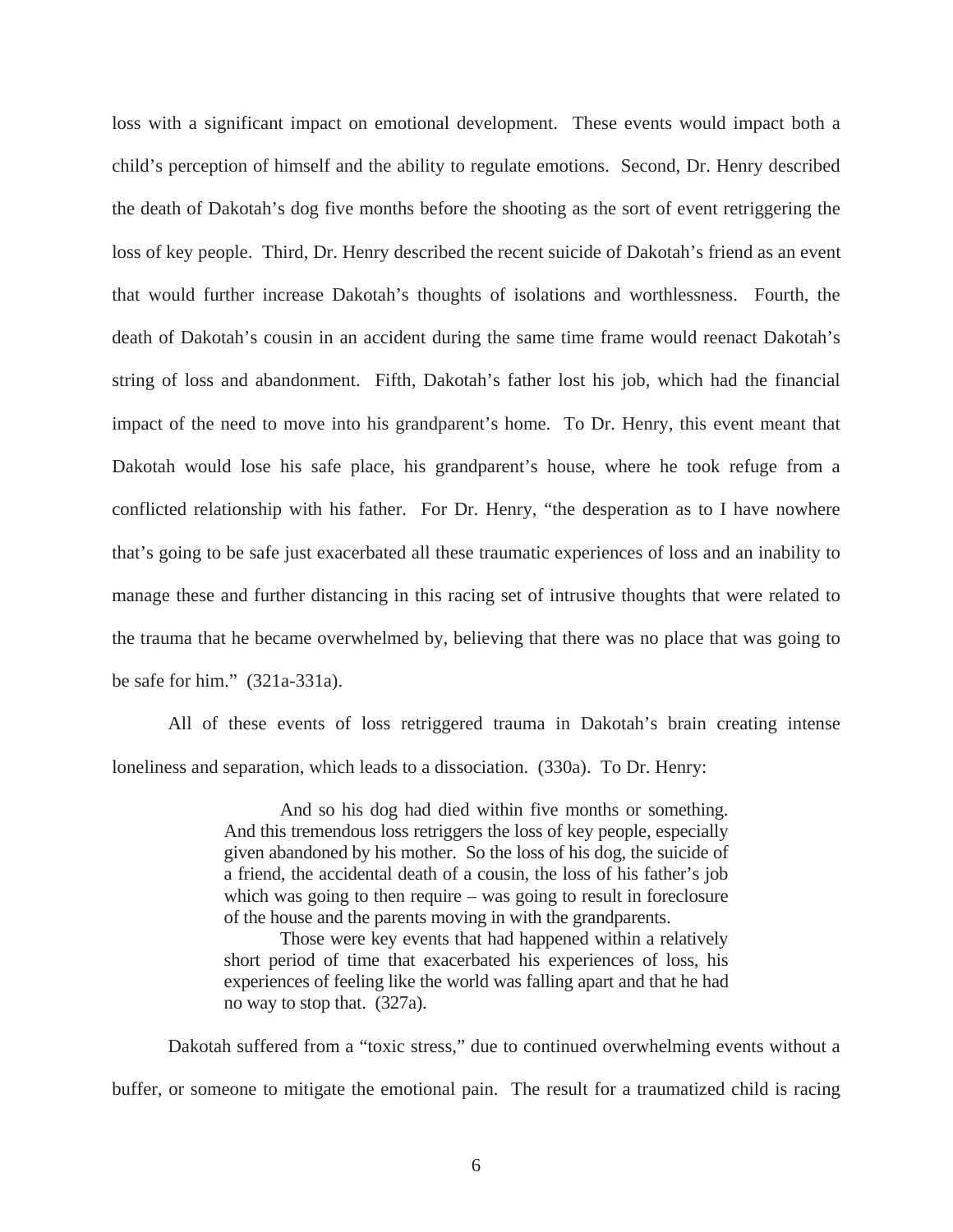thoughts, as he tries to make sense of his world. The racing thoughts, the sleeplessness, and hyper arousal were all responses to stress in Dakotah's head at the time of the shooting. (332a). Significant loss was the dominant organizer in Dakotah's life. (331a-332a).

 Dr. Henry found it significant that Dakotah spontaneously talked about events like he was watching a movie. This description is consistent with a dissociative process, where an individual is watching events as if they are not really happening. These thoughts meant that Dakotah did not experience emotions tied to the shooting – it was like watching something happening to somebody else. Dakotah suffered from two processes, depersonalization, a feeling of not being real, and derealization, a separation from outside events. Dakotah's disengaged and numb feeling was a self-protective mechanism, consistent with trauma. (335a-337a).

 Dakotah's description of thinking about either suicide or homicide on the night of the shooting reflected that he could no longer cope. Similarly, Dakotah's description of blacking out is typical of the dissociation associated with trauma. Ultimately, then when Dakotah described a sudden rush of power after the shooting, he referred to a release of his racing thoughts, and some idea of maintaining control. This idea was not indicative of any sort of sociopathy, but rather an isolated act, explained by trauma. Dakotah never had a prior history of violence or warning signs such as cruelty to animals or other children. (338a-340a, 345a-346a).

 Dr. Henry diagnosed Dakotah with dissociation and Post-Traumatic-Stress-Disorder. The PTSD symptoms were intrusive thoughts, emotional numbing, and hyper arousal, all evident in Dakotah. Dakotah's youthfulness at the time of the shooting exacerbated these processes because a fourteen year-old lacks the cognition, resources, and relationships of adults to better cope. (355a-356a, 485a).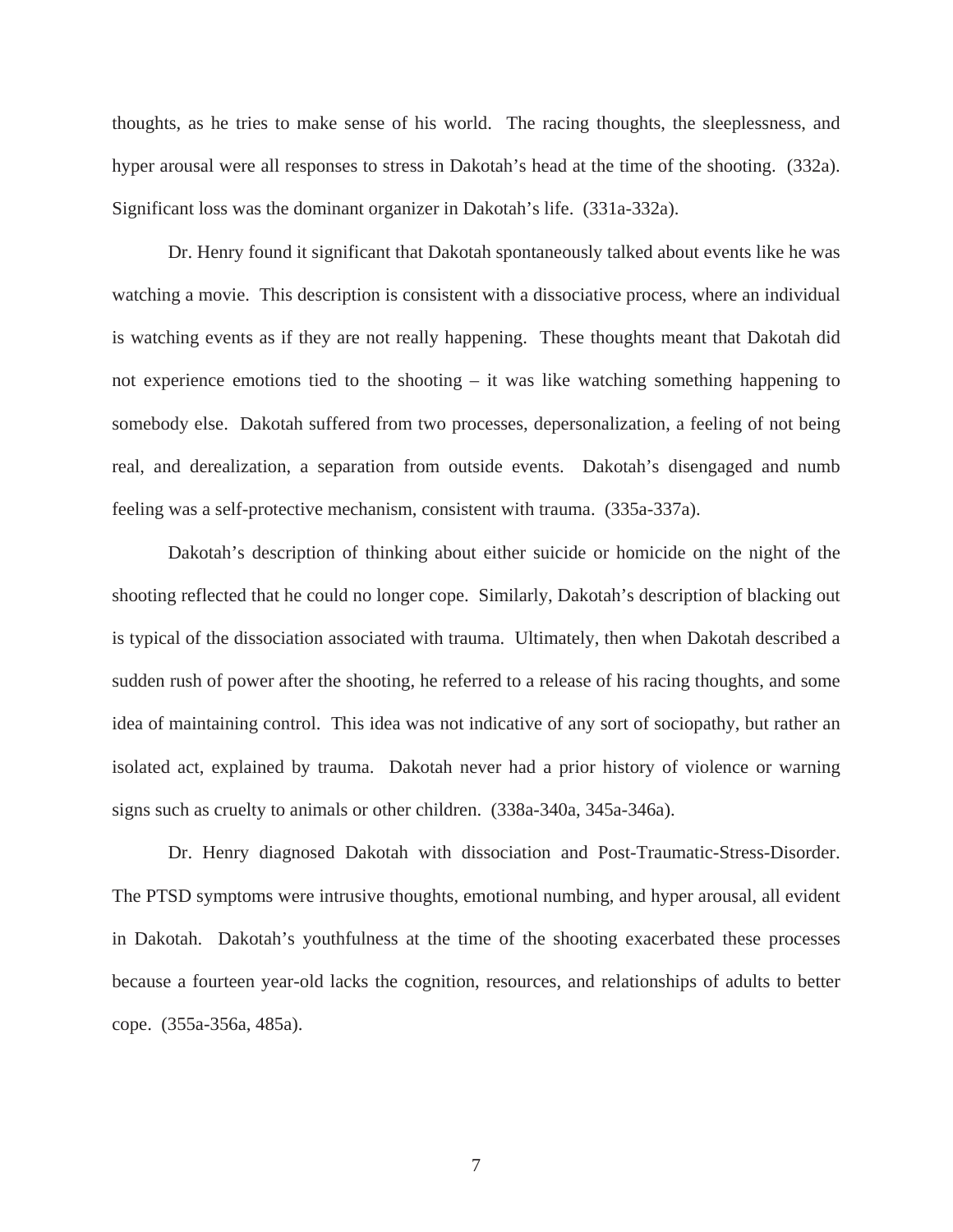Dr. Henry acknowledged that his observations were based in part on an interview and testing one year after the shooting. He understood that Dakotah now took certain antidepressants and had been influenced by his time in prison. However, he also made observations and conclusions based on video, audio, and police reports completed just after the shooting. (480a-481a). The video in particular contained significant evidence of trauma and disassociation. (480a-481a). Dr. Henry did not feel either the time difference or Dakotah's medication impacted his diagnosis and evaluation. (363a-373a, 481a).

 Dr. Henry also acknowledged that Dakotah had some good relationships, especially with his step-mother, and grandparents, but that did not change his opinion that Dakotah was a victim of child trauma. Dr. Henry also provided his opinion on premeditation or lack thereof in the shooting, but he acknowledged that he was not a lawyer and not testifying to make legal conclusions. Several actions taken during the killing, such as getting knives or cocking a gun could still be part of a disassociated state. (393a-403a, 463a-466a, 474a-476a, 484a).

Dr. Henry discussed the other three mental health evaluations of Dakotah. He considered them outside the scope of his evaluation because they were limited to criminal responsibility and did not examine Dakotah's circumstances and actions through a trial trauma lens. Dr. Henry noted though that another evaluator concluded:

> What is known is that Mr. Eliason experienced a significant amount of loss in a relatively short period of time, namely the deaths of his cousin, dog and friend to suicide, not to mention the back drop of the very significant and repeated loss of his mother via abandonment. These losses would be difficult for any adolescent to cope with, but Mr. Eliason seems to have lacked the supports and guidance many others receive from their parents / family and even friends. (476a).

For Dr. Henry, these observations perfectly matched his conclusions. (387a-388a, 477a-480a).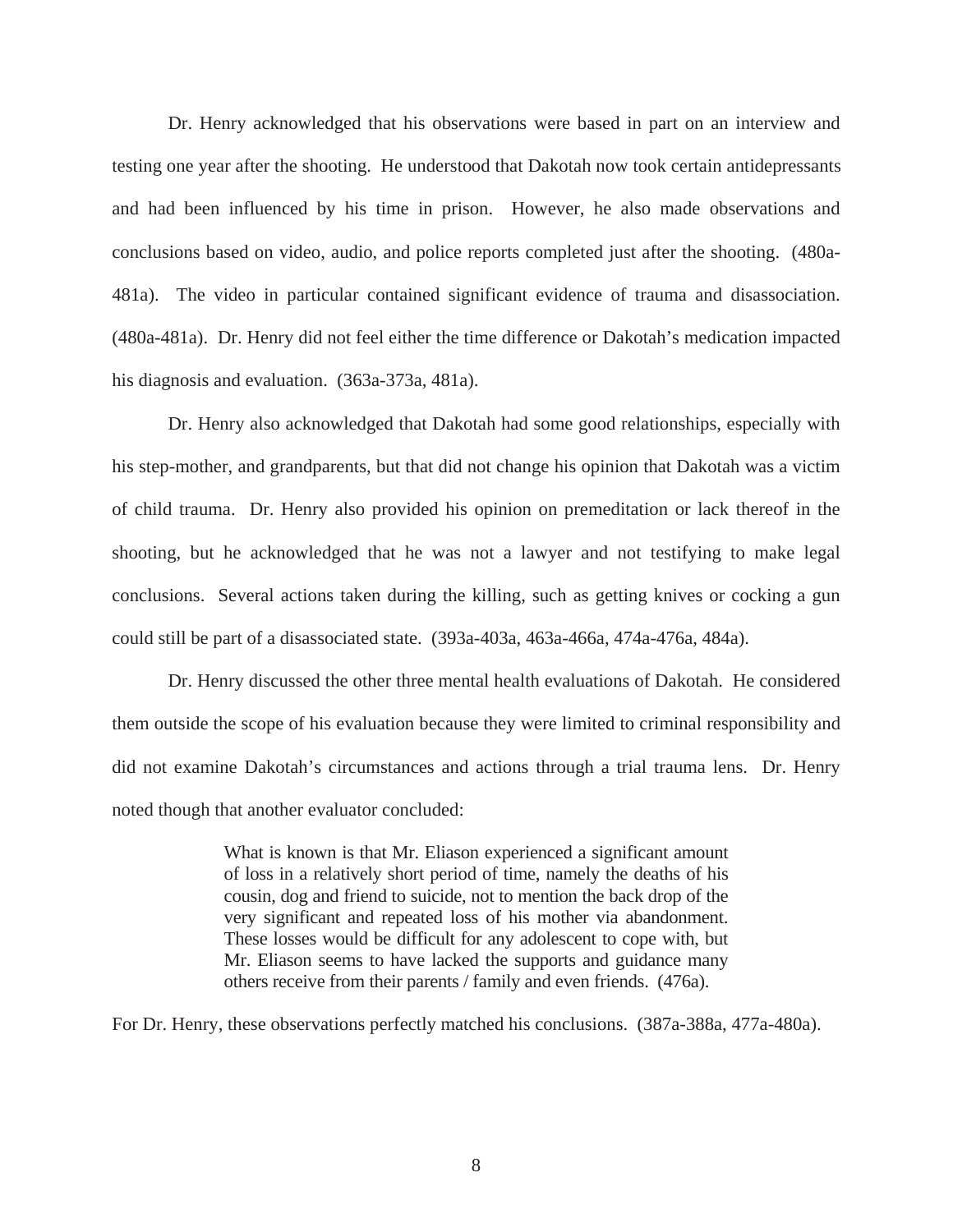On April 30, 2012, Judge Scott Schofield denied the motion for new trial after the evidentiary hearing and filing of supplemental pleadings.  $(37a - 56a)$ .

#### **Direct Appeal**

On April 4, 2013, the Court of Appeals affirmed Dakotah's convictions, but remanded for resentencing to either life with or without parole based on the unconstitutional sentence of mandatory life without parole for a juvenile offender per *Miller v Alabama*, 567 US \_\_; 132 S Ct 2455 (2012). *People v Eliason*, 300 Mich App 293 (2013). The dissenting judge would also have affirmed Dakotah's convictions, but found (1) that the trial court should have the option to sentence Dakotah to a term of years; (2) that the sentence of life without parole for a juvenile violates Michigan Constitution's provision against the infliction of cruel or unusual punishment, Const 1963 art 1, §16; and (3) resentencing should be held before a different judge. *Eliason*, 300 Mich App at 318-338 (J. Gleicher, dissent).

Dakotah applied for leave to appeal. This Court granted leave to consider:

(1) whether the Court of Appeals correctly applied *Miller v. Alabama*, ––– U.S. ––––, 132 S.Ct. 2455, 183 L.Ed.2d 407 (2012), to Michigan's sentencing scheme for first-degree murder;

(2) whether that sentencing scheme amounts to cruel or unusual punishment under Const. 1963, art. 1, § 16 as applied to defendants under the age of 18; and

(3) what remedy is required for defendants whose sentences have been found invalid under Miller or Const. 1963, art. 1, § 16. *People v Eliason*, 839 NW2d 193 (2013).

#### **SUMMARY OF ARGUMENT**

 Youth matters in the decision to sentence children like fourteen year-old Dakotah Eliason. In *Miller v Alabama*, 132 S Ct 2469 (2013), the United States Supreme Court observed that youth were constitutionally different from adults for sentencing purposes. Mandatory life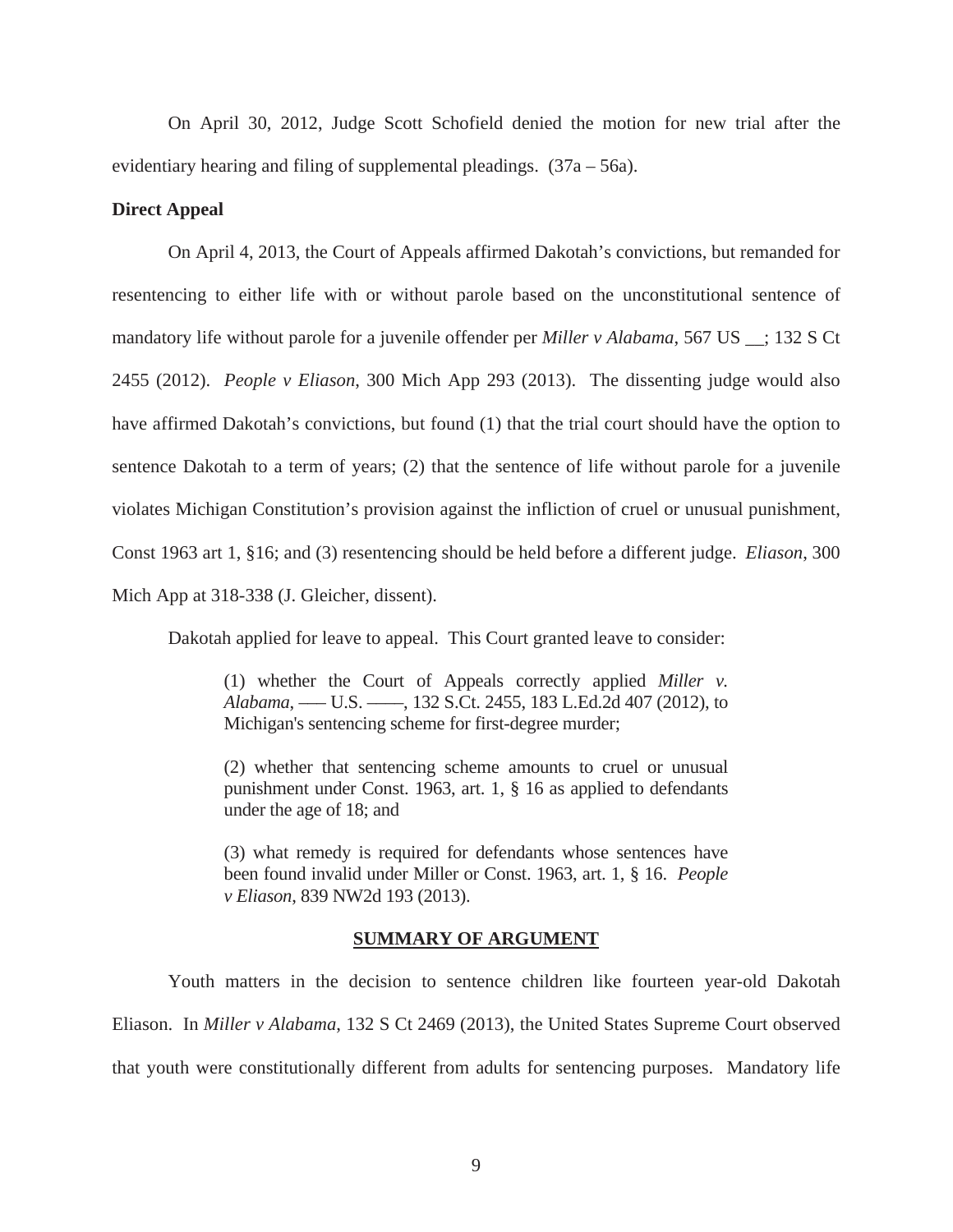without parole for youthful offenders violated the Eight Amendment's prohibition on cruel and unusual punishment. Instead a sentencing court needed to consider the mitigating factors of youth at an individualized hearing. *Miller* held unconstitutional Michigan's entire mandatory scheme that sentenced youth to life without parole – the first degree murder statute, the parole statute, and the statutes allowing children to be tried in adult court.

 This sentencing scheme necessarily violates the Michigan Constitution's ban on "cruel or unusual punishment." Const. 1963, art. 1, § 16. This textual difference between "*cruel and unusual*" and "*cruel or unusual*" combined with the historical context, and longstanding precedent shows that the Michigan Constitution carries greater protection.

 In fact, the disproportionate and excessive nature of a life without parole sentence for a child means that this Court should ban this harshest possible sentence for a youthful offender. Neurological, psychological, and sociological studies show that a youthful offender is not as culpable as an adult and not deserving of the most severe punishment. The sentence of life without parole for a youth is disproportionate compared to sentences in both Michigan and other states for homicide offenders. Finally, where most children "age out" of criminal behavior and a life without parole sentence completely obviates the rehabilitative ideal, this penalty has no compelling penological justification. At the very least, this Court should ban a life without parole sentence for a fourteen year-old youth like Dakotah.

 The remedy for Dakotah's unconstitutional life without parole sentence is an individualized sentencing hearing where a court can impose the sentence of life or any term of years permitted for MCL 750.317. *Miller* requires an individualized sentencing hearing that takes into account the unique characteristics of youth. Both other states and Michigan allow for sentencing to the most severe lesser included offense.

10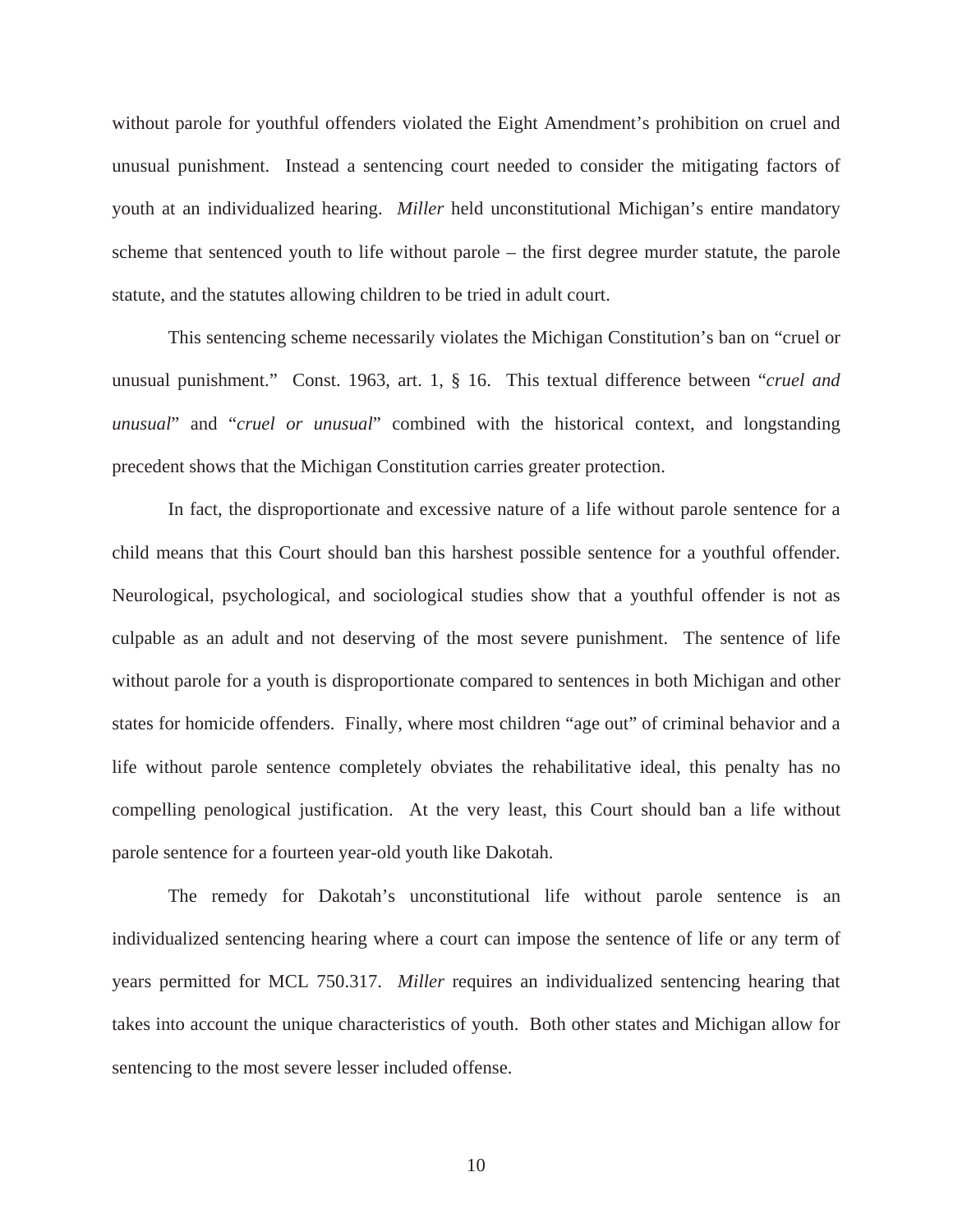The alternative Court of Appeals remedy of a hearing where a court imposes either life with or without parole is not permissible. First, this scheme forecloses the proportional review required by *Miller*. Second, it creates a brand new sentencing scheme and statute out of whole cloth, violating foundational principles of separation of powers and severance of an unconstitutional provision. The remedy of a life with parole sentence also implicates *Miller* because it is the functional equivalent of a life without parole sentence.

 This Court should categorically ban the sentence of life without parole for a youth and instead require an individualized sentence to life or any term of years. Dakotah in particular is a fourteen year-old child suffering from dissociation and post-traumatic stress disorder who could not appreciate the risks and consequences of his offence. In spite of the trauma in his home and family life, he has a real chance of rehabilitation. A different judge should impose an individualized sentence, where life without parole is not permitted.

#### **ISSUE PRESERVATION AND STANDARD OF REVIEW**

Appellant challenged the constitutionality of his sentence prior to sentencing. (266a-278a). The constitutionality of a statute is a question of law to be reviewed *de novo*. *People v Drohan*, 475 Mich 140,146 (2006).

# **I.** *Miller v Alabama***, 567 US \_\_ (2012) invalidates Michigan's entire sentencing scheme for youth convicted of first degree murder.**

#### **A.** *Miller* **invalidated mandatory life without parole for youthful offenders.**

In *Miller v Alabama*, the United States Supreme Court held that mandatory life imprisonment without parole for youth violated the Eighth Amendment's prohibition on cruel

11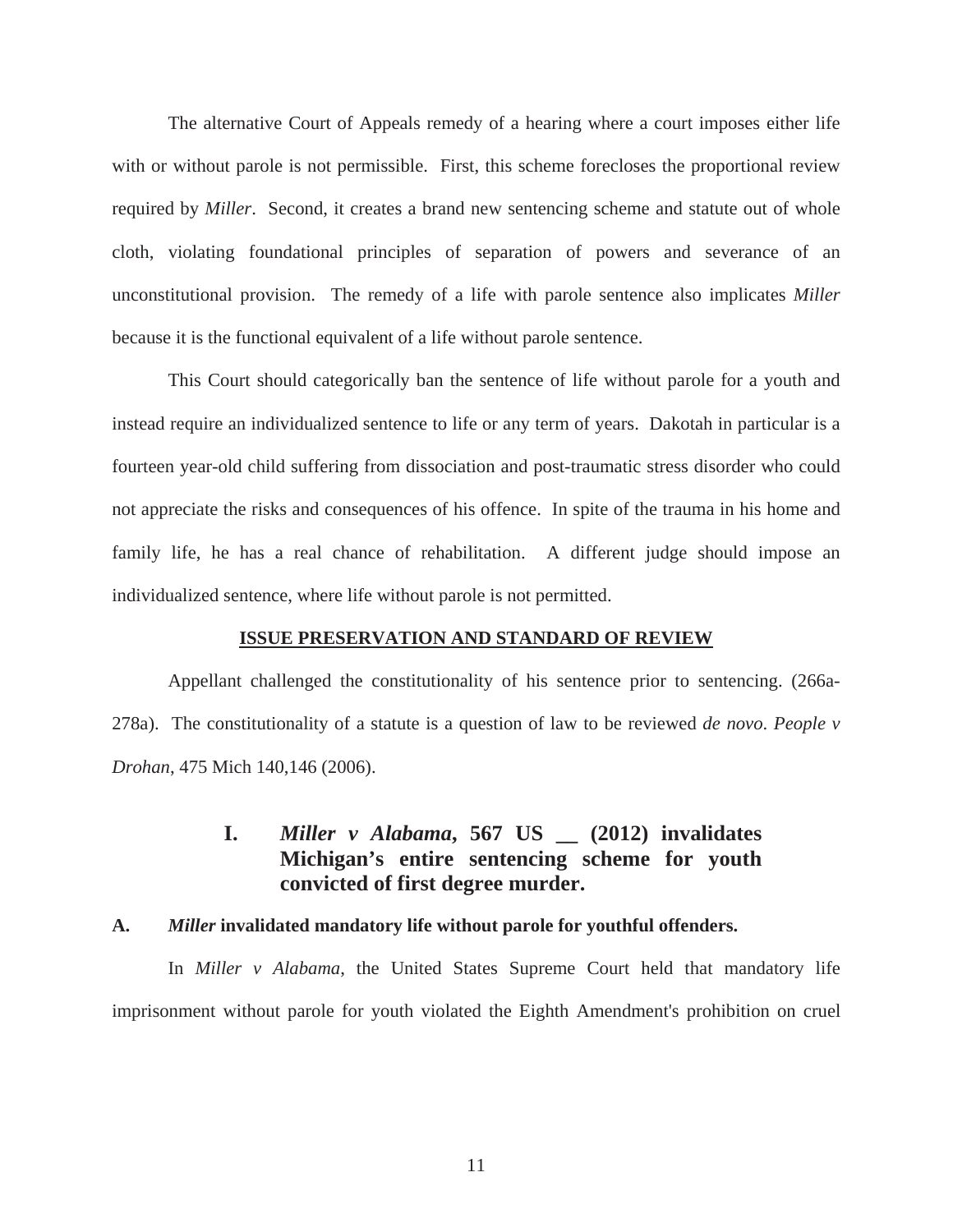and unusual punishment<sup>2</sup> because the punishment is not proportional to the youthful offender. *Miller v Alabama*, 567 US \_; 132 S Ct at 2469. "[Y]outh matters" in a decision to sentence children to life without parole. *Miller*, 132 S Ct at 2465. *Miller* stemmed first from *Roper v Simmons*, 543 US 551 (2003), where the Court ended the death penalty for youthful offenders and *Graham v Florida*, 560 US 48 (2010), where the Court prohibited life without parole for non-homicide youthful offenders.

These categorical ban cases stood for the proposition that youth were constitutionally different from adults for sentencing purposes and youth did not deserve the most severe punishments. The Court cited three reasons supported by a strong consensus in psychology and neuroscience. *Miller*, 132 S Ct at 2464. First, youth exhibited "a lack of maturity and an underdeveloped sense of responsibility leading to recklessness, impulsivity, and heedless risktaking." *Id*. (quotations omitted). Second "children are more vulnerable ... to negative influences and outside pressures, including from their family and peers; they have limited contro[l] over their own environment and lack the ability to extricate themselves from horrific, crime-producing settings." *Id*. (quotations omitted). Third, "a child's character is not as well formed as an adult's; his traits are less fixed and his actions less likely to be evidence of irretrievabl[e] deprav[ity]." *Id*. (quotations omitted).

The Court then evaluated these dynamics about children through the prism of the mandatory death penalty cases which required consideration of the characteristics of a defendant and the details of the offense before imposition of the death sentence. *Woodson v North Carolina*, 428 US 280 (1976); *Lockett v Ohio*, 438 US 586 (1978). These cases require an individualized hearing at which the sentencer can consider relevant mitigating evidence prior to

 $2$  The Eighth Amendment of the United States Constitution provides that "Excessive bail shall not be required, not excessive fines imposed, nor cruel and unusual punishments inflicted." US Const., Am. VIII.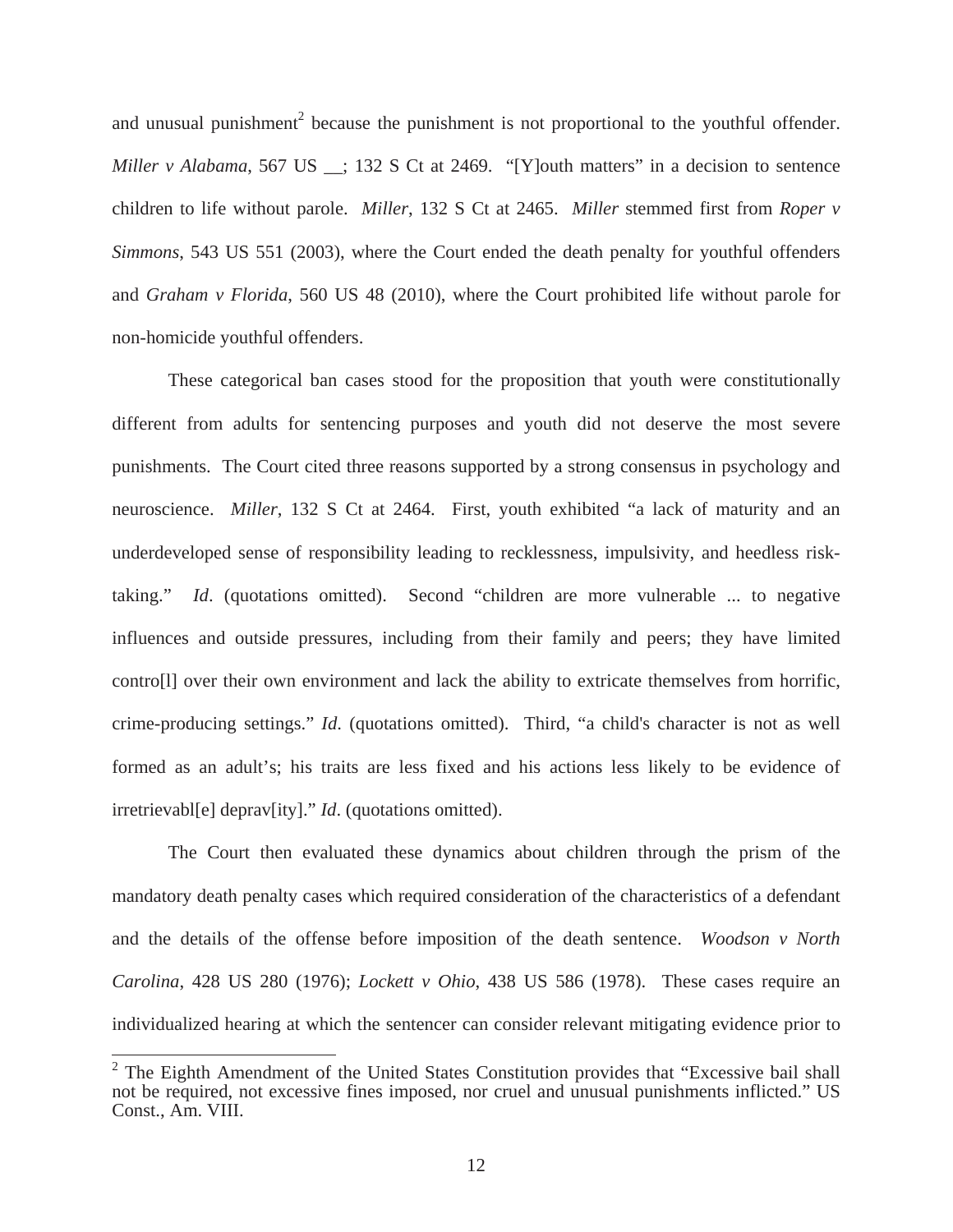the imposition of the state's harshest punishment. These holdings coupled with the Court's findings about the differences between adults and youth for sentencing purposes resulted in the rule that "the Eighth Amendment forbids a sentencing scheme that mandates life in prison without possibility of parole for juvenile offenders." *Miller*, 132 S Ct at 2469. A state's sentencing scheme is unconstitutional if it makes "youth (and all that accompanies it) irrelevant to imposition of that harshest prison sentence, [because] such a scheme poses too great a risk of disproportionate punishment." *Id*.

### **B. Michigan's entire mandatory sentencing scheme is unconstitutional.**

Several interwoven statutes work in conjunction to impose a regime of mandatory life without parole for youth convicted of first degree murder in Michigan. MCL 712A.2 and MCL 600.606 allow youth to be automatically tried as adults in circuit court, instead of adjudicated in the family division of circuit court, for some offenses including first degree murder. MCL 750.316 establishes that first degree murder "[S]hall be punished by imprisonment for life." Under MCL 791.234, the statute governing parole eligibility, those sentenced to life imprisonment for first degree murder are not eligible for parole:

> (6) A prisoner sentenced to imprisonment for life for any of the following is not eligible for parole and is instead subject to the provisions of section 44: (a) First degree murder in violation of section 316 of the Michigan penal code, 1931 PA 328, MCL 750.316.

Finally, youth convicted of first degree murder must be sentenced within this adult framework:

A judge of a court having jurisdiction may pronounce judgment against and pass sentence upon a person convicted of an offense in that court. The sentence shall not exceed the sentence prescribed by law. The court shall sentence a juvenile convicted of any of the following crimes in the same manner as an adult:

(g) First degree murder in violation of section 316 of the Michigan penal code, 1931 PA 328, MCL 750.316. [MCL 769.1].

. . .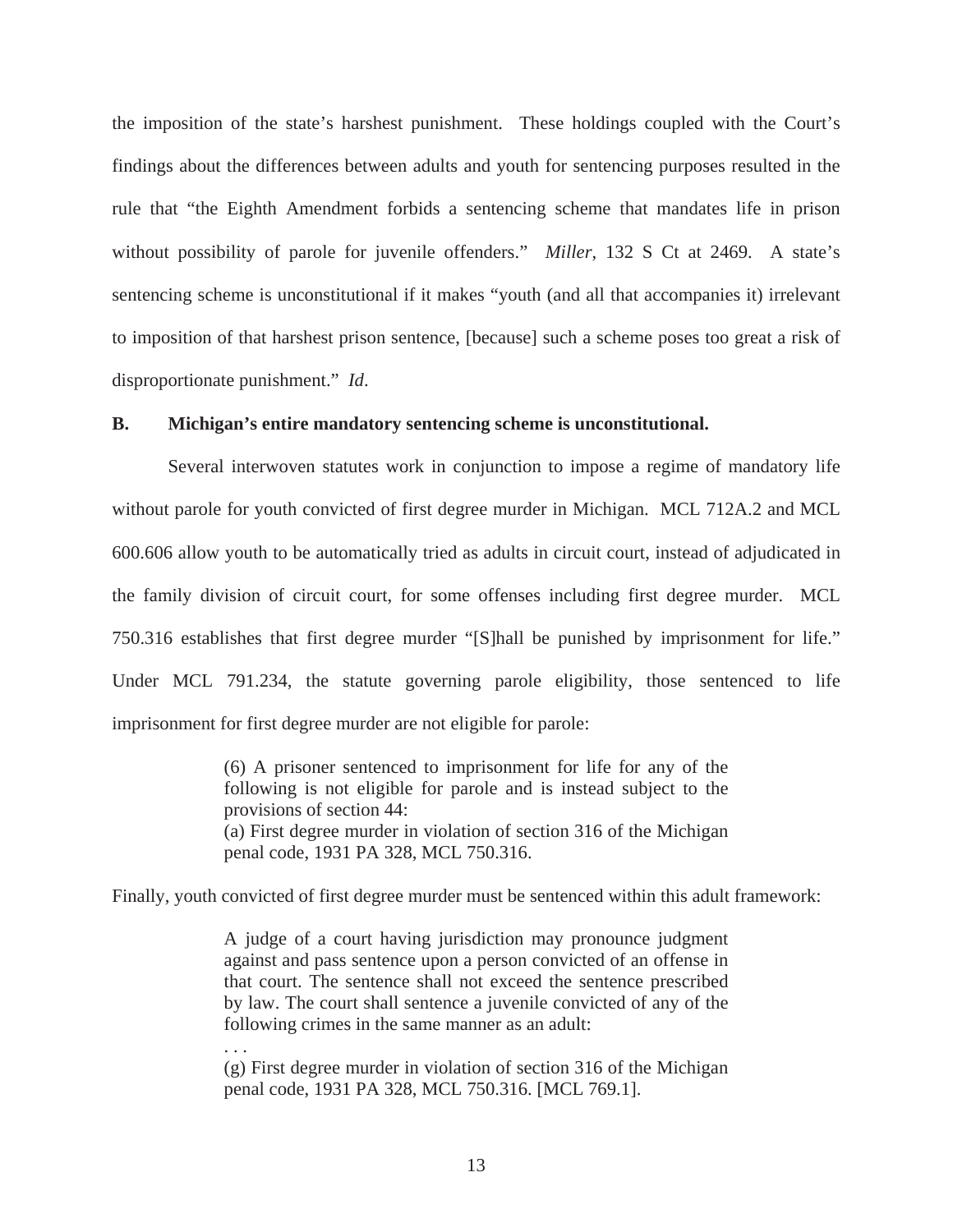One commentator called this framework a "'perfect storm of statutes" and observed it has left Michigan with the country's second-highest number of persons serving sentences of life without parole for offenses committed when they were 17 years old or younger.<sup>3</sup>

 The Court of Appeals properly observed that *Miller* invalidated "sentencing schemes" that mandate life without parole for youthful offenders. *People v Eliason*, 300 Mich App 293, 308 (2013). The Court also correctly held that "defendant's case was pending on direct review at the time *Miller* was decided; therefore, *Miller* applies and defendant's mandatory sentence of life imprisonment without the possibility of parole constitutes cruel and unusual punishment under the Eighth Amendment." *Id*. at 309, *citing People v Carp*, 298 Mich App 472 (2012), emphasis in original. Finally, the Court of Appeals correctly specified that a combination of separate Michigan statutes – MCL 750.316(a), MCL 769.1(1)(g), and MCL 791.234(6)(a) – were implicated in the resentencing process. *Eliason*, 300 Mich App at 313.<sup>4</sup> The Court of Appeals thus acknowledged that an entire statutory scheme and not just the parole statute produced Dakotah's unconstitutional sentence.

 As the Court of Appeals recognized, *Miller* invalidated Dakotah's mandatory life sentence, which stemmed from the interplay of an entire statutory scheme. The Court of Appeals erred though in fashioning a remedy to this unconstitutional statutory scheme for sentencing youth convicted of first degree murder. *See Section III, infra*. Fourteen year-old Dakotah is serving an unconstitutional mandatory sentence of life without parole. An analysis of the *Miller*

<sup>3</sup> Kimberly Thomas, "Juvenile Life Without Parole / Unconstitutional in Michigan?," Michigan Bar Journal, February, 2011, p 35, available at http://www.michbar.org/journal/pdf/pdf4article1811.pdf.

<sup>4</sup> This parallels the United States Supreme Court analysis of the Alabama statute *Miller*. The Court noted that Evan Miller served a sentence of life without parole due to the interplay of juvenile transfer statutes and the murder statute. *Miller*, 132 S Ct at 2462-2463. The Court did not analyze the Arkansas scheme, noting only that the state waived any argument against the mandatory nature of the sentence. *Id*. at 2462, Fn 2.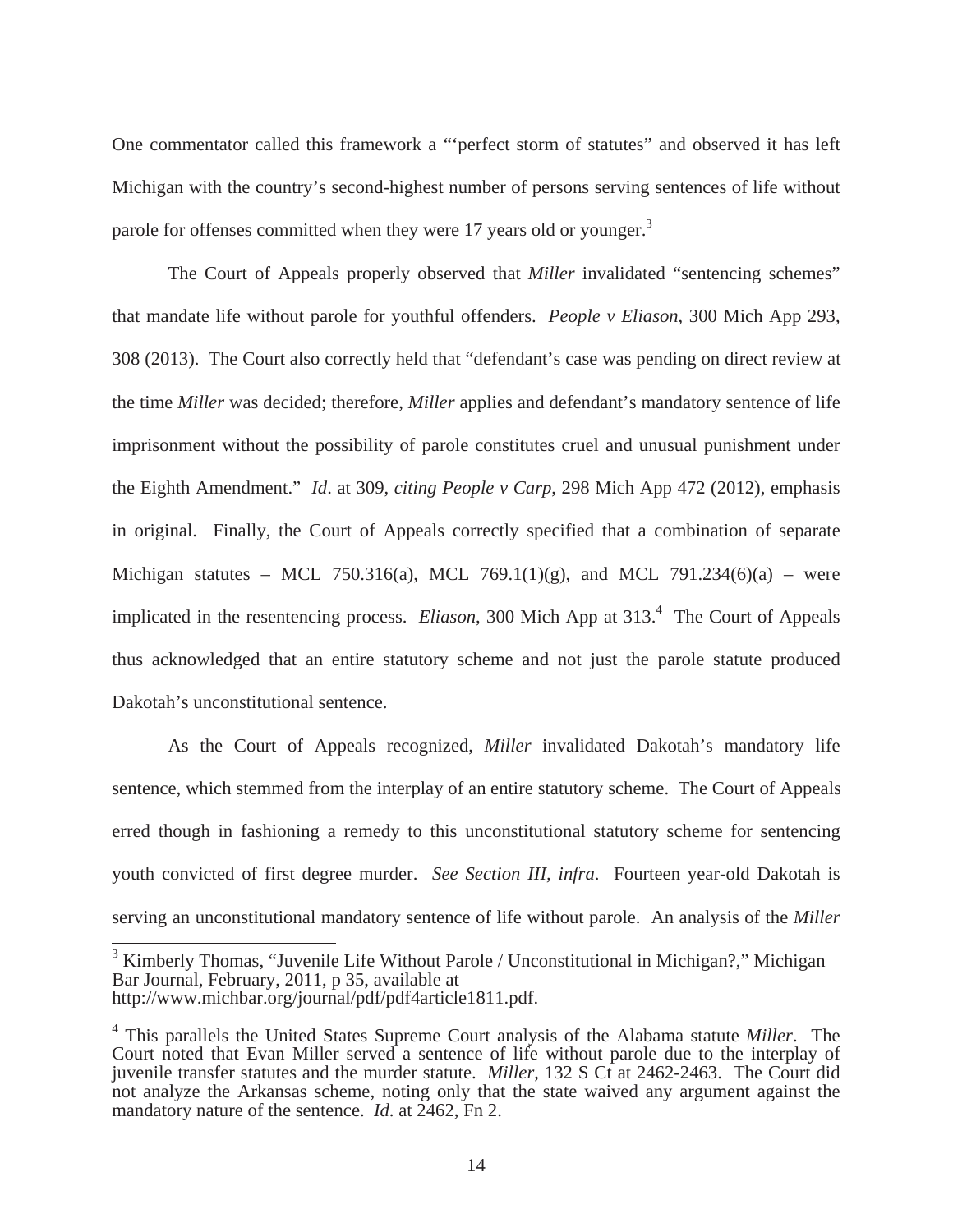decision, the Michigan constitution, and separation of powers and severability principles requires the remedy of a term of years sentence that must exclude life without parole.

- **II. A mandatory sentence of life without the possibility of parole for a youthful offender amounts to cruel or unusual punishment under article 1, section 16 of the Michigan Constitution. The greater protections of the Michigan Constitution warrant a categorical ban, especially with respect to a fourteen year-old child.**
- **A. Michigan's mandatory sentencing scheme violates the state constitution because the state constitutional prohibition on cruel** *or* **unusual punishment offers more protection than the United States Constitution.**

The statutory framework used to sentence Dakotah to life without parole plainly violates the Michigan Constitution.<sup>5</sup> The Michigan Supreme Court has found the Michigan Constitution's protection from "cruel *or* unusual punishment" to be broader than the United States Constitution's protection from "cruel *and* unusual punishment." *People v Bullock*, 440 Mich 15, 30 (1992). This textual difference is not merely inadvertent, and this Court has traced the language of Michigan's constitution to the 1787 Northwest Ordinance. *People v Lorentzen,* 387 Mich 167, 172 n.3 (1972). Because *Miller* held that *any* statutory scheme of mandatory life without parole for offenses committed by juveniles violates the Eighth Amendment, Michigan's scheme must also violate Michigan's broader constitutional protection. Consequently, the Michigan constitution also prohibits the application of a "perfect storm" of Michigan's sentencing, transfer, and parole statutes to Michigan youth.

<sup>&</sup>lt;sup>5</sup> The Michigan Constitution provides:

Excessive bail shall not be required; excessive fines shall not be imposed; cruel or unusual punishment shall not be inflicted; nor shall witnesses be unreasonable detained. [Const. 1963, art. 1, § 16.]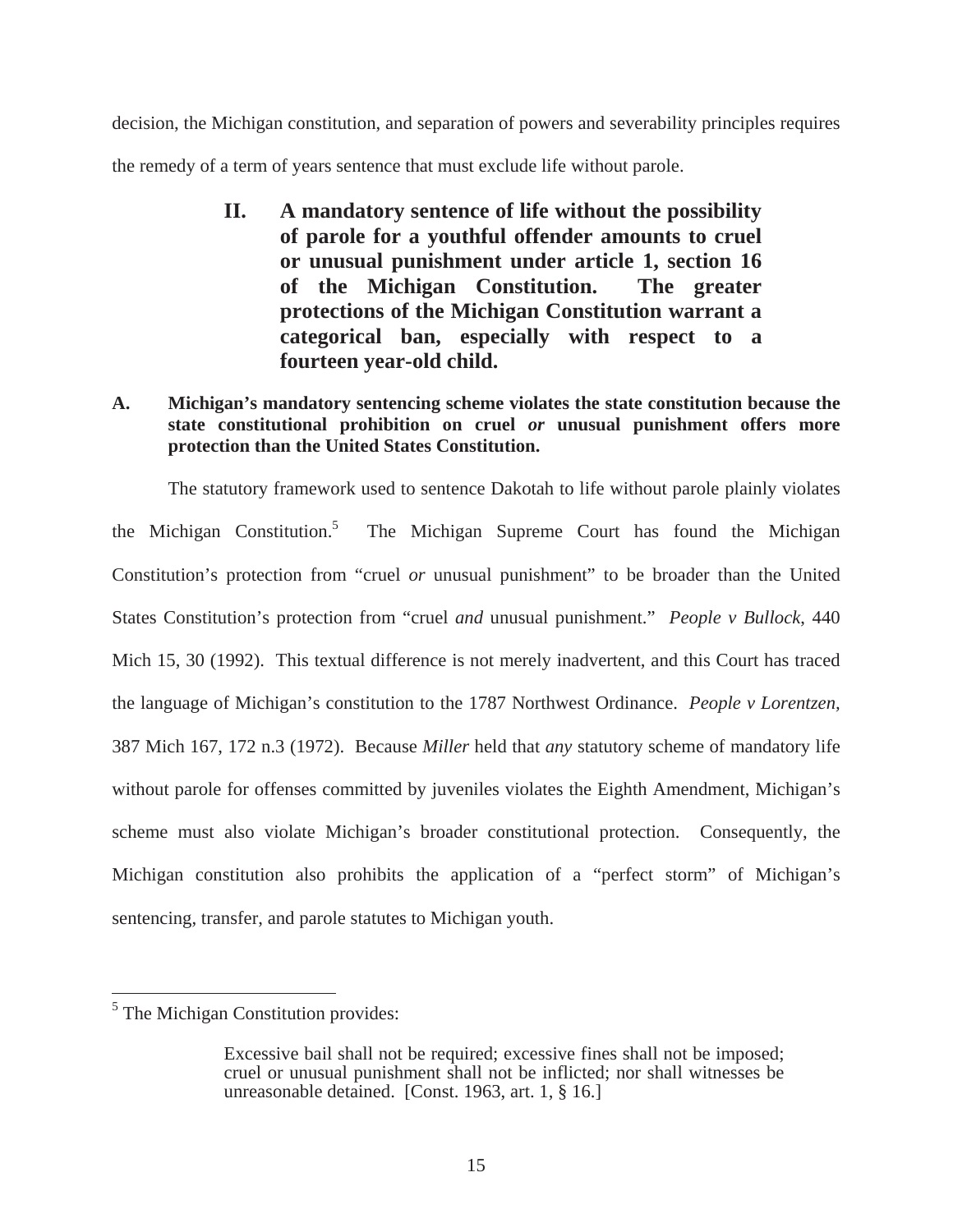The textual difference, the historical context that calls for a prohibition on disproportionate sentences, and longstanding Michigan precedent all mean that the Michigan constitution provides greater protection. *Bullock*, 440 Mich at 30-35. The Michigan Supreme Court noted in 1972 that "the prohibition of punishment that is unusual but not necessarily cruel carries an implication that unusually excessive imprisonment is included in that prohibition." *Lorentzen*, 387 Mich at 172 (1972). This has continued to be true despite contrary United States Supreme Court decisions on the Eighth Amendment question. For example, the U.S. Supreme Court ruled in *Harmelin v Michigan,* 501 US 957, 994 (1991), that a mandatory sentence of life imprisonment without the possibility of parole for possessing more than 650 grams of cocaine, did not violate the "cruel and unusual punishment" provision of the Eighth Amendment. The Michigan Supreme Court declined to follow, holding less than a year later that the same sentence under the same statute for the same crime violated the Michigan constitutional provision. *Bullock*, 440 Mich at 30. This Court noted that the weight of caselaw within Michigan provided a "compelling reason not to reflexively follow the . . . United States Supreme Court's Eighth Amendment analysis." *Id*. at 35.

The statutory scheme resulting in Dakotah's mandatory sentence of life without parole without consideration of the mitigating factors of youth resulted in a disproportionate sentence under the Michigan Constitution.

## **B. Under the Michigan Constitution's expanded protections, this Court should categorically ban a sentence of life without the possibility of parole for a youth, or at a minimum, with respect to a fourteen year-old.**

Michigan has developed a four-prong test to determine if a sentence is "cruel or unusual." The first prong weighs the gravity of the offense against the severity of the penalty, taking into account relevant facts about the culpability of the offender. The second and third prongs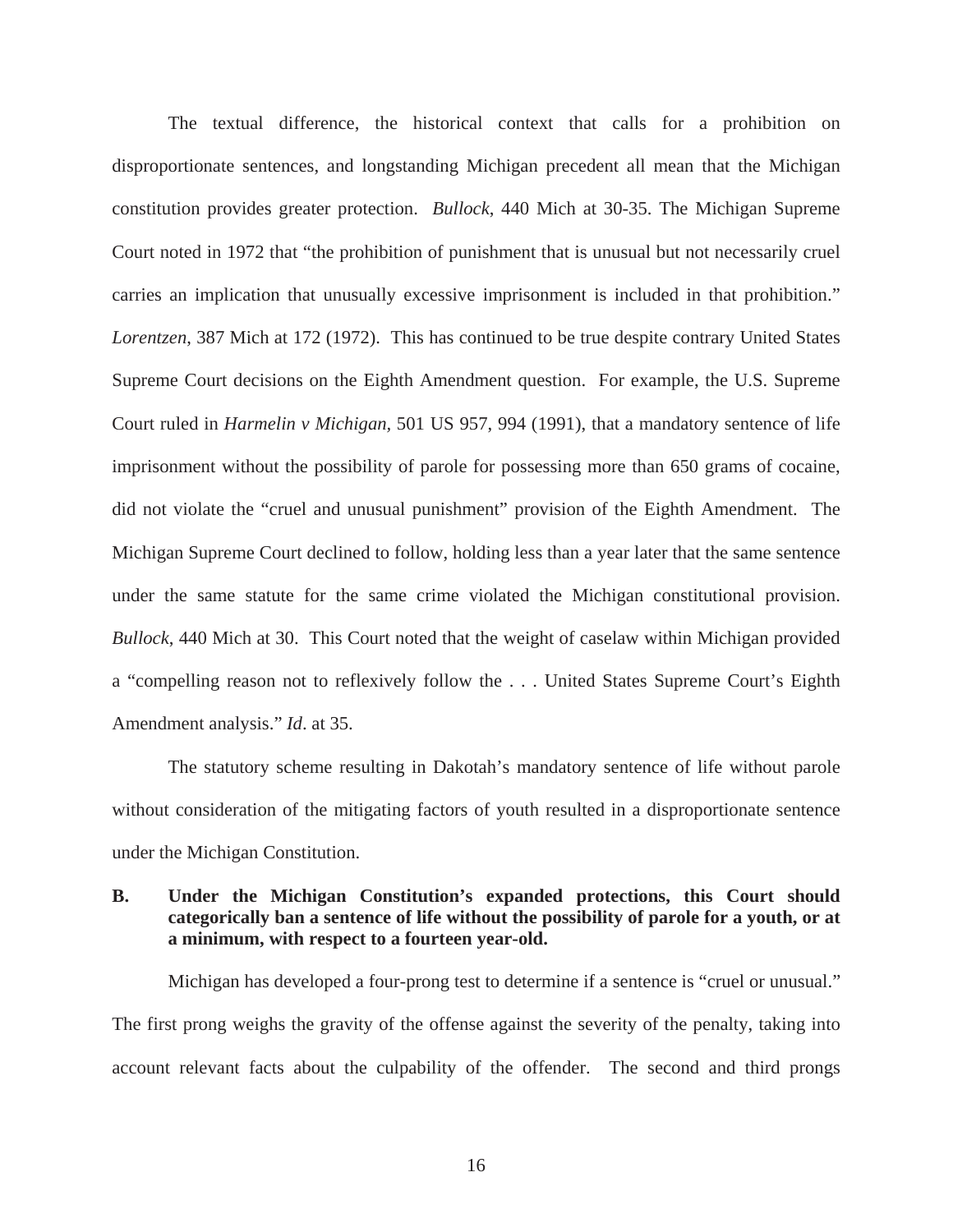examine evolving standards by comparing the sentence to those imposed for the same crime in both Michigan and other jurisdictions. Finally, the fourth prong examines whether the purpose of punishment is served, with particular emphasis on rehabilitation. *See*, *e.g.*, *People v Lorentzen,* 387 Mich 167, 171-181 (1972) (finding twenty years imprisonment for sale of by "a first offender high school student" unconstitutional); *People v Fernandez*, 427 Mich 321, 335 (1986) (permitting life without parole sentence for conspiracy to commit murder).

Under this test, a sentence of life without the possibility of parole imposed on a youthful offender, especially a fourteen year-old youth violates the Michigan Constitution.6 *See e.g. Diatchenko v District Attorney for Dist*, 466 Mass 655 (2013) (holding that even the discretionary imposition of life without parole sentence upon a youthful offender violated the Massachusetts constitutional prohibition against "*cruel or unusual*" punishment).

## **1. This Court should establish a categorical ban against life without parole sentences for youthful offenders.**

#### *(a) Life without parole is an excessively harsh penalty for a youth.*

 The first prong of Michigan's test for cruel or unusual punishment weighs the gravity of the offense against the severity of the penalty, taking into account relevant facts about the culpability of the offender. Under this test, life without parole for youth is excessively harsh given their diminished culpability relative to adult offenders.

 The Supreme Court in *Miller* observed that "the science and social science supporting *Roper's* and *Graham's* conclusions [regarding the diminished culpability of youth] have become even stronger. *Miller*, 132 S Ct at 2464, fn 5. Indeed, contemporary neurological,

<sup>&</sup>lt;sup>6</sup> This Court is of course specifically considering the categorical ban argument as to youth serving life without parole for aiding and abetting felony murder. *People v Davis*, 838 NW2d 876 (2013). Appellant believes there should be such a ban, but here makes the argument for all youthful offenders and fourteen year-olds because his is not a case of aiding and abetting felony murder.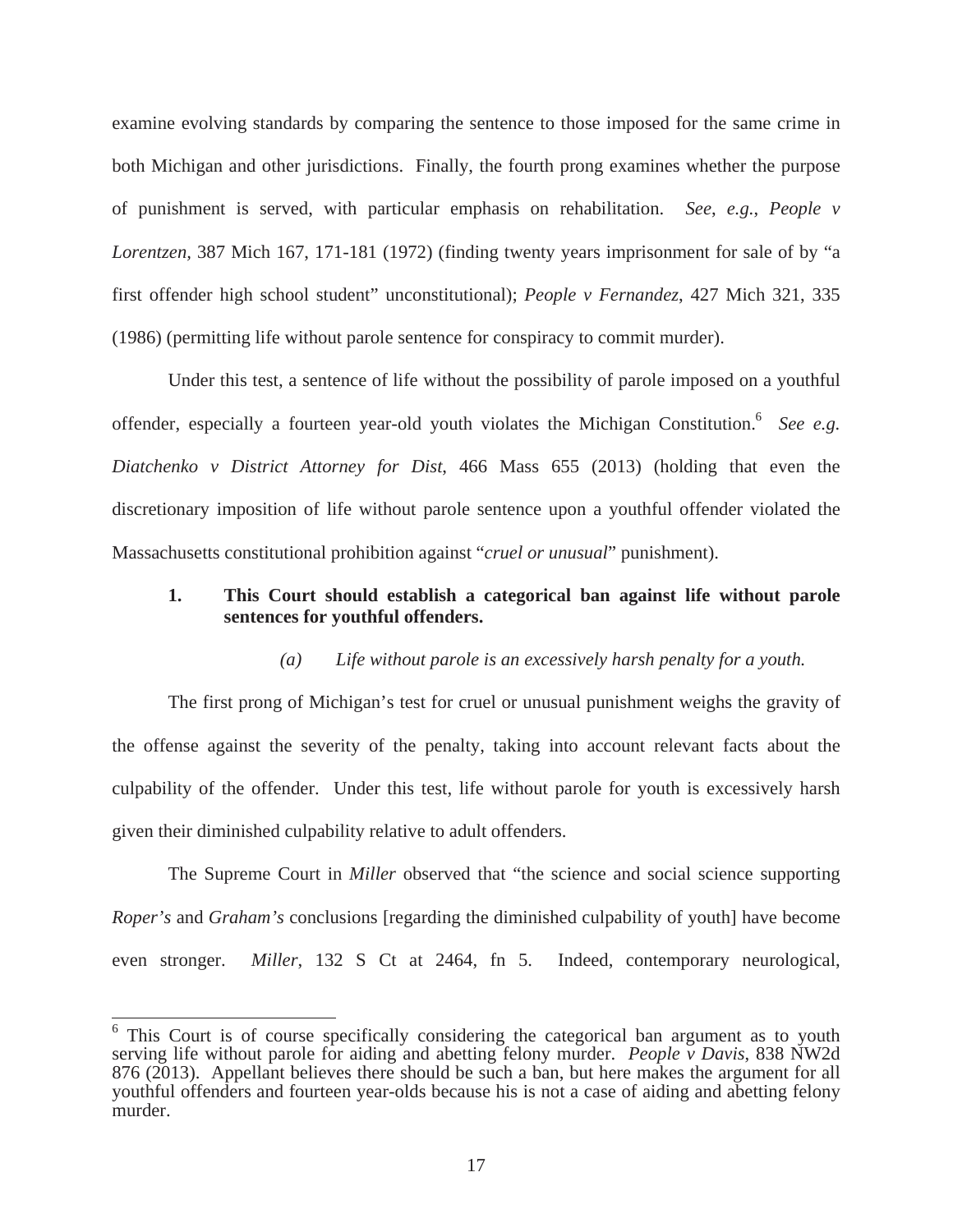psychological, and sociological studies converge to find numerous characteristics of adolescents that differentiate them from adults – changeability, immature judgment, an underdeveloped capacity for self-regulation and responsibility, and a lack of control over their own impulses and their environment.7

The brains of youth are less fully developed in regions related to judgment, self-control, and decision-making. *See Graham*, 560 US at 68. The parts of the brain that control executive functioning and process risk do not finish biological development until late adolescence or early adulthood.<sup>8</sup> Recent findings on the development of the prefrontal cortex, a part of the brain active during long-term planning, judgment, and decision making, suggest that these higherorder cognitive capacities may be immature well into late adolescence.<sup>9</sup>

At the same time, a "rapid and dramatic increase in dopaminergic activity within the socioemotional system around the time of puberty" fuels increased sensation-seeking and risktaking, without the benefit of fully developed executive function and cognitive control that will develop later in adolescence.<sup>10</sup>

<sup>7</sup> For a comprehensive review of the modern science and social science research, *see* Brief for Am Psychol Assn et al. as Amici Curiae and Brief for J. Lawrence Aber et al. as Amici Curiae Supporting Pet'r, *Miller v Alabama*, 132 S Ct 2455 (2012) (No. 10-9646), accessed at *http://www.scotusblog.com/miller-v-alabama/* 

<sup>8</sup> *See, e.g.*, Giedd et al., *Brain Development During Childhood and Adolescence: A Longitudinal MRI Study*, 2 Nature Neurosci 861, 862 (1999); Sowell et al., *In Vivo Evidence for Post-Adolescent Brain Maturation in Frontal and Striatal Regions*, 2 Nature Neurosci 859, 860

<sup>(1999) (</sup>in longitudinal study of brain development, finding prefrontal cortex loses gray matter only at end of adolescence); Luna & Sweeney, *The Emergence of Collaborative Brain Function*, 1021 Annals NY Acad Sci 296, 301 (2004).

<sup>9</sup> *See, e.g.*, Steinberg & Scott, *Less Guilty by Reason of Adolescence: Developmental Immaturity, Diminished Responsibility, and the Juvenile Death Penalty*, 58 Am Psychologist 1009, 1013 (2003); Whitford et al., *Brain Maturation in Adolescence*, 28 Hum Brain Mapping 228, 228 (2007) (adolescence is "peak period of neural reorganization").

<sup>10</sup> See Steinberg et al., *Age Differences in Sensation Seeking and Impulsivity as Indexed by Behavior and Self-Report*, 44 Dev Psychol 1764, 1764 (2008); Steinberg, *Adolescent Development and Juvenile Justice*, 5 Ann Rev Clinical Psychol 459, 466 (2009).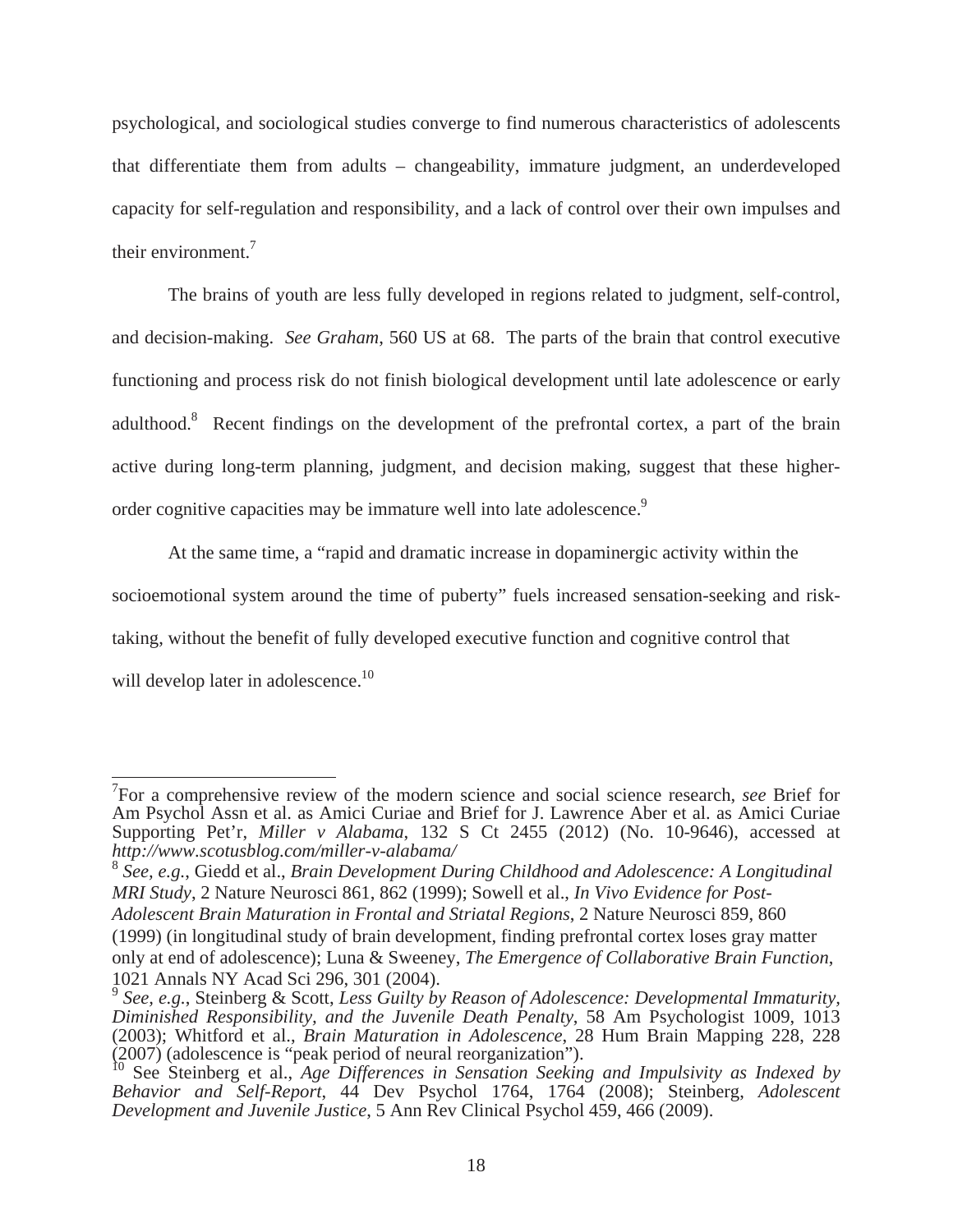Social scientists have also confirmed that adolescents are extraordinarily vulnerable to peer pressure relative to adults. "Research has shown that susceptibility to peer influence, particularly in situations involving pressure to engage in antisocial behavior, increases between childhood and early adolescence, peaks at around age 14, and then declines slowly during the late adolescent years, with relatively little change after age 18.<sup>"11</sup>

 These characteristics of adolescence taken together show that a youthful offender is not as culpable as an adult. The United States Supreme Court explained that children have a "lack of maturity and an underdeveloped sense of responsibility leading to recklessness, impulsivity, and heedless risk-taking." *Miller,* 132 S Ct at 2464 (quotations omitted). The Court also explained these neurological differences make children "more vulnerable . . . to negative influences and outside pressures, including from their family and peers; they have limited control over their environment and lack the ability to extricate themselves from horrific, crime-producing settings." *Id.* (quotations omitted). Finally, "a child's character is not as well formed as an adult's; his traits are less fixed and his actions less likely to be evidence of irretrievabl[e] deprav[ity]." *Id*. (quotations omitted). The conclusion of the social science research is that "juveniles achieve the ability to use adult reasoning by mid-adolescence, but lack the ability to properly assess risks and engage in adult-style self-control." *State v Null*, 836 NW2d 41, 55 (2013) (citing Elizabeth S. Scott & Laurence Steinberg, *Rethinking Juvenile Justice* 34 (2008)).

Consideration of a youth's lesser culpability has long been recognized in Michigan as

<sup>11</sup> Br for Am Psychol Assn et al. as Amici Curiae Supporting Pet'r, *Graham v Florida*, 560 US 48; (2010) (No. 08-7412) (citing Berndt, *Developmental Changes in Conformity to Peers and Parents*, 15 Developmental Psychol 608, 612, 615-616 (1979); Steinberg & Silverberg, *The Vicissitudes of Autonomy in Early Adolescence*, 57 Child Dev 841, 848 (1986); Scott & Steinberg, *Rethinking Juvenile Justice* 38 (2008)); *see also* Kristan Erickson et al., *A Social Process Model of Adolescent Deviance: Combining Social Control and Differential Association Perspectives*, 29 J. Youth & Adolescence 395, 420-421 (2000) (discussing peer influence on delinquency); Fagan, *Contexts of Choice by Adolescents in Criminal Events, in Youth on Trial* 371-394 (Thomas Grisso & Robert G. Schwartz eds., 2000)., at 382-84 (discussing coercive effect of social context on adolescents).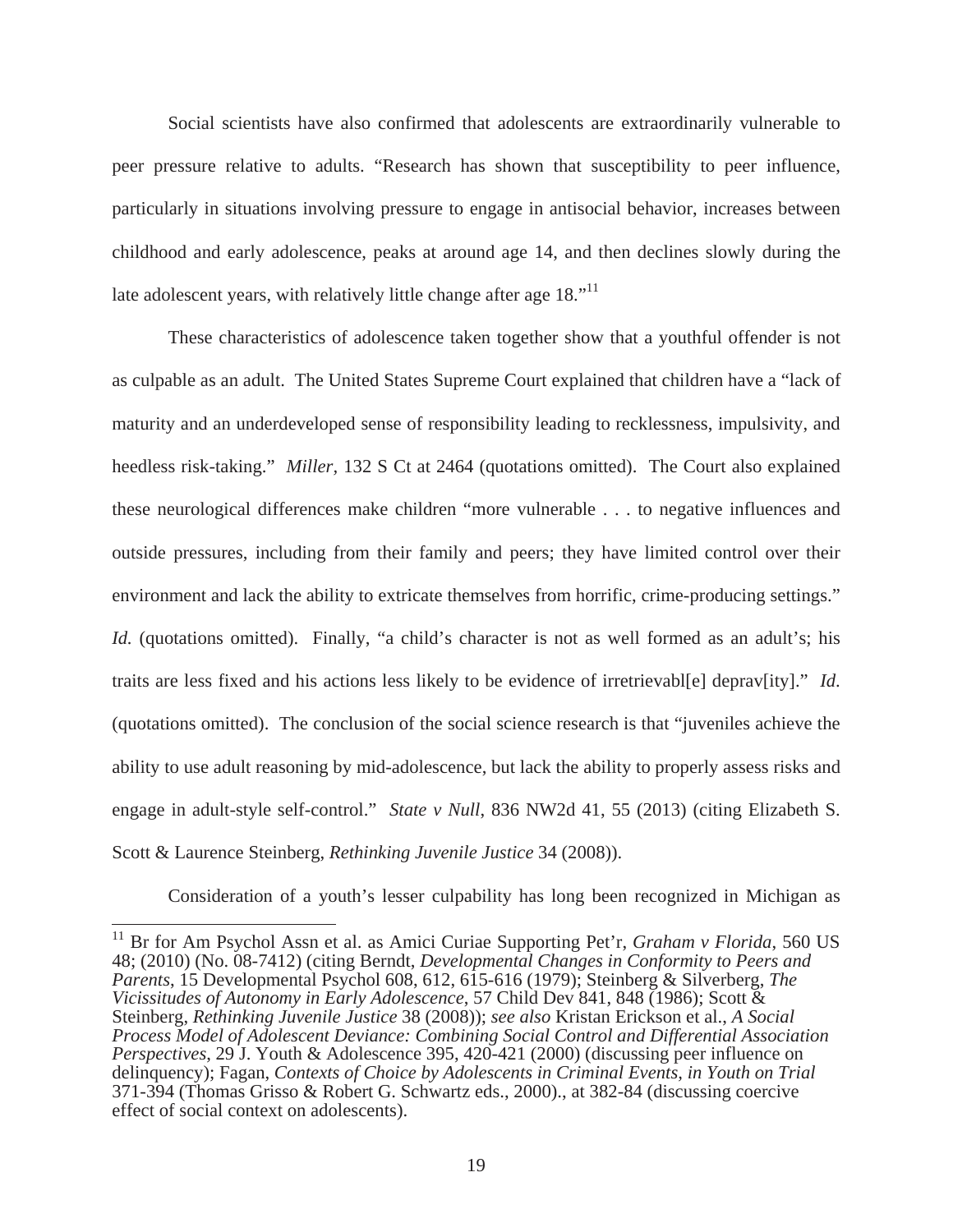important to a constitutional analysis of the severity of a punishment. *See People v Lorentzen,* 387 Mich 167 (1972) (finding a twenty year sentence unconstitutional for a first-offender high school student convicted of selling marijuana); *People v DiPiazza,* 286 Mich App 137 (2009) (finding a continuing sex offender registration requirement to be "cruel or unusual" as applied to an 18-year old first offender for consensual sexual activity with another teenager); *compare People v Launsburry,* 217 Mich App 358 (1996) (holding life without parole for sixteen year-old did not violate the Michigan constitutional ban on cruel and unusual punishment prior to advancements in neuroscience and social science and Supreme Court decisions in *Graham*, *Roper*, and *Miller*, and prior to statutory scheme that imposed the same punishment to children as adults).

Further, the Michigan legislature recognizes that youth are different from adults. At the time of this offense, fourteen year-old Dakotah was not permitted to vote or serve on a jury.<sup>12</sup> He could not drink, drive or smoke cigarettes. Someone his age needs a special permit to be employed and, by law, must be enrolled in school.<sup>13</sup> He would need both parental and probate court permission to marry.<sup>14</sup> These laws recognize that youth lack the reasoning and maturity to be responsible enough to warrant these civil privileges. This recognition of their underdeveloped judgment and temporary immaturity should extend to their lesser accountability and culpability, as compared to adults, for criminal offenses. *Roper v Simmons*, 543 US 551, 569 (2005).

Together these differences in brain, personality, and identity development between youth and adults "render suspect any conclusion that a juvenile falls among the worst offenders"

<sup>&</sup>lt;sup>12</sup> MCL 168.492; MCL 600.1307a.

<sup>&</sup>lt;sup>13</sup> MCL 409.104; MCL 380.1561.

<sup>&</sup>lt;sup>14</sup> MCL 551.51, MCL 551.201.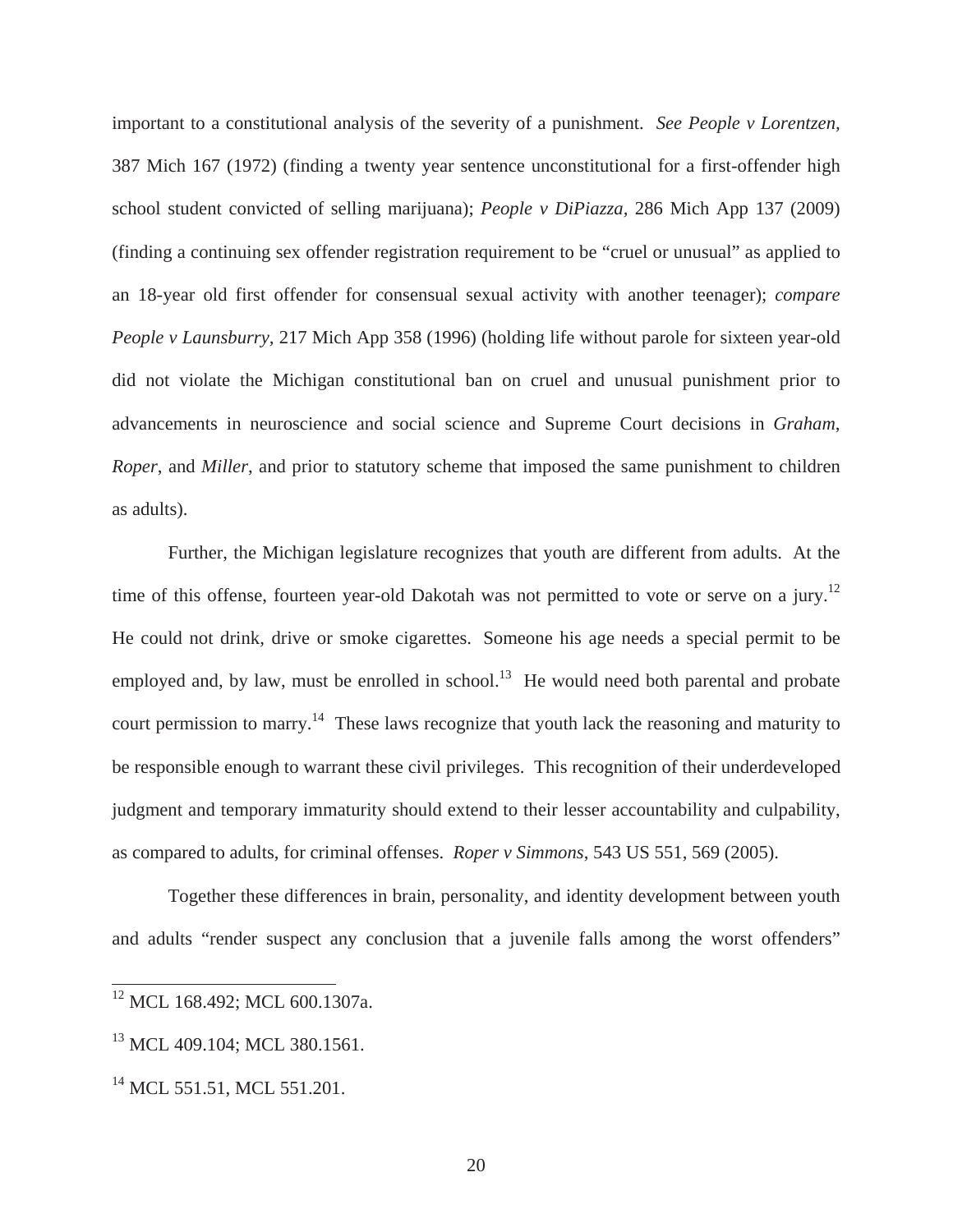because the "susceptibility of juveniles to immature and irresponsible behavior means their irresponsible conduct is not as morally reprehensible as that of an adult." *Roper*, 543 US at 570 (quotations omitted). In Michigan, where life without parole is the most severe sentence that a court may impose due to the lack of a death penalty,<sup>15</sup> the differences between youth and adults mandate that it is an "unusually excessive" and therefore unconstitutional penalty. *Lorentzen*, 387 Mich at 172.

## *(b) Life without parole for youth is a disproportionate sentence in Michigan.*

 The second prong of the test for unconstitutional "cruel or unusual" punishment in Michigan compares the sentence with the sentences imposed on other offenders in the same jurisdiction.

 Due to the lack of a death penalty, life without the possibility of parole is the most severe sentence any Michigan offender, regardless of age, can receive. A life without parole sentence is even more severe than the same sentence for an adult – a juvenile who receives this sentence will spend more years and a greater percentage his or her life in prison than an adult who receives nominally the same penalty. *See Graham*, 130 S Ct at 2027-2028.

 Less culpable youth are frequently sentenced on a par with adult criminals who committed equivalent or more severe offenses, or with a more culpable adult offender. In Michigan, almost half of youth sentenced to life without parole who were under seventeen at the time of the offense report that they were either convicted under an aiding and abetting theory, or that they were not the person who committed the murder; and nearly half of those so reporting had adult co-defendants. *Second Chances: Juveniles Serving Life Without Parole in Michigan Prisons* (Detroit: ACLU of Michigan, 2004), p 4. Adults who are better able to navigate the

<sup>&</sup>lt;sup>15</sup> Const 1963, art 4, §46 (banning the death penalty).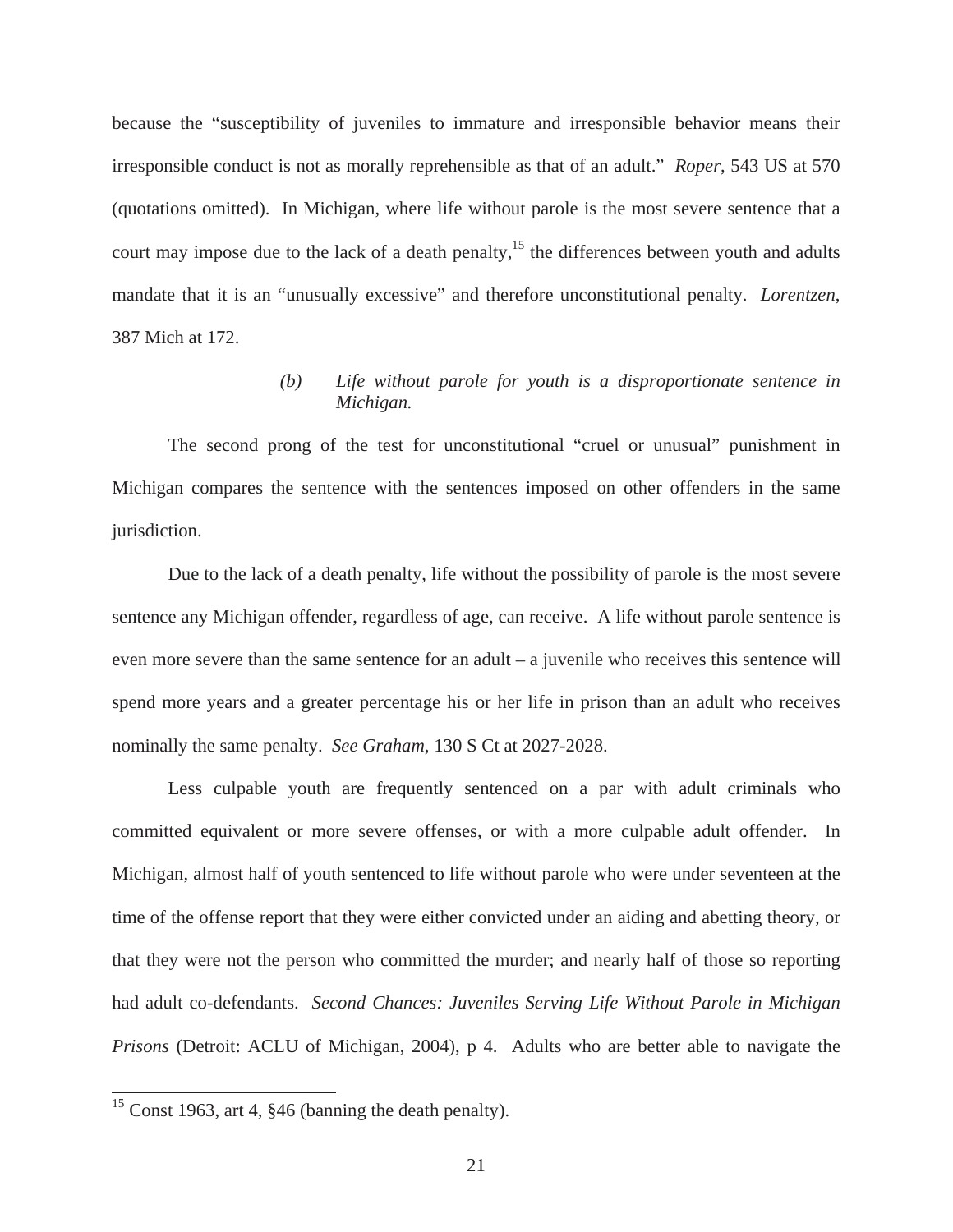criminal justice system are more likely to take plea agreements and avoid the harshest sentences.<sup>16</sup> *See Graham*, 560 US at 78 (finding that youth are less likely than adults to work effectively with their lawyers to aid in their defense).

## *(c) Life without parole for youth is a disproportionate sentence in comparison to other jurisdictions.*

 The third prong of the test for unconstitutional "cruel or unusual" punishment in Michigan compares the sentence with the sentences imposed for the same crime in other jurisdictions. Michigan continues to impose an unconstitutionally unusual sentence.

 For the period 1990-2001, Michigan, rivaled only by Florida, led the nation in the percentage of homicides by youth, 22 percent, that resulted in a life without parole sentence. According to Human Rights Watch, Michigan had over three and a half times the national rate of individuals serving life without parole for crimes committed while 17 or under. Amnesty International/Human Rights Watch, *Rest of Their Lives: Life Without Parole for Child Offenders in the United States* (New York: Human Rights Watch/Amnesty International, 2005), pp 35-36, figure 6. Out of the forty states for which Human Rights Watch could locate data, Michigan was second only to Louisiana in the number of youth serving life without parole sentences relative to its current population of 14 to 17 year-olds. *Id*. As of 2005, Michigan was one of only nine states where a child of any age could be tried as an adult and receive life without parole. *Rest of Their Lives* (2005), p 18. Michigan has the second highest number of youth after Pennsylvania serving a life without parole sentence. *See* Human Rights Watch, *State Distribution of Youth Offenders Serving Juvenile Life Without Parole* (2009).<sup>17</sup>

<sup>16</sup> In Michigan, 62% of adults initially charged with first-degree murder pled guilty to a conviction with either a lesser term of years or a parolable life sentence. The average prison term served by an adult originally charged with first-degree murder but offered a plea by the prosecutor is 12.2 years. *See Basic Decency: Protecting the Human Rights of Children* (Detroit: ACLU of Michigan, 2012), p 8.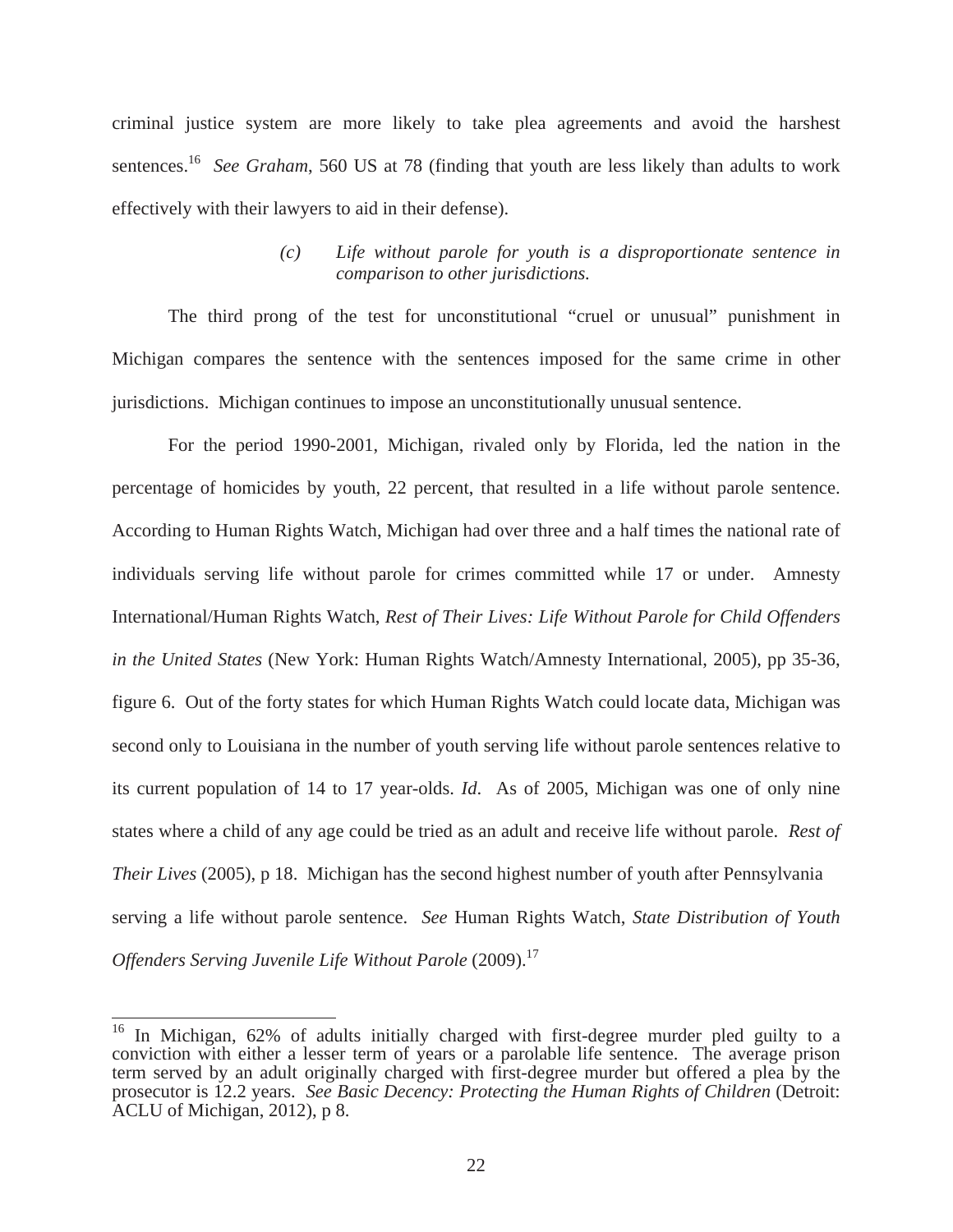This trend continues to shift away from life without parole for youth in jurisdictions other than Michigan. From 2006 to 2010, 39 states imposed zero or one life without parole sentence a year for a youthful offender, while Michigan imposed 35 such sentences. From 2008 to 2010, 27 states did not sentence a single youth to life without parole, while Michigan and three others sentenced 174 youthful offenders. *Basic Decency,* p. 25.

Other states, including some of those with a formerly large population of youth serving life without parole have recently limited or eliminated the sentence for youth. California passed the Fair Sentencing for Youth Act, which retroactively provided youthful offenders sentenced to life without parole periodic review with the possibility for parole or resentencing. *See* Cal. Penal Code § 1170(d)(2)(A)(i) (2013). Texas eliminated all life without parole for youth. Tex. Penal Code  $\S$  12.31(a)(1) (2013). Nebraska also passed a law retroactively giving all offenders who were juveniles when committing the offense parole. *See* Neb. St. § 83-1,110.04 (2013). Delaware legislatively eliminated life without parole for youth. *See* Del. Code. Tit. 11, § 4209A (2013)*.* In 2013 Wyoming passed a bill eliminating life without parole for youth. Wyo. Stat. § 6-2-101 (2013). Just recently, the Massachusetts Supreme Judicial Court declared all juvenile LWOP sentences unconstitutional. See *Diatchenko v. Dist. Attorney for Dist.*, 466 Mass. 655 (2013).

"It is not so much the number of these States [enacting reforming legislation] that is significant, but the consistency of the direction of change." *Atkins v Virginia*, 536 US 304, 315 (2002). In *Roper*, the United States Supreme Court found similarly relevant a trend even though only five states had eliminated the death penalty for youth in the previous fifteen years. *Roper* 543 US at 565. Michigan's sentencing of youthful offenders to life without parole is excessive and unusual.

<sup>17</sup> Accessed at http://www.hrw.org/sites/default/files/related\_material/updatedJLWOP10.09.pdf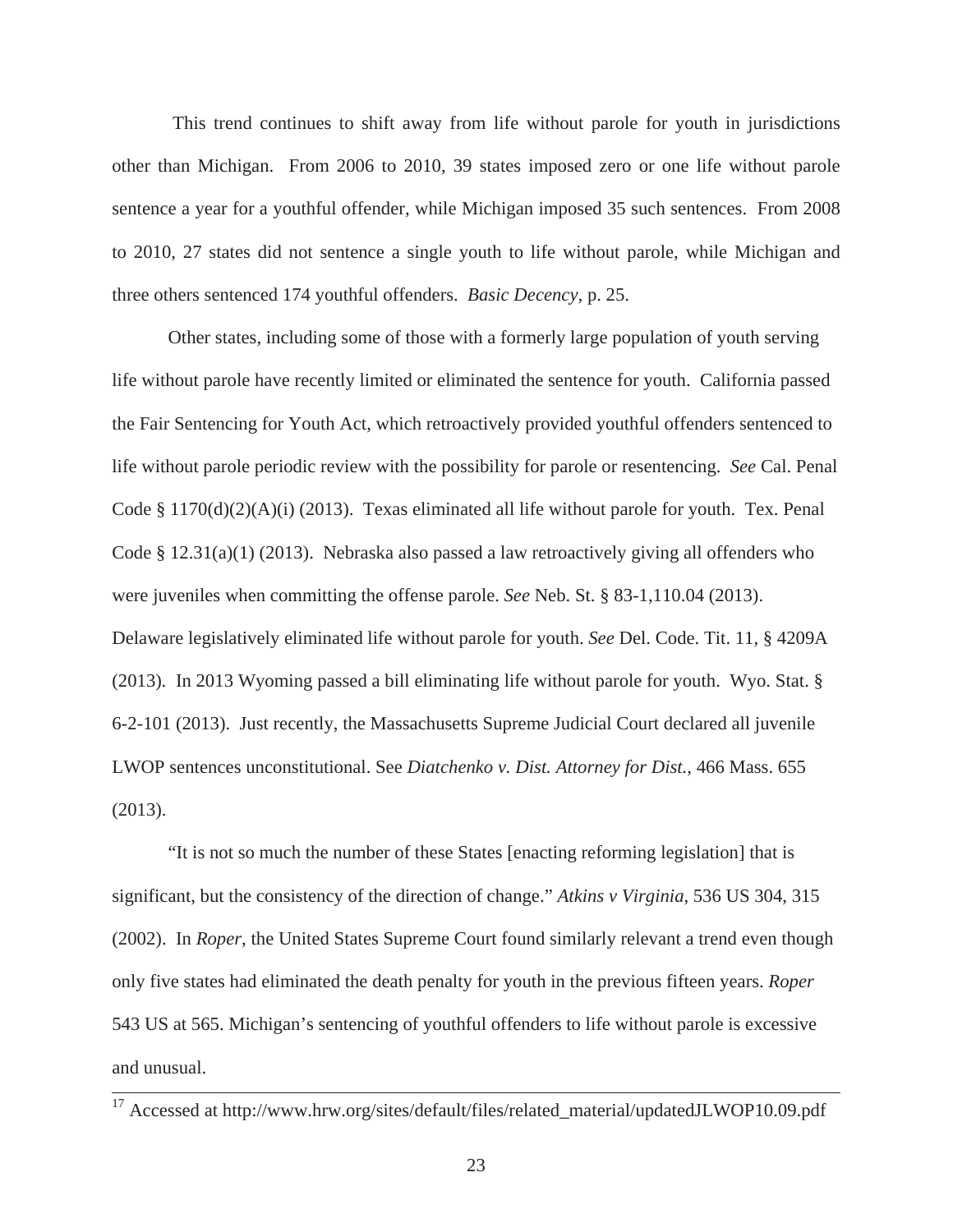*(d) Life without parole for youth does not serve any penological goal, and particularly not that of rehabilitation.* 

 The fourth factor in a Michigan "cruel or unusual punishment" analysis is the relationship to the penological goals of punishment, with a focus on the goal of rehabilitation. *Lorentzen*, 387 Mich at 179; *Bullock*, 440 Mich at 34. It is self-evident that a sentence of life without the possibility of parole imposed on a youth completely obviates any goal of rehabilitation as "the penalty forswears altogether the rehabilitative ideal." *Graham,* 560 US at 74. Unlike certain adults though, youth have a significant chance of rehabilitation and success. "From a moral standpoint it would be misguided to equate the failings of a minor with those of an adult, for a greater possibility exists that a minor's character deficiencies will be reformed." *Roper*, 543 US at 570.

Most children who commit crimes as teenagers do "age out" of such behavior – over 50 percent by the early 20s, and 85 percent by age 28. Moffitt, *Adolescence-Limited and Life-Course-Persistent Antisocial Behavior: A Developmental Taxonomy*, 100 Psychol Rev 674, 675 (1993). The United States Supreme Court observed that these distinctions between children and adults impact the likelihood of recidivism noting that studies confirm "only a relatively small proportion of adolescents who engage in illegal activity develop entrenched patters of problem behavior." *Miller*, 132 S Ct at 2464 (quotations omitted).

Developing youth are uniquely capable of reform, but at the time of their offense, it is impossible to determine who will later succeed. Studies have consistently concluded that behavior can be identical in adolescents who will continue as criminal offenders through adulthood and those who will reform.<sup>18</sup> For example, researchers were not able to predict with a

<sup>18</sup> Moffitt, *Adolescence-Limited and Life-Course-Persistent Antisocial Behavior: A Developmental Taxonomy*, 100 Psychol Rev 674, 678 (1993); see also Mulvey & Cauffman, *The*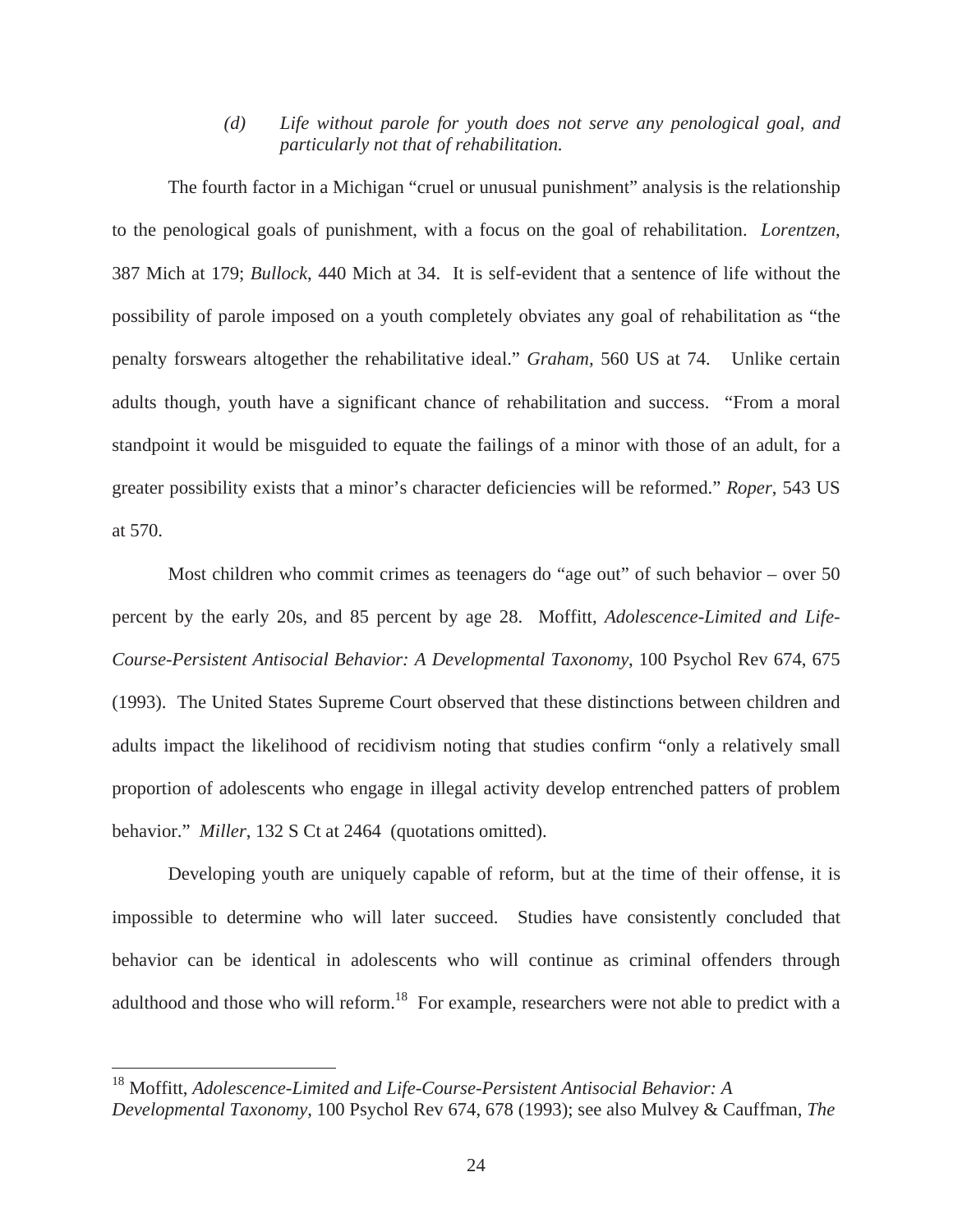frequency greater than chance, based on adolescent history, which fifteen-year-old juvenile offenders would become career criminals and which ones would abandon criminal activity after adolescence. Moreover, their predictions did not improve after taking into account type of offense. Moffitt, p. 678. Nevertheless, regardless of whether a youth sentenced to life without parole is one of the many who will reform or the few who will not, the sentence removes any hope of such a possibility.

 The other goals of incarceration – retribution, deterrence, and incapacitation – also do not justify sentencing youth to life without the possibility of parole. "The case for retribution is not as strong with a minor as with an adult" due to the minor's lesser culpability stemming from lack of maturity. *Roper*, 543 US at 571. The deterrent effect of life without the possibility of parole is minimal, as "the same characteristics that render juveniles less culpable than adults suggest . . . that juveniles will be less susceptible to deterrence," *id*., and "they are less likely to take a possible punishment into account when making decisions." *Graham*, 560 US at 72. "Similarly, incapacitation could not support the life-without-parole sentence in *Graham*: Deciding that a juvenile offender forever will be a danger to society would require mak[ing] a judgment that [he] is incorrigible – but incorrigibility is inconsistent with youth." *Miller*, 132 S Ct at 2465, (quotations omitted).

*Inherent Limits of Predicting School Violence*, 56 Am Psychologist 797, 799 (2001) ("Assessing adolescents … presents the formidable challenge of trying to capture a rapidly changing process with few trustworthy markers."); Grisso, *Double Jeopardy: Adolescent Offenders with Mental Disorders* 64-65 (2005) (discontinuity of disorders in adolescence creates "moving targets" for identification of mental disorders); Edens et al., *Assessment of "Juvenile Psychopathy" and Its Association with Violence: A Critical Review*, 19 Behav Sci & L 53, 59 (2001) (citing studies and noting difficulty of predicting juveniles' future behavior, such as antisocial conduct or psychopathy, because juveniles' social and emotional abilities are not fully developed).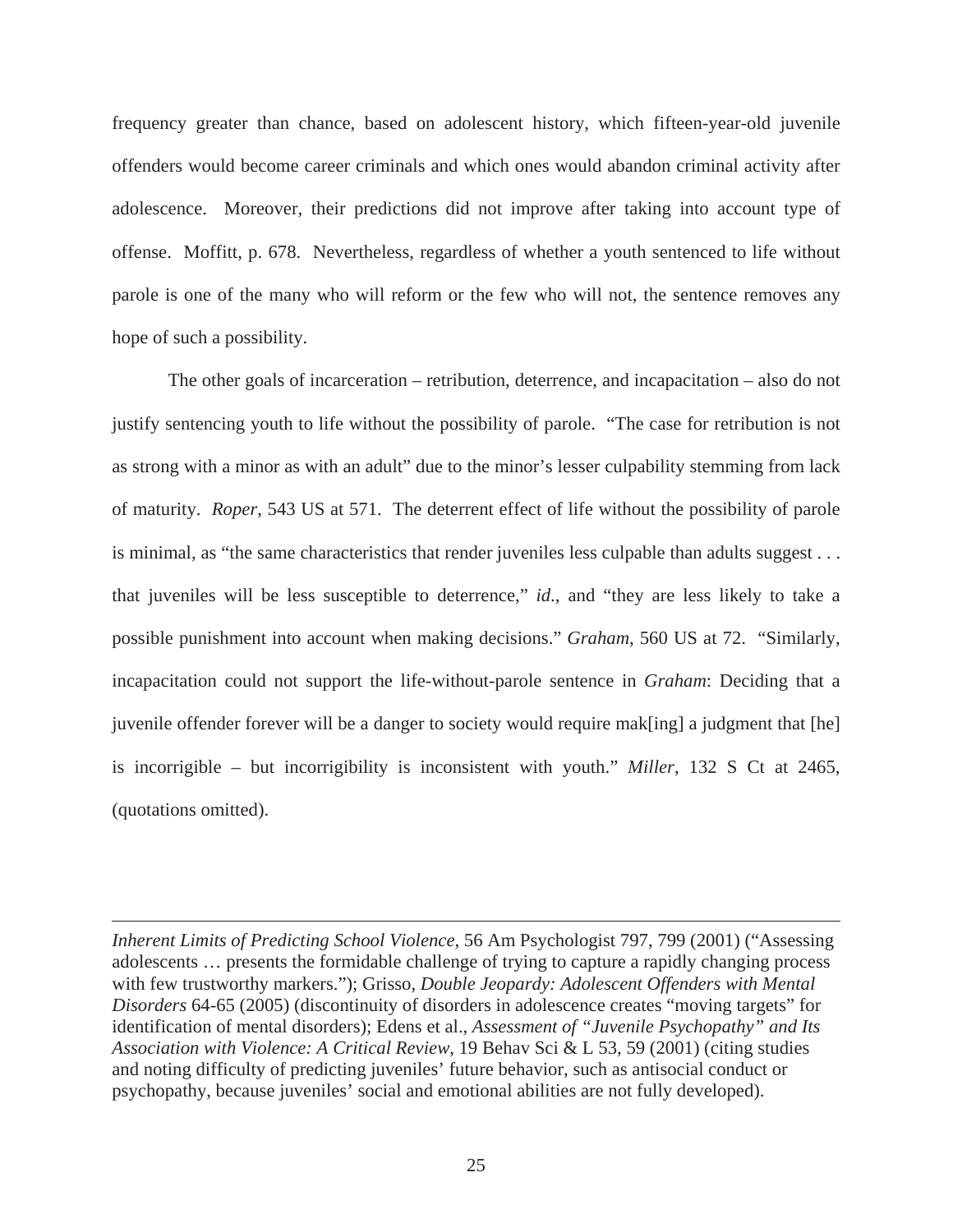"A sentence lacking any legitimate penological justification is by its nature disproportionate to the offense." *Graham*, 560 US at 71. Life without parole for a youthful offender is a disproportionate and unconstitutional sentence based on Michigan requirements.

## **2. At a minimum, this Court should establish a categorical ban against the extreme practice of a fourteen year-old serving a life without parole sentence.**

The disproportionate sentence of life without parole for youth is even more extreme in relationship to youth like Dakotah who are just fourteen years old. Despite the fact that Michigan allows children as young as fourteen to be tried as adults for first-degree murder, there are only six individuals, including Dakotah, who are serving life without parole in Michigan for offenses committed as fourteen year-olds. Equal Justice Initiative, *Cruel and Unusual: Sentencing 13- and 14-Year-Old Children to Die in Prison* (Montgomery, Ala: Equal Justice Initiative, 2007), p 20 (listing the number as two).<sup>19</sup> As 107 children under fifteen were arrested in Michigan from 1990 through 2005 for murder or non-negligent manslaughter, it is clear that, even for young teens suspected of a homicide crime, the outcome of life without parole crime is extremely rare in Michigan. FBI Uniform Crime Reporting Program, 1990-2005 Arrest by State and Drug Arrest by State Data Sets and Coding Guidelines (December 5, 2007).

 Michigan's disproportionate imprisonment of fourteen year-olds for life without parole is even starker in comparison to other jurisdictions. At last count, only sixty-nine youths were serving life without parole for crimes committed while under age fifteen. *See Cruel and Unusual*, p 20 (listing the number as seventy-three, including six convicted of non-homicides). Six of these sixty-nine young teens, over nine percent, are in Michigan. Even of the states that do allow life without parole by statute for youth, only a minority impose it on young teens in

<sup>&</sup>lt;sup>19</sup> The third is fourteen year-old is Deante Hawkins, sentenced in Wayne County on October 25, 2007. The fourth and fifth are Dontez Tillman and Thomas McCloud, sentenced in Oakland County on December 2, 2009, and the sixth is Dakotah.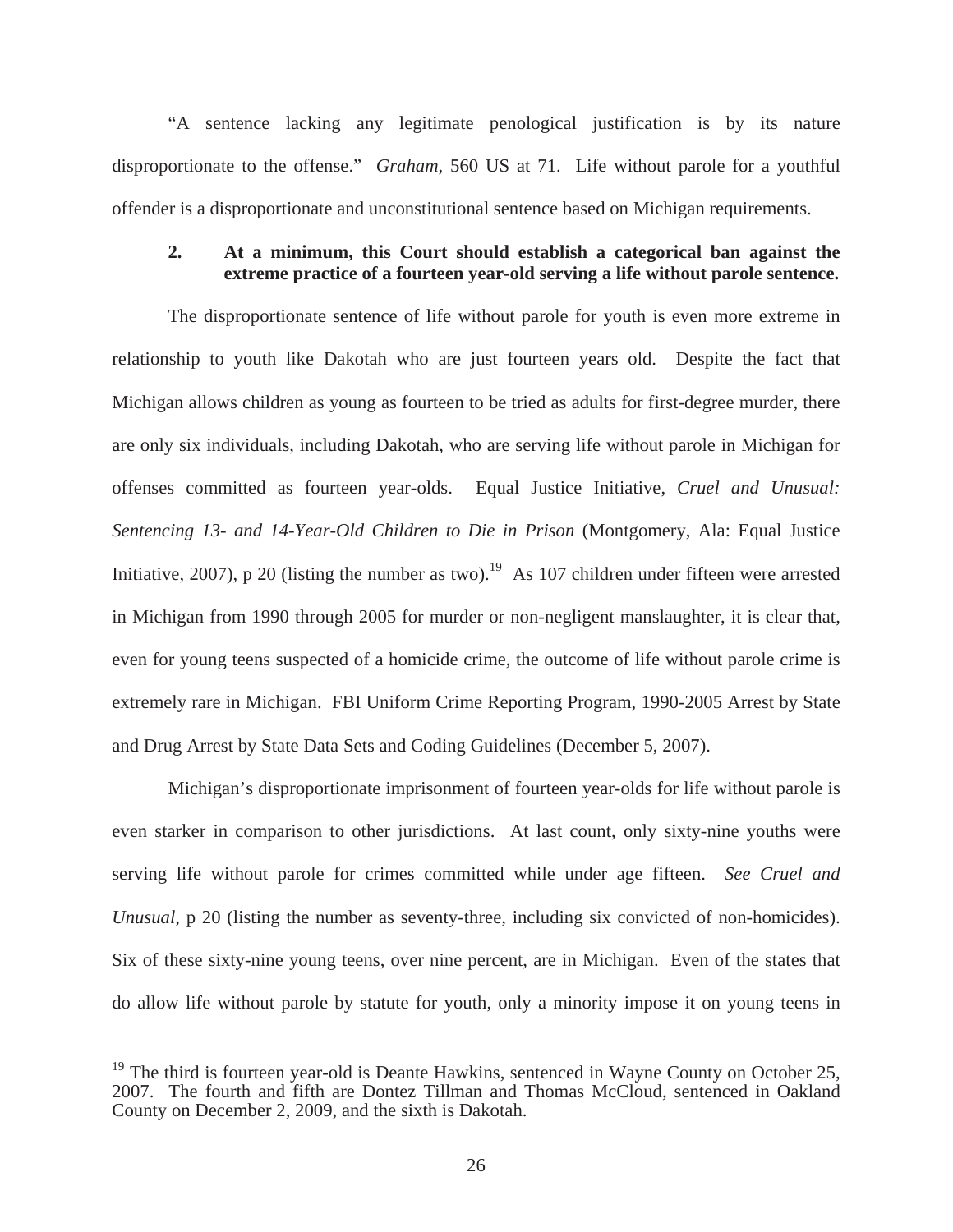practice. In 2007, only nineteen states had individuals serving life without parole sentences for offenses committed while under age 15. *Cruel and Unusual*, p 11. And of these nineteen states, California, Nebraska, and Delaware have recently allowed parole for youth. *Section IIB3*, *supra*.

 Life without parole sentences are appropriate for only the "rare juvenile offender whose crime reflects irreparable corruption." *Miller*, 132 S Ct at 2469 (quotations omitted). A fourteen year-old, who still may be capable of rehabilitation does not meet this criteria.

#### **C. Conclusion**

The mandatory and arbitrary statutory scheme allowing a life without parole sentence without any consideration of an offender's youth violates the Michigan Constitution's greater protections against "cruel *or* unusual punishment" than those offered by the United States Constitution. *Lorentzen*, 387 Mich at 172; *Bullock*, 440 Mich at 30. This Court must also apply these greater protections of the Michigan Constitution to evaluate a categorical ban on life without parole sentencing for youth. "Prohibition of punishment that is unusual but not necessarily cruel carries an implication that unusually excessive imprisonment is included in that prohibition." *Lorentzen*, 387 Mich at 172. The diminished culpability of youth, Michigan's unusual implementation of this sentence compared to other jurisdictions, the fact that life without parole is the *most* severe sentence in Michigan, and the lack of a penological justification all describe a disproportionate and excessive sentencing scheme. A sentence of life without the possibility of parole for a youth categorically violates the Michigan constitution, *at the very least* with respect to a fourteen year-old.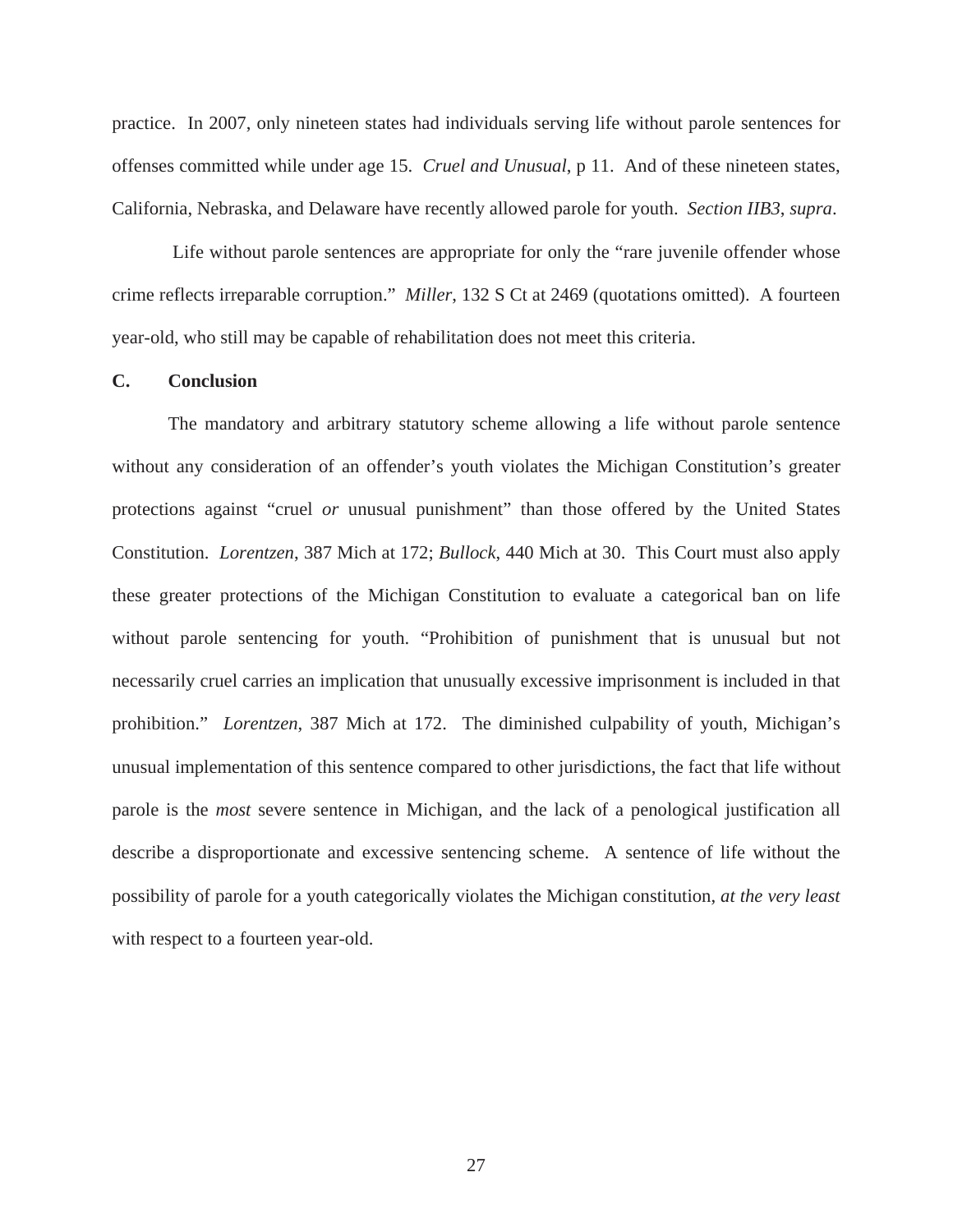**III. The remedy for a youth's unconstitutional sentence of life without parole is an individualized sentencing to life or any term of years per MCL 750.317. For Dakotah in particular, a different judge should be required to sentence him to life with parole or a term of years.** 

## **A. The remedy for an unconstitutional life without parole sentence is an individualized sentence to either life with parole or a term of years after a consideration of the special characteristics of youth.**

*Miller's* requirement of individualized sentencing should result in courts sentencing children convicted of first degree murder to parolable life or any term of years. Michigan's complicated statutory scheme, which mandates that juveniles convicted of first degree murder must be sentenced to life without parole, is unconstitutional under *Miller* and cannot be applied. When a statutory scheme of punishment cannot be applied, courts in Michigan and in other states generally sentence defendants under the most severe lesser included offense. *See infra.* In this case, the most severe lesser included offense is second degree murder. *People v Clark*, 274 Mich App 248, 257 (2007). Second degree murder carries a penalty of "imprisonment in the state prison for life, or any term of years." MCL 750.317. Application of severance and separation of powers principles prohibit the imposition of another remedy that would require legislative action.

This Court has the authority to order entry of a judgment under MCL 750.317 for youth who face unconstitutional sentences under MCL 750.316. To be clear, the youth is still guilty of first degree murder, but the sentence is to life or any term of years under the statute for second degree murder. *Miller* does not render the elements of Michigan's first-degree murder law unconstitutional as applied to juveniles. But it does make MCL 750.316 unenforceable against juveniles inasmuch as the statute mandates, without exception, a sentence of life that carries no possibility of parole.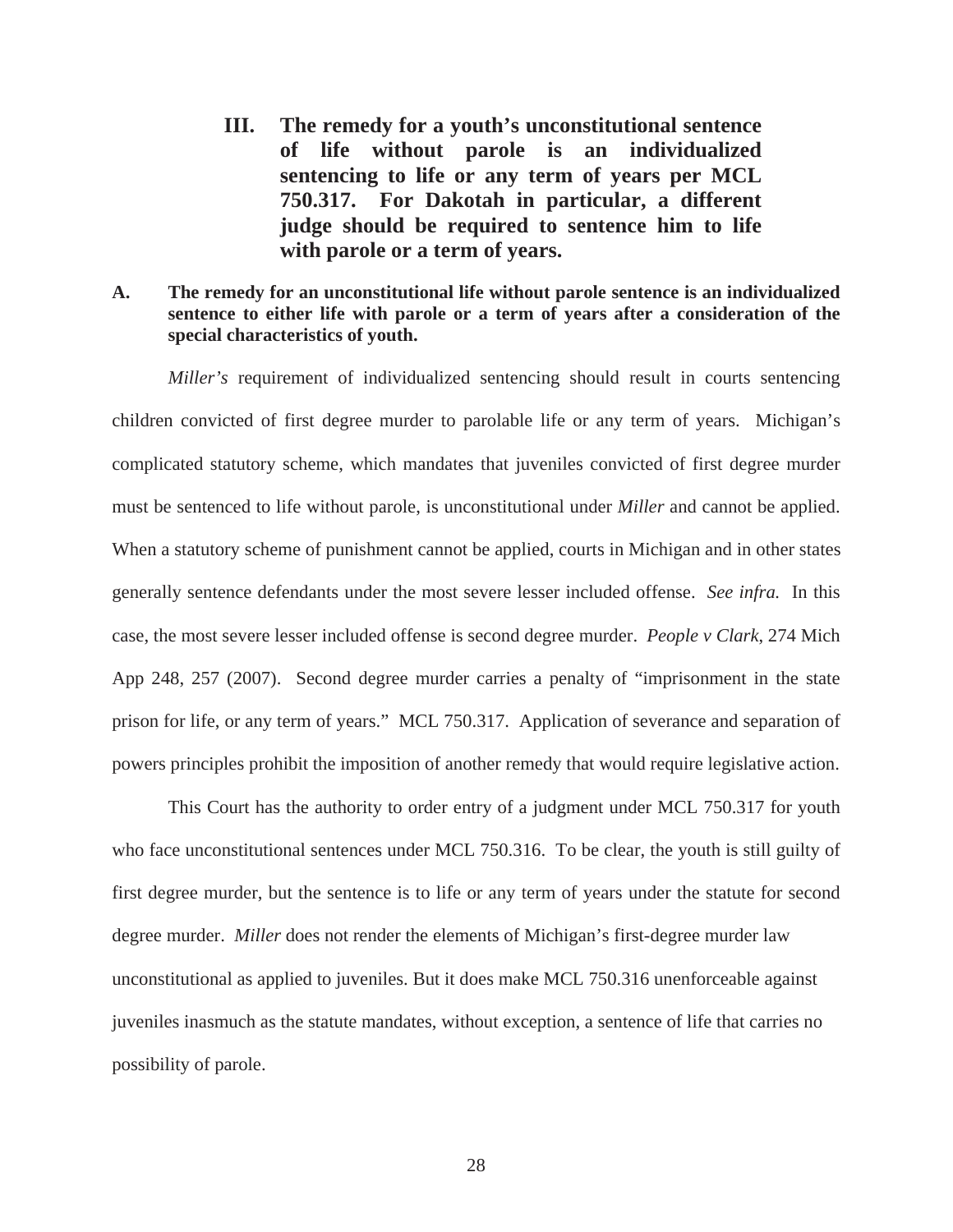The United States Supreme Court has held that appellate courts have the "power to substitute a conviction on a lesser offense" when a defect affects only a greater offense. *Rutledge v United States*, 517 US 292, 306 (1996). The unconstitutionality of the mandatory life without parole sentencing scheme for youth does not affect the sentencing scheme for second degree murder. Consequently, defendants whose sentences are unconstitutional under *Miller* may be resentenced under this most severe lesser included offense.

#### **1.** *Miller* **requires individualized sentencing.**

 The calculus of sentencing is different with children, and when society's harshest penalties are implicated, individualized sentencing is required. In *Miller*, the United States Supreme Court explained that the qualities of youth lessen a child's "moral culpability." *Miller*, 132 S Ct at 2465. The Court also explained that as children pass into adulthood "neurological development occurs" and qualities of youth which led to criminal behavior "will be reformed." *Id.* As Noted in Issue II, the Court based this reasoning on scientific evidence gleaned from across several disciplines. Given these facts, the rationales of sentencing fail to justify mandatory imposition of our harshest penalties on children.

*Miller* required an evaluation of these dynamics through the rule of mandatory death penalty cases which required individualized consideration of the characteristics of the offender and the details of the offense before imposition of the sentence. *Woodson v North Carolina*, 428 US 280 (1976); *Lockett v Ohio*, 438 US 586 (1978). These holdings create the need for an individualized hearing where the court considers all relevant mitigating evidence prior to imposition of the state's harshest punishment. As the dissent in *Eliason* observed:

> Exercising discretion involves thoughtfully considering the wealth of characteristics and circumstances attendant to a defendant's youth, which in turn means that a court must be permitted to reject that a child deserves to serve a life term. In my view, the exercise of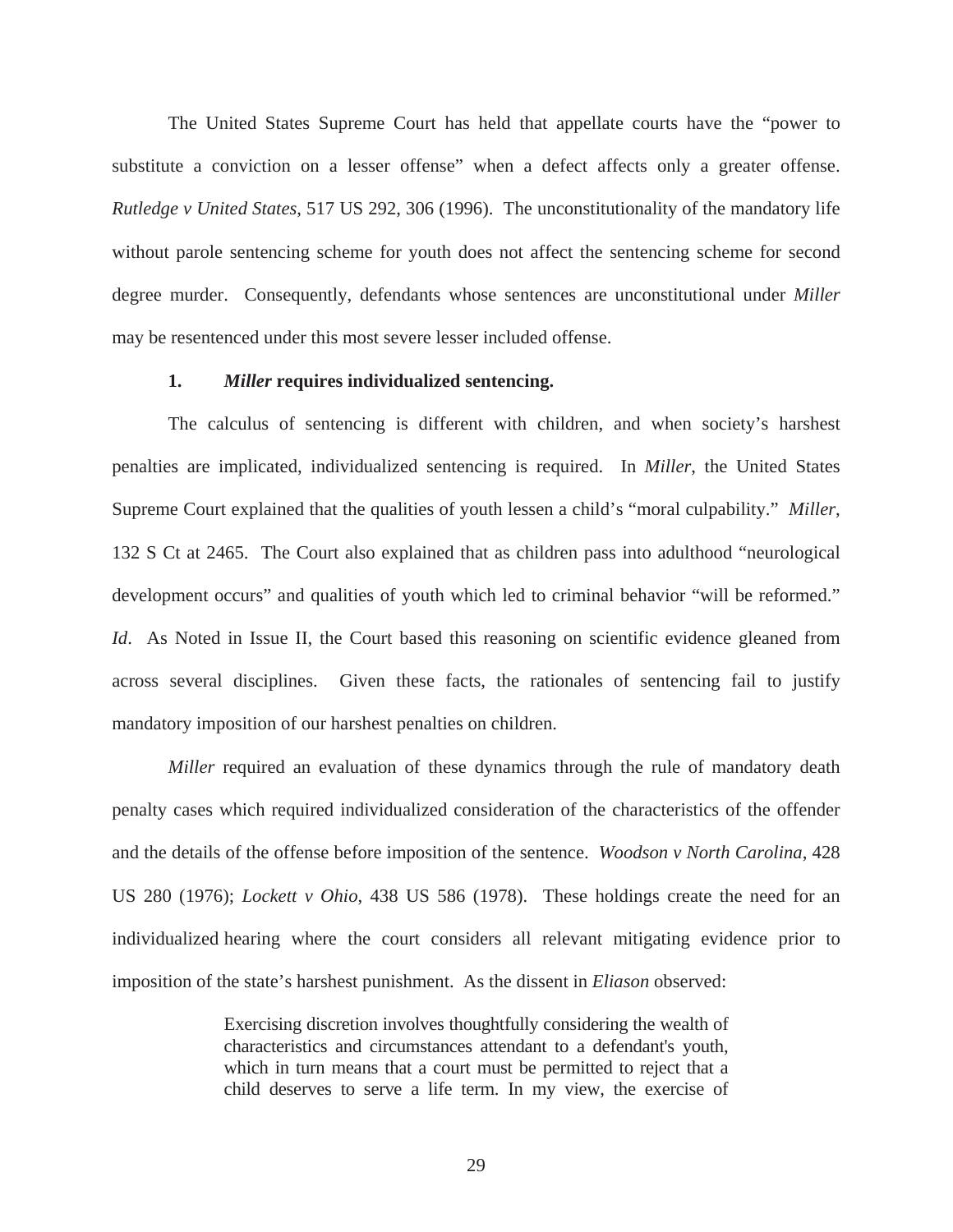discretion contemplated in *Miller* is simply inconsistent with a rule allowing only for life imprisonment with or without parole. The "two-sizes-fit-all" approach embraced by *Carp* offends the Eighth Amendment because it forecloses proportionality. [*Eliason,* 300 Mich App at 326 (J. Gleicher, dissent) (quotations omitted).]

A sentence for a youthful offender needed to take into account the unique characteristics of youth for sentencing purposes. The Court listed (1) chronological age; (2) immaturity, impetuosity, and the failure to appreciate risks and consequences; (3) the youth's family and home environment; (4) the extent of participation in the criminal conduct; (5) the impact of familial and peer pressures; (6) effect of offender's youth on the criminal justice process, such as inability to comprehend a plea bargain; and the (7) the possibility of rehabilitation. *Miller*, 132 S Ct at 2468.

*Miller* stands first and foremost for the proposition that youthful offenders require individualized sentencing in which the judge considers the particular, individual, and unique characteristics of youth. *Id*. at 2467-2468, 2471.

## **2. Other states have recognized that when a sentencing scheme is unconstitutional, sentencing per the next lesser offense is appropriate.**

*Miller* is not the first decision from the United States Supreme Court to render a sentencing scheme unconstitutional. In *Gregg v Georgia* and its companion cases, the Court remade the landscape of death penalty jurisprudence. *Gregg v Georgia*, 428 US 153 (1976). Thirty-five states had death penalty schemes at the time. *Id*. at 179-180. Many of these were not impacted by *Gregg*. 20 Some statutory schemes had unconstitutional death penalty provisions, but

<sup>20</sup> *See Proffitt v Florida*, 428 US 242 (1976); *Jurek v Texas*, 428 US 262, 276 (1976); *Harris v State*, 352 So2d 479, 482 (Ala 1977); *State v Murphy*, 113 Ariz 416, 418; 555 P2d 1110, 1112 (1976*); Collins v State*, 261 Ark 195, 203 (1977); *State v White*, 395 A2d 1082, 1084 (Del 1978); *State v Osborn*, 102 Idaho 405, 407; 631 P2d 187, 189 (1981); *State v McKenzie*, 186 Mont 481, 519 (1980); *State v Simants*, 197 Neb 549, 552 (1977); *State v Addison*, 159 NH 87, 94 (2009); *State v Shaw*, 273 SC 194, 203; 255 SE2d 799, 804 (1979); *Smith v Commonwealth*, 219 Va 455, 483 (1978). *But see Jackson v State*, 337 So2d 1242, 1253 (Miss. 1976) (mandating bifurcated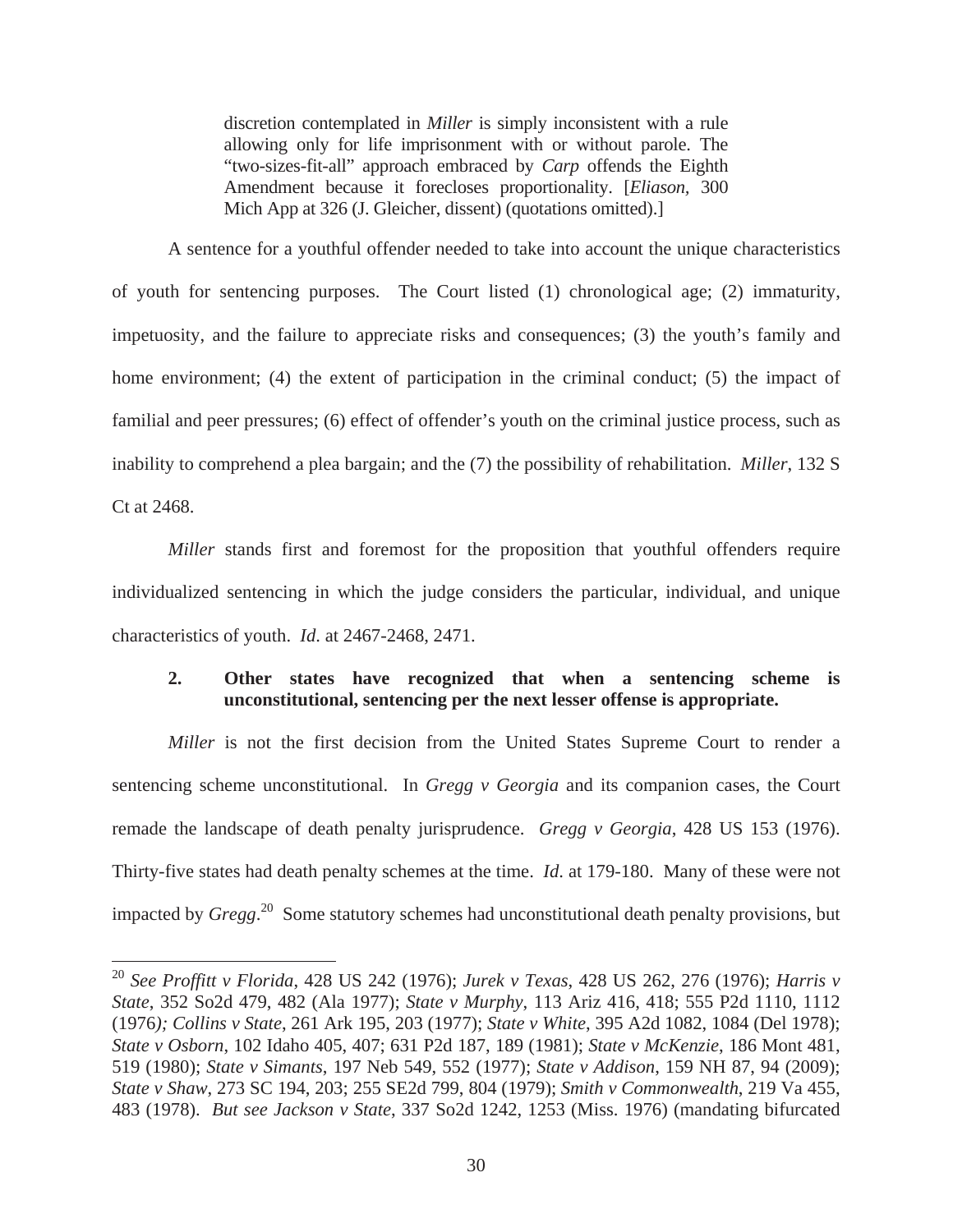had optional lower penalties for the charged offense.<sup>21</sup> Neither New York, Louisiana, nor Kentucky had a statutory framework which allowed sentencing under the charged offense. They all resentenced under lesser included offenses.

In *People v Davis*, the Court of Appeals of New York noted that, according to *Gregg*, New York's death penalty statute was unconstitutional. *People v Davis*, 43 NY2d 17, 29-36 (1977). New York's high court simply noted that "based on our review of the records, as to the respective indictment counts charging murder in the first degree, we determine that in each case there has been a showing beyond a reasonable doubt of defendant's guilt of murder in the second degree," and remanded for resentencing under the lesser included offense. *Id*. at 37.

Louisiana had a mandatory death sentence for both first degree murder and aggravated rape. *See Roberts v Louisiana*, 428 US 325, 329 (1976); *State v Selman*, 300 So2d 467, 471 (1974), *vacated in part sub nom. Selman v Louisiana*, 428 US 906 (1976). Much like *Miller* found life without parole sentences unconstitutional for youth if mandatory, *Roberts* and *Selman* found Louisiana's death penalties unconstitutional because of their mandatory nature. The Louisiana Supreme Court subsequently ordered resentencing under lesser included offenses. *State v Lee*, 340 So2d 180, 184 (1976) (remanding for entry of judgment and sentencing of attempted aggravated rape); *State v Jenkins*, 340 So2d 157, 179 (1976) (remanding for entry of judgment and sentencing of second degree murder).

sentencing procedure); *State v Rondeau*, 89 NM 408, 412 (1976) (reviving pre-death penalty statute).

<sup>21</sup> *See Rockwell v Superior Court*, 18 Cal 3d 420, 424-428 (1976) (rejecting the people's invitation to prescribe constitutional procedures); *People v Dist Court*, 196 Colo 401, 403; 586 P.2d 31, 32 (1978); *French v State*, 266 Ind 276, 277 (1977); *Blackwell v State*, 278 Md 466, 468 (1976); *Smith v State*, 93 Nev. 82, 85 (1977); *State v Thompson*, 290 NC 431, 442 (1976); *Commonwealth v Moody*, 476 Pa 223, 228 (1977); *Miller v State*, 584 SW2d 758, 765 (Tenn 1979); *Kennedy v State*, 559 P2d 1014, 1019 (Wy 1977); *State v Green*, 91 Wash 2d 431, 447 (1979).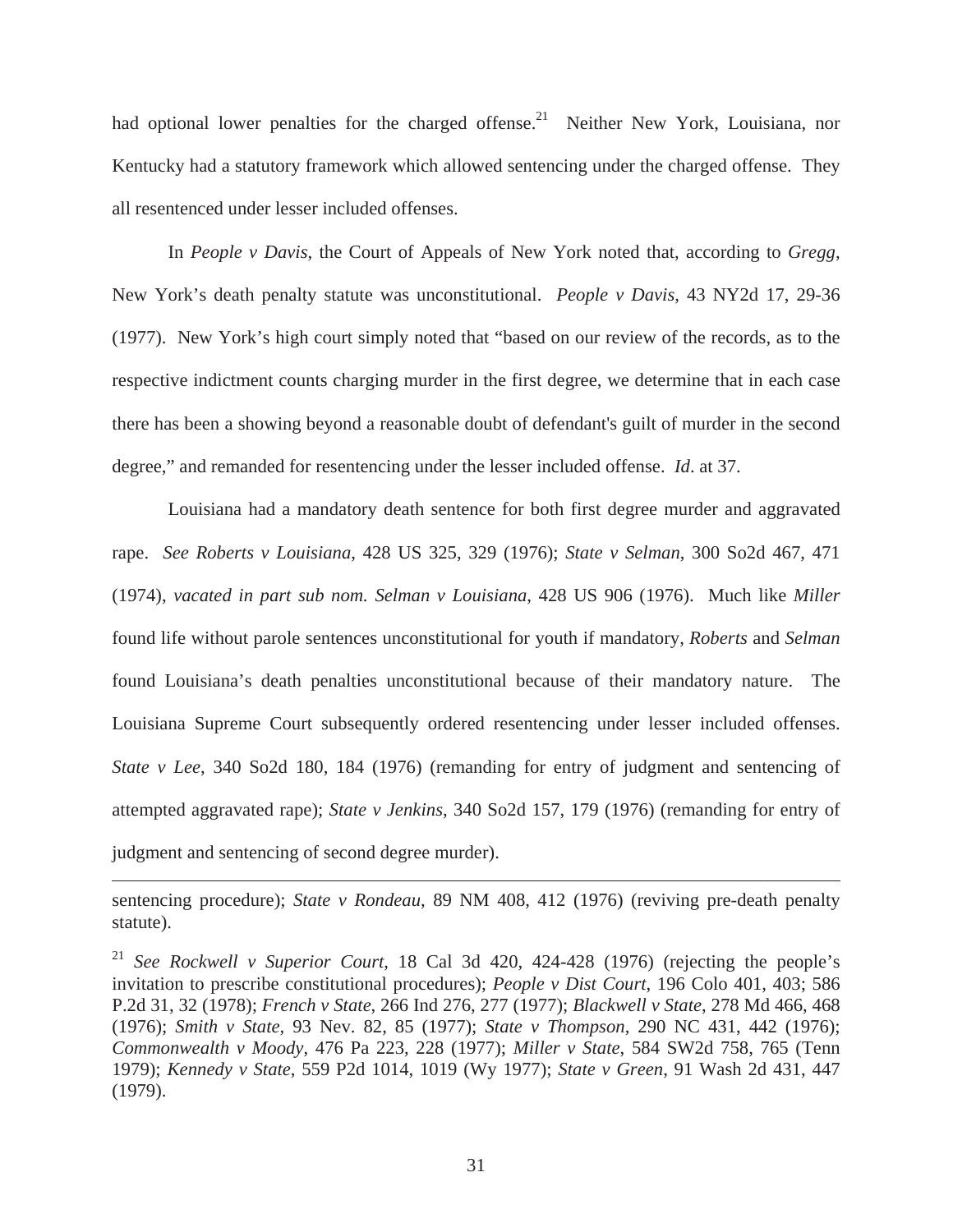Kentucky's death penalty was also struck down by *Gregg*. Although imposition of the death penalty was still constitutional under the proper procedures, the Kentucky Supreme Court declined to judicially prescribe procedures for its imposition in *Boyd v Commonwealth*. There, the defendant was convicted of two "intentional multiple murders," which was a capital offense carrying a mandatory death penalty. *Boyd v Commonwealth*, 550 SW2d 507, 508 (1977). The court noted that this verdict depended on proof of the lesser included offenses of two "intentional simple murders," class A felonies. *Id.* The court then sentenced the defendant to the top penalty under the lesser included offenses. *Id*.

In the absence of a legislative remedy, Michigan can and must impose the life or any term of years sentence of the lesser offense, MCL 750.317, for a first degree murder conviction.22

### **3. Michigan Courts have the authority to sentence youth convicted of first degree murder to "life or any term of years."**

 The power to order resentencing under a lesser included offense is well established in Michigan through caselaw adopting the less serious conviction when there is a defect in the lead charge. This Court has noted the broad authority of appellate courts to use this power, and Michigan courts have used the power in a variety of contexts. The limit to this power – that a factfinder must have found the elements of the lesser offense to have been proven beyond a reasonable doubt – does not preclude its use in this context.

In *People v Williams*, this Court considered a defendant who committed a larceny and a concurrent, single homicide who was charged with and convicted of first degree premeditated

<sup>&</sup>lt;sup>22</sup> In the *Miller* life without parole context, the Colorado Court of Appeals imposed a similar remedy of the most serious statutorily authorized penalty that was constitutionally permissible, life with the possibility of parole after forty years. *People v Banks*, 2012 WL 4459101, \_\_ P3d \_\_ (Colo.App.), paras. 127-129 (Appendix 494A). The Supreme Court of Colorado is reviewing this question. *Banks v People*, 2013 WL 3168752 (Colo. Jun 24, 2013).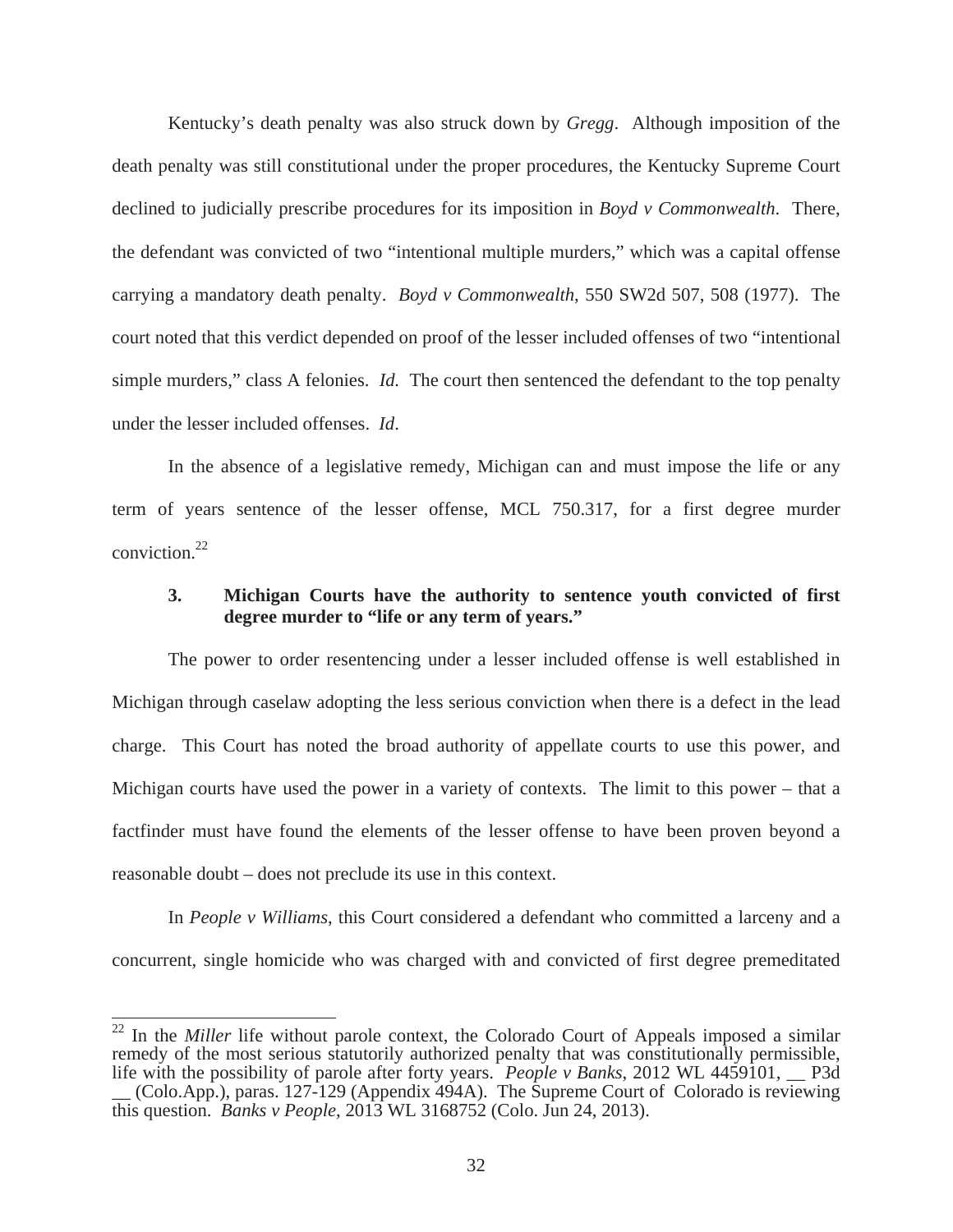murder, first degree felony murder, and the larceny as the felony underlying the felony murder charge. *People v Williams*, 475 Mich 101, 103 (2006). The Court noted that such a result had potential double-jeopardy implications, and that the current practice was for such a defendant to receive one conviction of first degree murder, supported by two theories, and the conviction of the predicate felony underlying the felony murder to be vacated. *Id*. citing *People v Wilder*, 411 Mich 328 (1981); *People v Bigelow*, 229 Mich App 218 (1998). Still, prosecutors worried that if the "defendant's conviction of murder is overturned *for some reason* unrelated to his conviction of larceny," the defendant might go free and his larceny would go unpunished despite the fact that he had unquestionably committed the larceny. *Id*. (emphasis added). This Court affirmed the practice of vacating the underlying felony, and leaving the defendant with one murder conviction supported by two theories. *Id*. The Court reasoned there was no danger of the larceny going unpunished because "if defendant's murder conviction is reversed on grounds only affecting the murder element, entry of a judgment of conviction of larceny may be directed by the appellate court." *Id*. at 104-105. There, even where the prosecutor had not advanced any particular reason the murder conviction could be vacated, the worry that the larceny would go unpunished was unfounded because the appellate courts would have the broad power to order entry of a judgment of larceny *in any event*.

Indeed, Michigan courts have used this power with regularity when the sentence from the greater offense may not constitutionally be imposed for any of a number of reasons. In *People v Randolph* this Court applied the remedy in a context particular to the law of robbery. There, the conviction for unarmed robbery could not be sustained nor its sentence imposed because the force defendant exerted was not contemporaneous with the larceny. *People v Randolph*, 466 Mich 532, 552 (2002) (abrogated on other grounds by legislative action). Consequently, the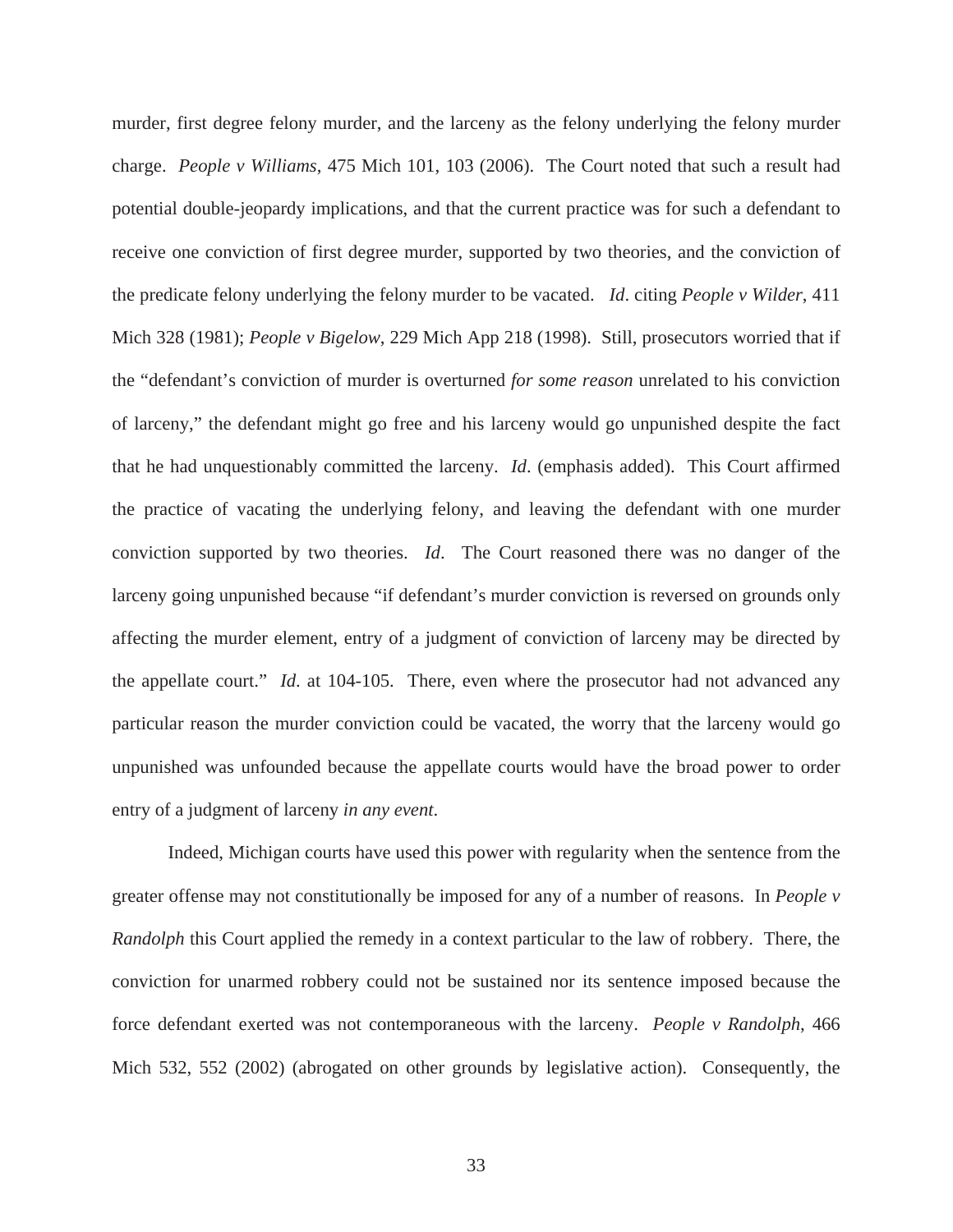appropriate remedy was entry of judgment of larceny in a building as "the jury's decision necessarily included a finding that defendant committed every element of the crime of larceny in a building." *Id*. at 552, n. 5.

In *People v Hutcherson* this Court applied the remedy when the jury was not instructed correctly on the greater offense. The Court held the conviction of first degree murder could not be sustained nor its sentence imposed because the jury instructions "failed to provide the jury with any understandable explanation of the premeditation element of first degree murder." *People v Hutcherson*, 415 Mich 854 (1982). However, because the instructions sufficiently explained the element of second degree murder, the court ordered entry of judgment on this lesser included offense.

## **4***.* **The** *Carp / Eliason* **remedy of a hearing to select either life with or without parole violates the foundational principles of severance of an unconstitutional statute and separation of powers.**

 First through *dicta* in *People v Carp*, and then through the majority opinion in this case, our Court of Appeals imposed a remedy to an unconstitutional mandatory life without parole sentence for a youth, whereby after a hearing, the trial court would impose either life with or without parole. *Eliason*, 300 Mich App at 310; *Carp*, 298 Mich App at 527. While the prosecution may argue that a theoretical hearing with a sentencing judge deciding between parolable life and life without parole could satisfy *Miller*, that possibility cannot be imposed as a remedy in Michigan. There simply is no statutory framework for such a hearing in Michigan. Such a hearing cannot be created by severing or deleting text from the statutory framework, so writing text *into* the statutory framework would be required. However, this would amount to legislating, and would violate Michigan's separation of powers.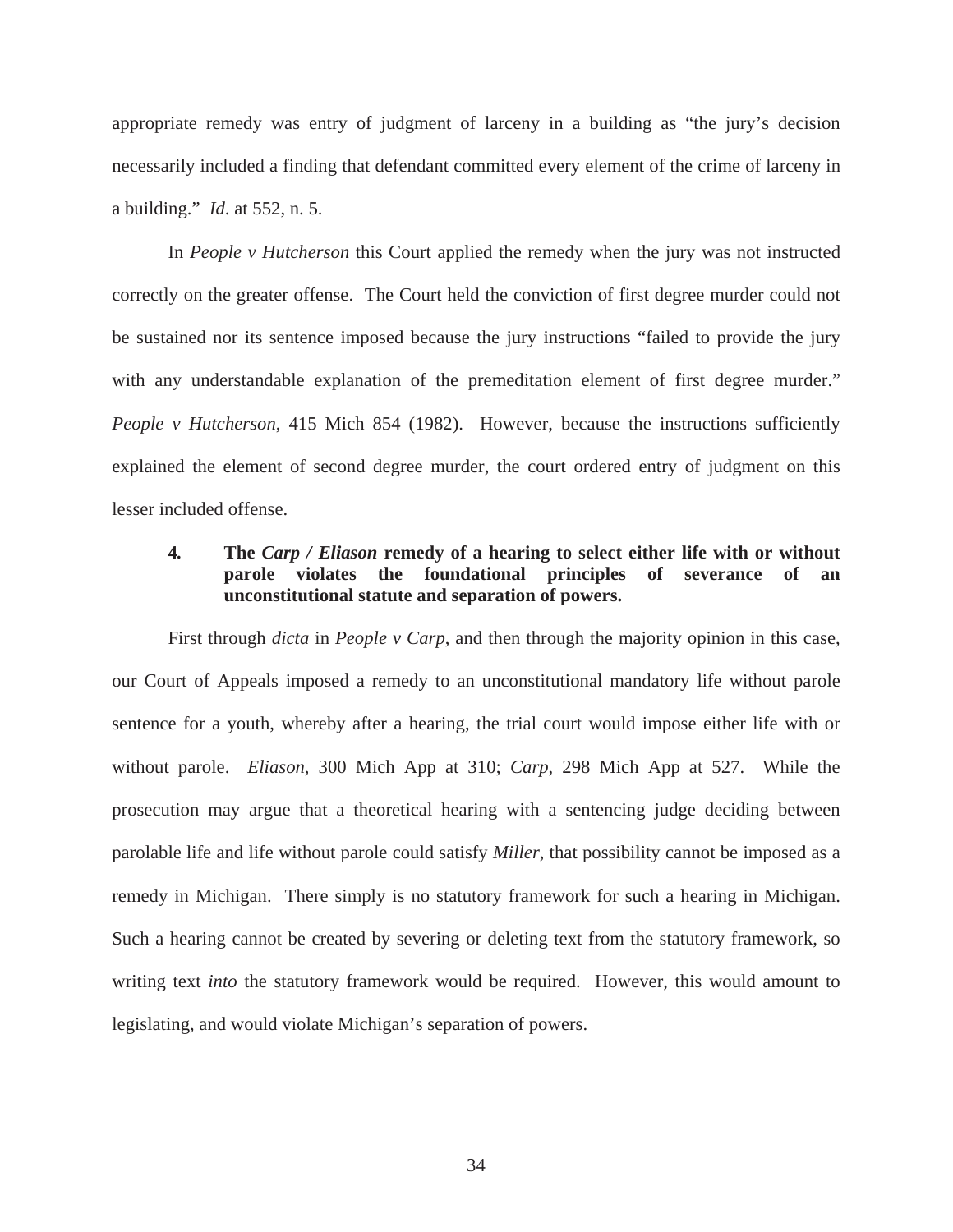## *(a) The Carp/Eliason remedy violates fundamental separation of power principles.*

To be sure, there are hypothetical penalties and procedures besides sentencing under MCL 750.317 which would fall above the constitutional floor set by *Miller*. However, there is not currently a statutory authority for some other kind of sentencing scheme, and the *Carp/Eliason* remedy, or any other sentencing scheme crafted from whole cloth, is beyond the authority of the judiciary.

The Michigan Constitution divides the powers of government into three separate and coequal branches. Const 1963, art III, § 2. The power to enact statutes is vested in the Legislature. Const 1963, art IV, § 1. The Constitution specifically states that "No person exercising powers of one branch shall exercise powers properly belonging to another branch . . ." Const 1963, art III, § 2. The judiciary may sever unconstitutional language from a statute. MCL 8.5; *In re Request for Advisory Opinion*, 490 Mich at 347. But writing language *into* a statute is beyond the judiciary's authority. Michigan courts have often repeated the mantra that courts may not write language into a statute. *See Joseph v A.C.I.A.*¸ 491 Mich 200, 214 (2011) ("Indeed, *Regents* impermissibly interpreted the phrase 'bring the action' in MCL 600.5851(1) as conferring on a claimant the right to 'bring the action and recover an unlimited amount of damages,' an interpretation which cannot be extracted from the plain and unambiguous statutory text."); *Robinson v City of Lansing*, 486 Mich 1, 15 (2010) ("[I]t is well established that we may not read into the statute what is not within the Legislature's intent as derived from the language of the statute.") (internal quotation omitted); *Am Fedn of State, Co & Muni Employees v City of Detroit*, 468 Mich 388, 400 (2003) ("Additionally, we may not read into the statute what is not within the Legislature's intent as derived from the language of the statute."); *Omne Fin, Inc v*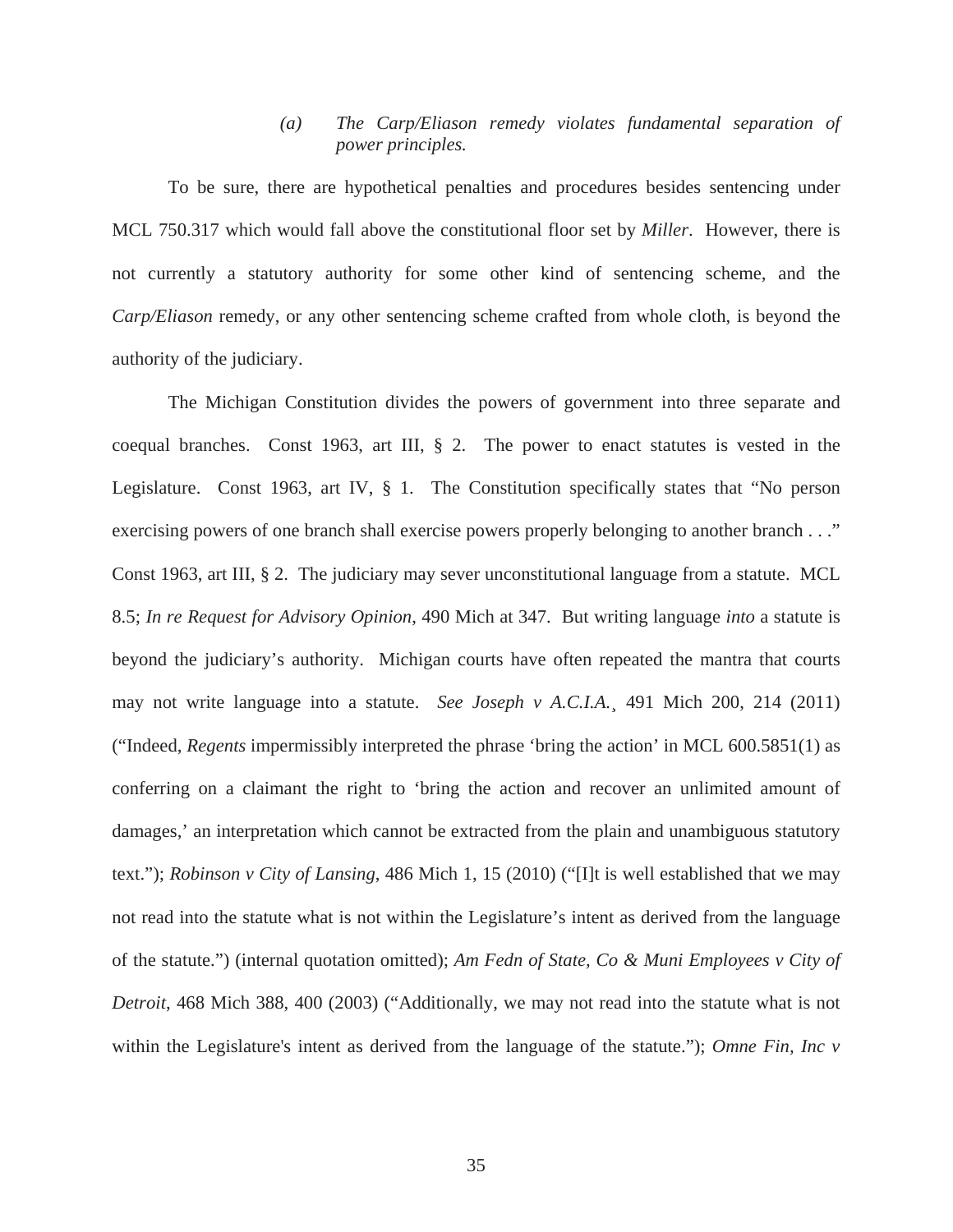*Shacks, Inc,* 460 Mich 305, 311 (1999) ("Hence, nothing may be read into a statute that is not within the manifest intent of the Legislature as derived from the act itself.").

 However, writing language into a statute is exactly what the remedy imposed by *Carp/Eliason* does. MCL 750.316 provides "A person who commits any of the following is guilty of first degree murder and shall be punished by imprisonment for life." MCL 791.234(6) provides "A prisoner sentenced to imprisonment for life for any of the following is not eligible for parole . . . (a) First degree murder in violation of section 316 of the Michigan penal code." Nothing in this statutory language can conceivably be interpreted to provide for hearings as described in *Carp/Eliason*. The dissent in *Eliason* made exactly this point:

> Furthermore, while professing fidelity to legislative sentencing judgments, the majority (and *Carp*) fail to identify any statutory provision permitting a trial court to sentence a defendant convicted of first-degree murder to life imprisonment with the possibility of parole. Our Legislature has defined only one sentence for first-degree murder, and that sentence simply does not contemplate life with parole. [*Eliason,* 300 Mich App at 333 (J. Gleicher, dissent).]

Rather, the procedures discussed in *Carp/Eliason* and the enumerated factors have all

been effectively created from whole cloth and written *into* the statute.<sup>23</sup> Despite statements to

<sup>&</sup>lt;sup>23</sup> See also Brief Amicus Curiae of the Wayne County Prosecuting Attorney at 14-15 ("Instead, the Court of Appeals has effectively amended MCL § 750.316 and MCL § 791.234(6)(a). The former must be taken now to read:

A person who commits... first degree murder ... shall be punished by imprisonment for life. *If the person convicted is under the age of 18, the sentencing court shall hold a hearing to determine whether the sentence imposed is subject to the possibility of parole. The court shall consider: (a) the character and record of the individual offender [and] the circumstances of the offense,* 

*<sup>(</sup>b,) the chronological age of the minor,* 

*<sup>(</sup>c) the background amid menial and emotional development of a youthful defendant,* 

*<sup>(</sup>d) the family and home environment,* 

*<sup>(</sup>e) the circumstances of the homicide offense, including the extent of his participation in tile conduct and the way familial and peer pressures may have affected [the juvenile],* 

*<sup>(</sup>j) whether the juvenile might have been charged am-id convicted of a lesser offense if not for incompetencies associated with youth, and* 

*<sup>(</sup>g) the potential for rehabilitation.* 

*The decision with respect to parole shall be noted on the judgment of sentence. The Parole Board is required to implement the decision of the trial court.*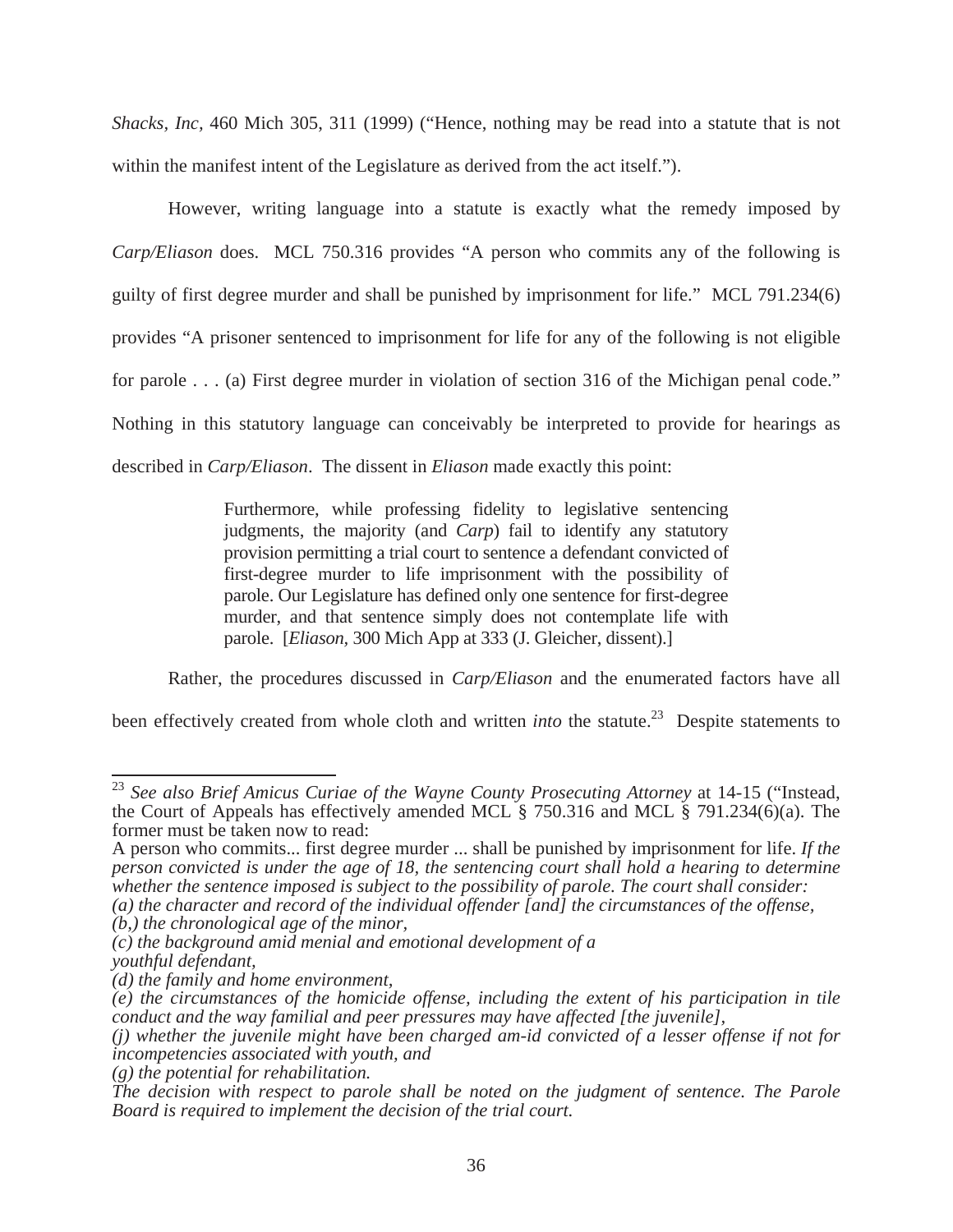the contrary from the *Carp* and *Eliason* panels, this remedy exceeded the authority of the Judiciary and into that of the Legislature.

> *(b) The process of severance of an unconstitutional statute prohibits the Carp/Eliason remedy.*

 Neither the remedy applied in *Carp/Eliason* nor any other construction or severance of the statutory scheme that allows life without parole for youth can save it. Courts may sever unconstitutional language from a statute under MCL  $8.5<sup>24</sup>$  The process of severance, where courts strike unconstitutional language from a statute and leave constitutional language intact, is well known to Michigan courts as described by Justice Cooley:

> In any such case the portion which conflicted with the constitution, or in regard to which the necessary conditions have not been observed, must be treated as a nullity. Whether the other parts of the statute must also be adjudged void because of the association must depend upon a consideration of the object of the law, and in what manner and to what extent the unconstitutional portion affects the remainder. . . . A statute may contain some such provisions, and yet the same act, having received the sanction of all branches of the legislature, and being in form of law, may contain other useful and salutory provisions, not obnoxious to any just constitutional exception. . . . The constitutional and unconstitutional provisions may even be contained in the same section, and yet be perfectly distinct and separable, so that the first may stand though the last fall. [Cooley, Constitutional Limitations (8th Ed.) vol. 1, pp. 359-363].

The latter must now be taken to read:

A prisoner sentenced to imprisonment for life for any of the following is not eligible for parole and is instead subject to the provisions of section 44:

<sup>(</sup>a) First degree murder in violation of section 316 of the Michigan penal code, 1931 PA 328, MCL 750.316. *This section is inapplicable if the prisoner sentenced to life is under the age of 18, and the trial judge has included on the judgment of sentence a finding that the prisoner shall be* 

<sup>&</sup>lt;sup>"</sup>In the construction of the statutes of this state the following rules shall be observed, unless such construction would be inconsistent with the manifest intent of the legislature, that is to say:

If any portion of an act or the application thereof to any person or circumstances shall be found to be invalid by a court, such invalidity shall not affect the remaining portions or applications of the act which can be given effect without the invalid portion or application, provided such remaining portions are not determined by the court to be inoperable, and to this end acts are declared to be severable." [MCL 8.5]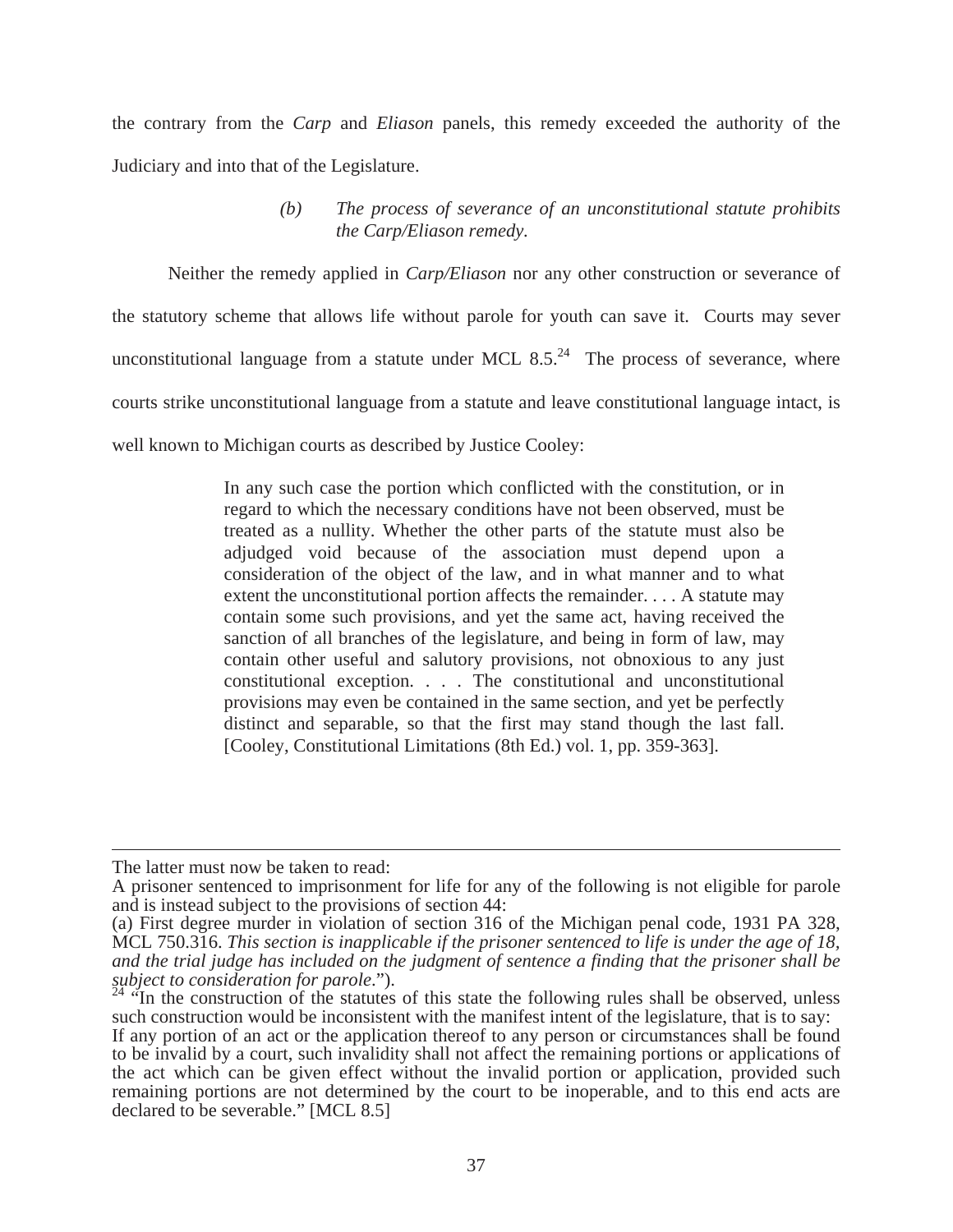It is well settled that "if invalid or unconstitutional language can be deleted from an ordinance and still leave it complete and operative then such remainder of the ordinance be permitted to stand." *Eastwood Park Amusement Co v East Detroit Mayor,* 325 Mich 60, 72 (1949). Courts sever language when "what remains is complete in and of itself, logical in its formulation and organization, and clearly in furtherance of the Legislature's stated goal . . . ." *In re Request for Advisory Opinion Regarding Constitutionality of 2011 PA 38*, 490 Mich 295, 347 (2011). When severing language from a statute courts must always consider "whether the remainder of the act is otherwise complete in itself and capable of being carried out without reference to the unconstitutional section," and whether "the unconstitutional portions are so entangled with the others that they cannot be removed without adversely affecting the operation of the act." *Blank v Dept of Corr*, 462 Mich 103, 123 (2000) (internal quotation omitted). No portion of the life without parole scheme for youth can be deleted without impacting Michigan's broader sentencing scheme, or leaving the juvenile sentencing scheme in shambles.

#### No part of MCL 769.1 can be severed

MCL 769.1 enumerates the crimes for which courts must sentence juvenile offenders in the same manner as adults. Among them is first degree murder. MCL 769.1(1)(g). If MCL  $769.1(1)(g)$  were severed, juveniles convicted of first degree murder would be subject to MCL 769.1(3). Under this provision, a judge determines at sentencing whether an offender will be sentenced as a juvenile or as an adult. This approach fails for two reasons.

First, the sentencing scheme which would result from severing MCL 769.1(1)(g) would in no way be "complete in and of itself, logical in its formulation and organization, and clearly in furtherance of the Legislature's stated goal." *In re Request for Advisory Opinion,* 490 Mich at 347*.* While youth convicted of first degree murder would no longer be subject to automatic adult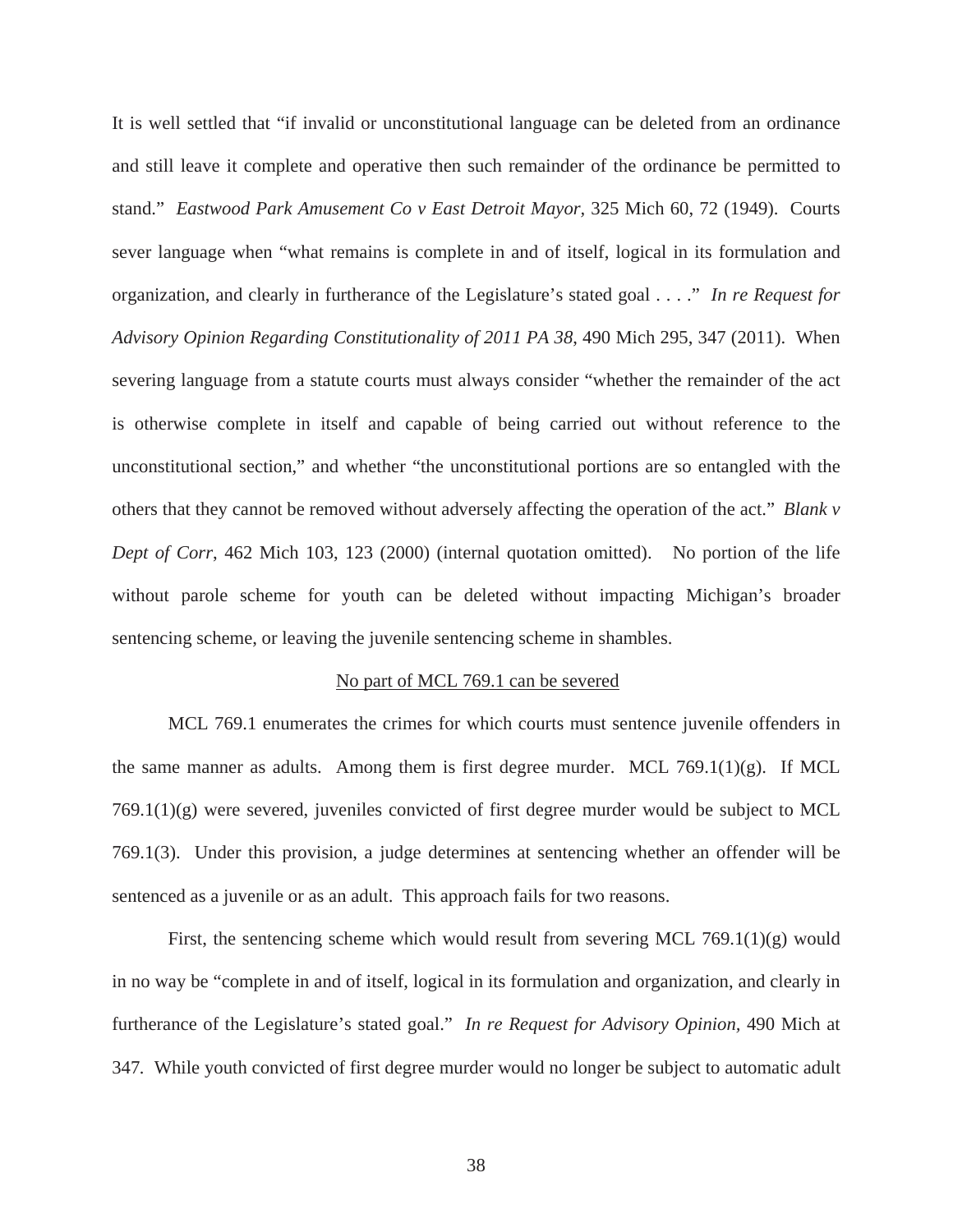sentencing, youth convicted of second degree murder, armed robbery, and nine other violations would be. MCL 769.1(a – f); MCL 769.1(h – l). A scheme where juveniles convicted of first degree murder must be evaluated for sentencing as juveniles, and where according *Miller* the adult sentence of life without parole would be "uncommon," but where juveniles convicted of second degree murder and armed robbery are automatically sentenced as adults is not "logical in its formulation and organization."

Second, such proceedings would not satisfy *Miller*. Under MCL 769.1(3), a judge determines at sentencing whether an offender will be sentenced as a juvenile or as an adult depending on "the best interests of the public." The judge considers six statutory factors in this decision.25 But *Miller* requires the decision to sentence a juvenile to life without parole to "take into account how children are different, and how those differences counsel against irrevocably sentencing them to a lifetime in prison." *Miller,* 132 S Ct at 2469. Additionally, *Miller* provides its own list of factors for consideration which do not comport with MCL 769.1(3). Although *Miller* did not speak to whether "public interest" considerations found in MCL 769.1(3) such as "adequacy of the punishment or programming available in the juvenile justice system," and "dispositional options available for the juvenile," could counterbalance factors it did enumerate, that proposition is dubious at best. Consider if they could. In that case, as programming

 $25$  "(a) The seriousness of the alleged offense in terms of community protection, including, but not limited to, the existence of any aggravating factors recognized by the sentencing guidelines, the use of a firearm or other dangerous weapon, and the impact on any victim.

<sup>(</sup>b) The juvenile's culpability in committing the alleged offense, including, but not limited to, the level of the juvenile's participation in planning and carrying out the offense and the existence of any aggravating or mitigating factors recognized by the sentencing guidelines.

<sup>(</sup>c) The juvenile's prior record of delinquency including, but not limited to, any record of detention, any police record, any school record, or any other evidence indicating prior delinquent behavior.

<sup>(</sup>d) The juvenile's programming history, including, but not limited to, the juvenile's past willingness to participate meaningfully in available programming.

<sup>(</sup>e) The adequacy of the punishment or programming available in the juvenile justice system.

<sup>(</sup>f) The dispositional options available for the juvenile." [MCL 769.1(3)].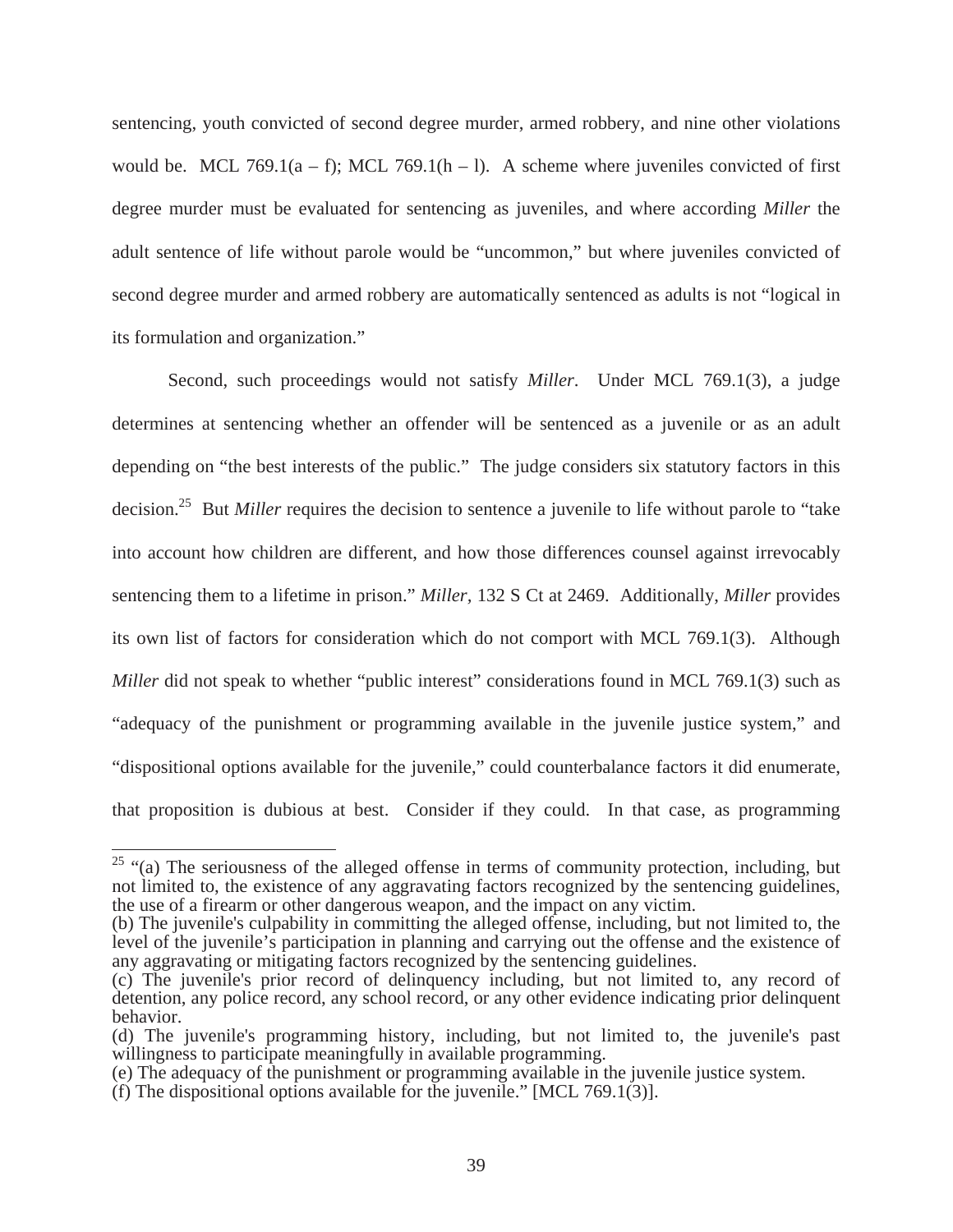available to juvenile prisoners decreased, the Eighth Amendment protection of *Miller* would decrease along with it. The proposition that a juvenile's Eighth Amendment rights shrink along with state funding of correctional facilities seems doubtful.

Even if such a hearing considered the appropriate factors, the disparity between the possible outcomes of life without parole or treatment as a juvenile, could run afoul of *Miller*. The Court cautioned against forcing judges into "a choice between extremes: light punishment as a child or standard sentencing as an adult (here, life without parole)." *Id*. at 2474. Because hearings under the factors enumerated in MCL 769.1(3) do not satisfy *Miller*, severance which results in only these hearings standing between defendants and life without parole does not render the scheme constitutional.

#### No part of MCL 750.316 can be severed.

The first degree murder statute is straightforward enough. It provides that a person who commits murder in any of an enumerated ways is "guilty of first degree murder and shall be punished by imprisonment for life." MCL 750.316(1). The remainder of the statute enumerates the circumstances which constitute first degree murder, MCL 750.316(1)( $a - c$ ), and defines terms used in the statute, MCL 750.316(2)( $a - d$ ).

Severing any of the enumerated circumstances which constitute first degree murder would obviously leave other circumstances which could subject juveniles to mandatory life imprisonment without parole. Severing any of the definitions would only serve to make the statute unclear. The only part left to try and sever is the penalty of imprisonment for life itself, leaving the offense without a penalty. Felonies with no prescribed penalty are punishable by "imprisonment for not more than 4 years or a fine of not more than \$5,000.00, or both." MCL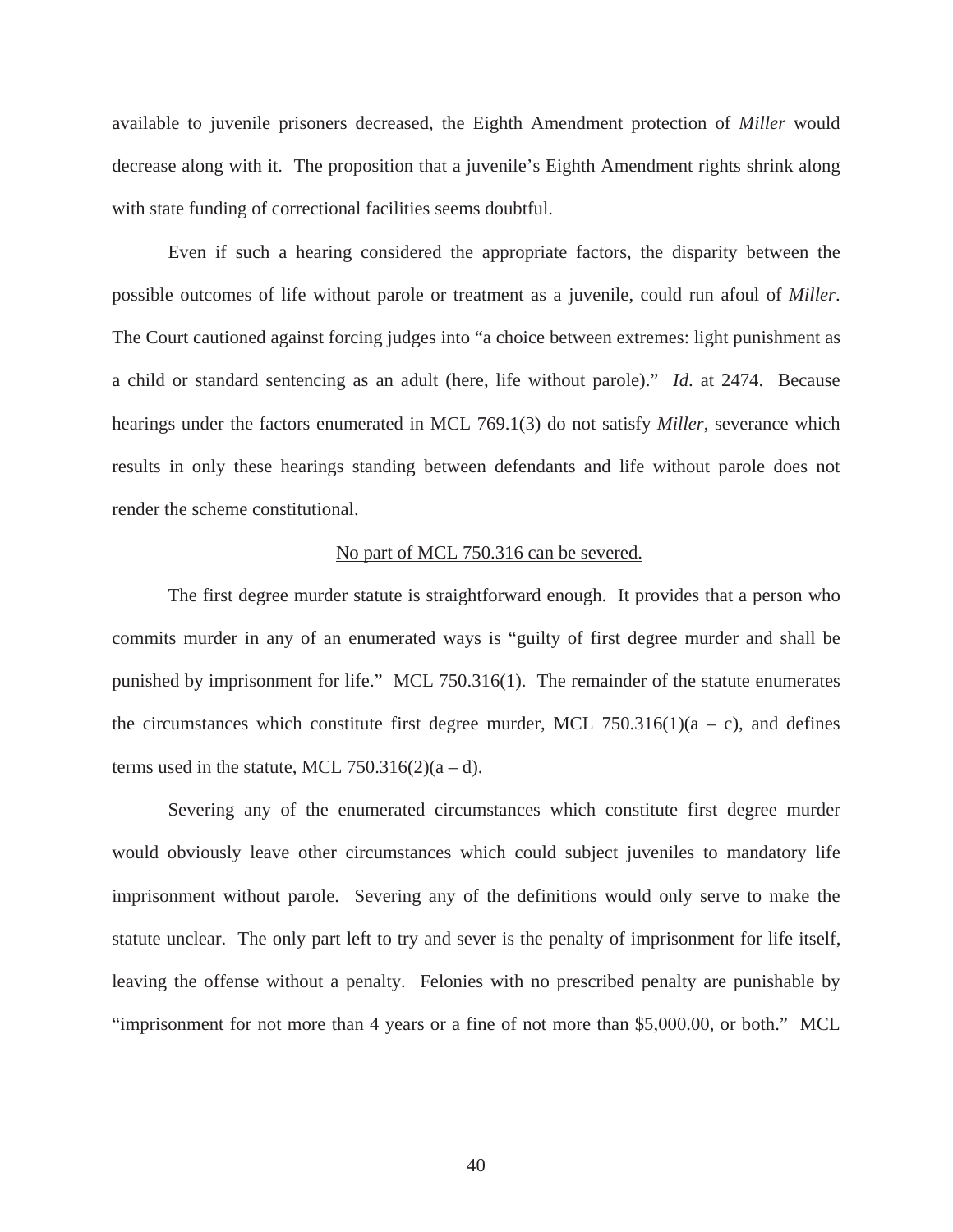750.503. This result would obviously be contrary to the intent of the Legislature to severely punish first degree murder.

#### No part of MCL 791.234 can be severed.

MCL 791.234 controls many aspects of parole operation. Among its provisions is MCL 791.234(6)'s list of violations for which a violator is ineligible for parole. MCL 791.234(6)(a) lists "First degree murder in violation of section 316 of the Michigan penal code" among them. MCL 791.234(6)(a)'s operation together with MCL 750.316 creates the penalty of life without parole for first degree murder in Michigan. In *People v Bullock*, 440 Mich 15 (1991), the remedy for a cruel and unusual punishment of life without parole for possession of more than 650 grams of a mixture containing cocaine was to sever the applicable portion of this statute. However, applying this remedy to sever MCL 791.234(6)(a) would strike life without parole for adult as well as youthful offenders, and would leave other crimes punished more harshly than first degree murder.

Severing MCL 791.234(6)(a) would result in parole eligibility for those sentenced to life without parole for murders committed before they turned 18 years of age. But, because all offenders sentenced under MCL 750.316 are rendered parole ineligible by MCL 791.234(6)(a), severing this provision would render parole eligible not just those who committed crimes before turning 18, but all others sentenced under MCL 750.316 as well. This remedy is clearly overbroad as *Miller* has not called into question the constitutionality of life without parole sentences for those convicted of committing first degree murder as an adult.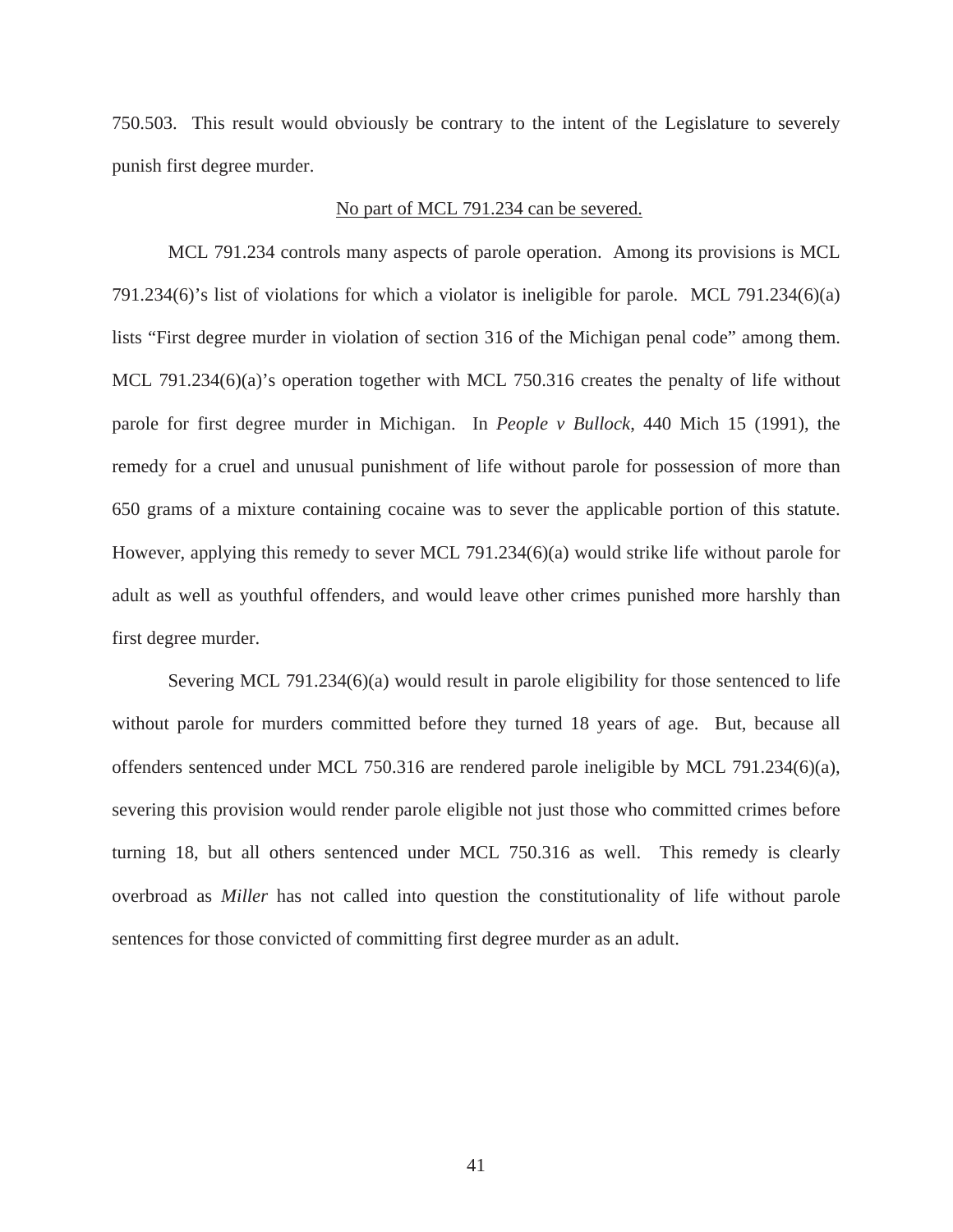Further, merely severing MCL 791.234(6)(a) would leave the sentence of life without parole in effect for the other violations enumerated in MCL 791.234 $(6)$ .<sup>26</sup> Some of these additional crimes require intent to kill, and MCL 750.520b does not even require that a death result from the crime. While all of these additional crimes are undoubtedly heinous, the judgments of our Legislature and the United States Supreme Court via its sentencing decisions have been that first degree murder carries equal or greater culpability than other offenses. *See Kennedy v Louisiana*, 554 US 407, 437 *opinion mod on denial of reh* (2008) (holding the death penalty unconstitutional for the rape of a child where the crime did not result, and was not intended to result, in death of the victim); *Coker v Georgia*, 433 US 584, 597 (1977) ("*Short of homicide*, [rape] is the ultimate violation of self.") (emphasis added). Removing the sentence of life without parole for first degree murder, but leaving it in place for the other crimes, does not result in a scheme "logical in its formulation and organization." *In re Request for Advisory Opinion,* 490 Mich at 347*.*

## **5. Both the** *Carp/Eliason* **remedy of life with or without parole and a mandatory life with parole remedy violate the** *Miller* **requirement of individualized sentencing.**

Given the realities of how paroleable life is administered in Michigan, neither the life with or without parole remedy of *Carp/Eliason* nor the mandatory life with parole remedy imposed in other circumstances by *Bullock*, 440 Mich at 42-43, and suggested by the Wayne

<sup>&</sup>lt;sup>26</sup> Adulteration of a drug with the intent to kill or cause serious impairment of a body function to 2 or more individuals which results in death, MCL 750.16(5); Mixing, coloring or staining a drug or medicine with the intent to kill or cause serious impairment of a body function to 2 or more individuals which results in death, MCL 750.18(7); Chapter XXXIII of the Michigan Penal Code dealing with explosives, bombs, and harmful devices; offering for sale, possess for sale, or manufacture for sale a drug or device bearing or accompanied by a label that is misleading as to the contents, uses, or purposes of the drug or device with the intent to kill or cause serious impairment of a body function to 2 or more individuals which results in death, MCL 333.17764; Criminal sexual conduct in the first degree committed by an individual 17 or older against a victim 13 or younger under certain circumstances, MCL 750.520b.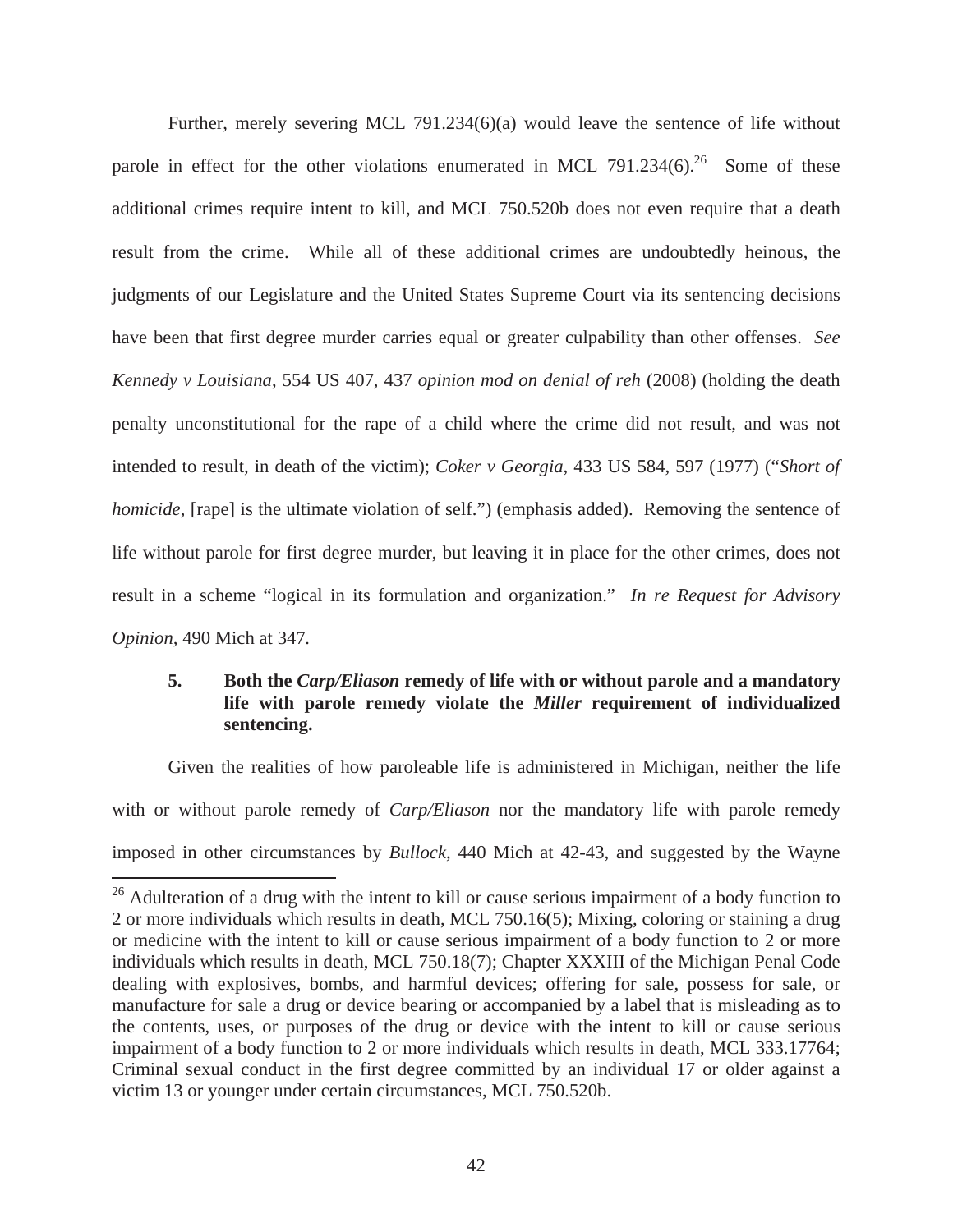County Prosecuting Attorney<sup>27</sup> would satisfy *Miller*. Parolable life in Michigan is a fiction. *See infra*. Consequently, a choice between life without parole and Michigan's version of parolable life amounts to a choice between life without parole and its functional equivalent. This does not satisfy *Miller's* requirement of individualized sentencing.

Other jurisdictions have recognized that there is no constitutional difference between a sentence titled "life without parole" and a functional equivalent. Some jurisdictions have imposed prison terms beyond or approaching a child's life expectancy, others have theoretical possibilities for release which fail to amount to a "meaningful opportunity for release" as specified in *Graham*. Either way, the result is the same – *Miller's* protections are triggered.

In several states, courts have found lengthy term of years sentences to be the functional equivalent to life without parole. In *People v Caballero* the juvenile defendant was convicted of several non-homicide offenses in connection with a gang shooting and sentenced to consecutive terms which amounted to a total term of 110 years to life. *People v Caballero*, 55 Cal 4th 262, 265 (2012). Because the defendant was convicted of non-homicide offenses, a sentence of life without parole would have violated *Graham's* categorical ban on such sentences for juvenile non-homicide offenders. *Graham*, 130 S.Ct. at 2030. The California Supreme Court recognized that, although not technically a sentence of life without parole, a minimum term of 110 years is quite obviously the functional equivalent of life without parole saying "he would have no opportunity to 'demonstrate growth and maturity' to try to secure his release, in contravention of

<sup>27</sup> *Brief Amicus Curiae of the Wayne County Prosecuting Attorney*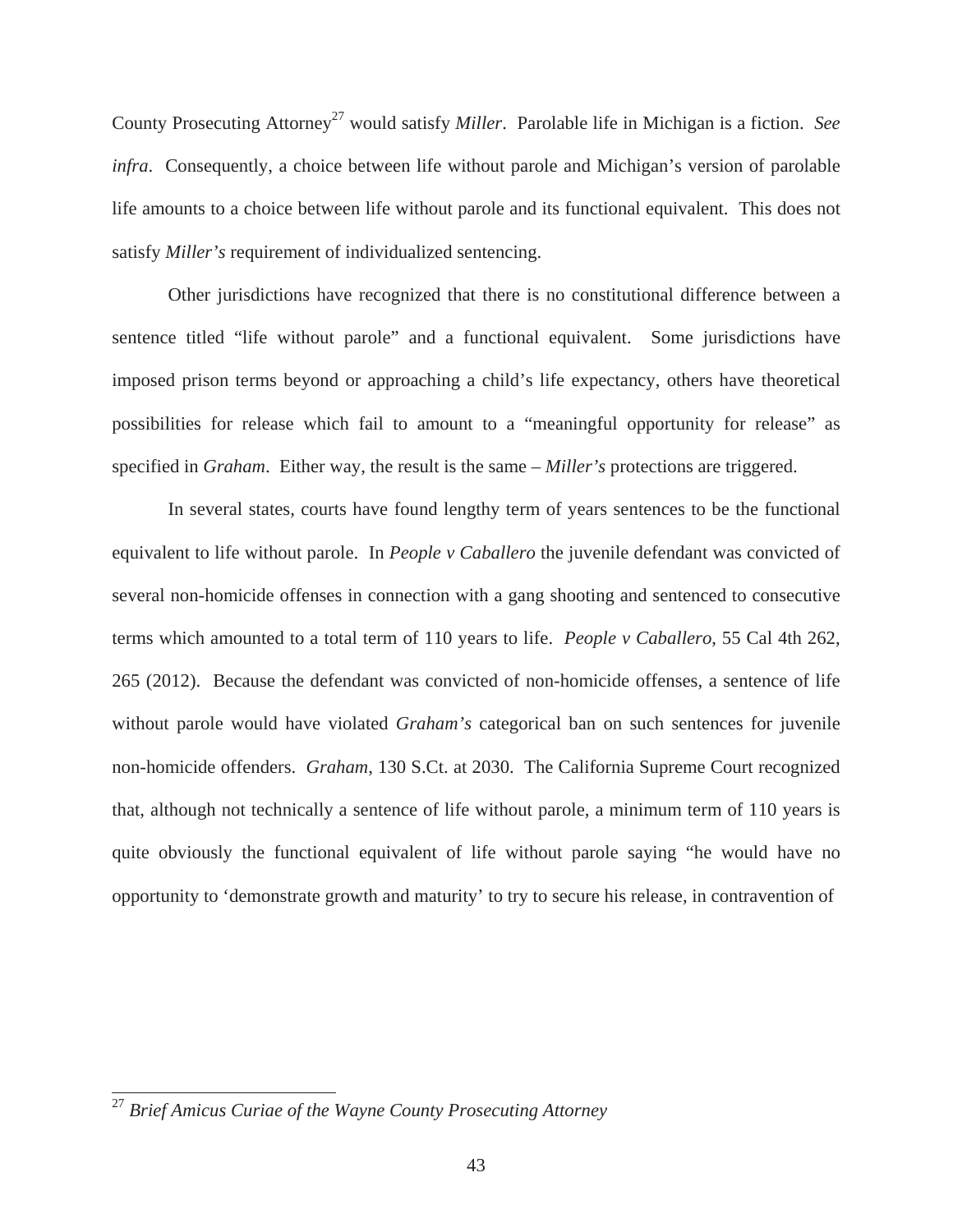*Graham*'s dictate," and ordered resentencing. *Caballero*, 55 Cal 4th at 268. Courts in other states are similarly recognizing that lengthy sentences amount to life without parole.<sup>28</sup>

In Iowa, courts have recognized that a theoretical opportunity for release does not save a sentence from being the functional equivalent of life without parole. After *Miller* was decided, Iowa's Governor commuted the sentences of 38 prisoners who received mandatory life without parole as children to life with no possibility of parole for 60 years with no credit for earned time. *State v Ragland*, 836 NW2d 107, 110-111 (2013). The amended sentences were challenged on the ground that the Governor's commutation failed to follow *Miller's* mandate for individualized sentencing. *Id*. at 112. The Iowa Supreme Court held the sentence was the functional equivalent of life without parole notwithstanding the hypothetical opportunity for release, and that its blanket imposition violated *Miller's* requirement of individualized sentencing. *Id*. at 122-123. *See also Jackson v Norris*, 2013 Ark 175 (2013) (rejecting a remedy of severing "without parole" language and imposing mandatory parolable life as not allowing for consideration of *Miller* evidence.). Other courts are reaching similar conclusions that, notwithstanding a hypothetical possibility of release, other sentences amount to the functional equivalent of life without parole.<sup>29</sup>

<sup>28</sup> *See State v Null* 836 NW2d 41 (2013) (minimum term of 52.5 years functional equivalent to life without parole); *State v Riley,* 140 Conn App 1 (2013) (minimum term of 100 years functional equivalent to life without parole); *Floyd v State*, 87 So 3d 45 (Fla Dist Ct App 2012) ("common sense dictates that Appellant's eighty-year sentence, which, according to the statistics cited by Appellant, is longer than his life expectancy, is the functional equivalent of a life without parole sentence and will not provide him with a meaningful or realistic opportunity to obtain release."); *United States v. Mathurin* order of the United States District Court for the Southern District of Florida, issued June 29, 2011 (Docket No. 09-21075-Cr) (minimum term of  $307$  years functional equivalent to life without parole).

<sup>29</sup> *See Parker v State*, 119 So 3d 987, 997 (2013) (conditional release at 65 amounts to functional equivalent of life without parole); *Bear Cloud v State*, 294 P 3d 36, 45 (Wyo 2013) (life sentence that provides an opportunity for parole only upon commutation of the sentence to a term of years by the governor is functional equivalent of life without parole).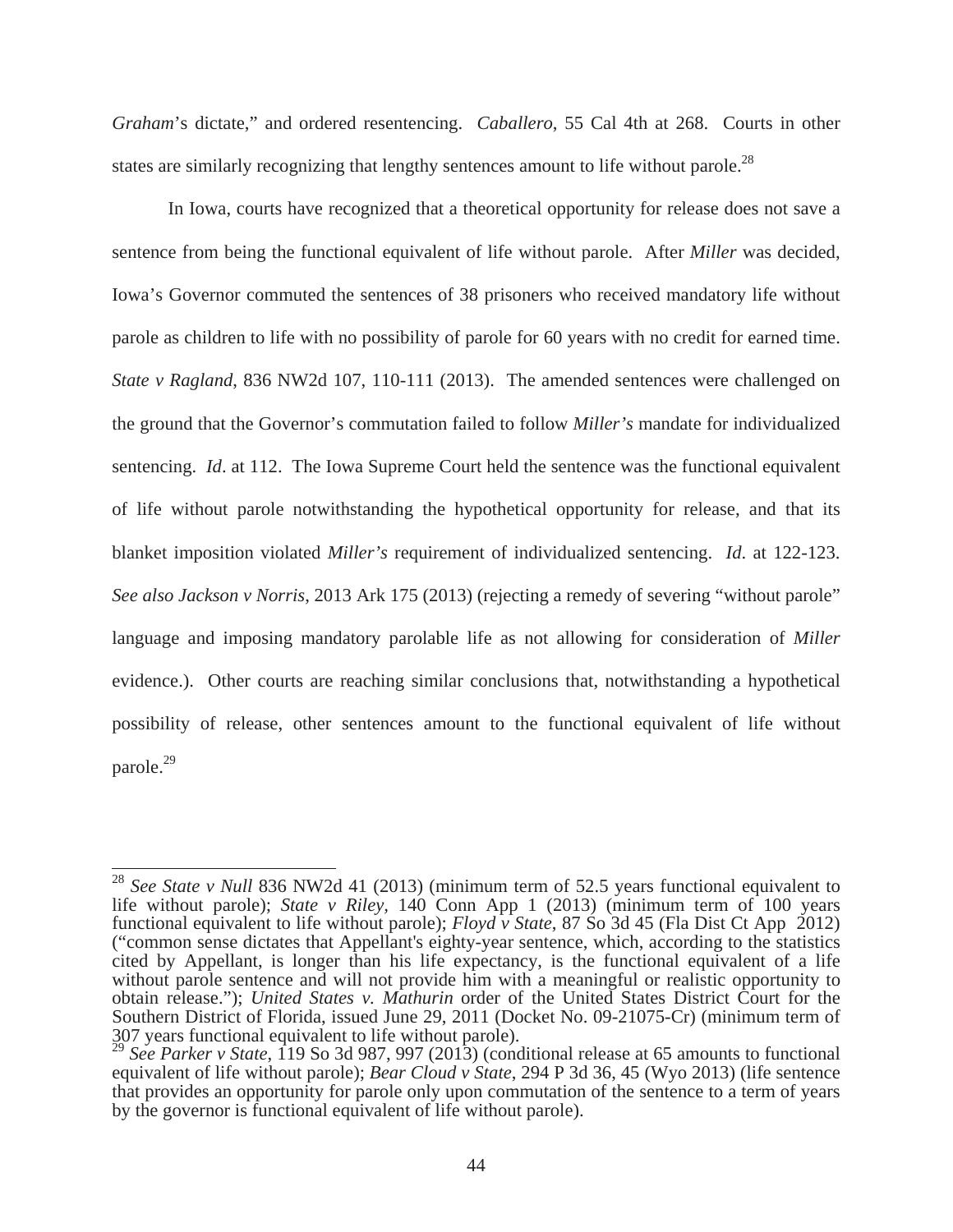Parolable life in Michigan triggers *Miller's* protections both because of the Parole Board's "life means life" policy and because of unchecked judicial vetoes. The Michigan Parole Board has been candid about its current and longstanding policy not to consider parole for prisoners with parolable life terms pursuant to its "life means life" policy. As the Sixth Circuit observed, the chairman of the Parole Board testified in 1999 that "a life sentence means just thatlife in prison," and a spokesman publicly reiterated that policy in 2001. *Alexander v Birkett*, 228 Fed. Appx. 534, 535 (CA 6 2007). More recently, the Sixth Circuit observed that the percentage of prisoners with parolable life terms who were released was only 0.15% on average. *Foster-Bey v Booker*, 595 F.3d 353, 366 (CA 6 2010).<sup>30</sup>

Setting aside the Parole Board's refusal to equitably consider parole for those sentenced to life terms, even if parole from a life sentence could be obtained it would be subject to an unreviewable judicial veto from the sentencing judge or his successor. MCL 791.234  $(8)(c)$ ("[P]arole shall not be granted if the sentencing judge, or the judge's successor in office, files written objections to the granting of the parole within 30 days of receipt of the notice of hearing"). No standards are provided to guide sentencing judges in wielding this judicial veto, nor is the decision subject to appeal. This means that each prisoner hoping for parole from a life

<sup>30</sup> *Foster-Bey v. Rubitschun*, No. 05-71318, 2007 WL 7705668 (ED Mich. October 23, 2007) ("The testimony shows that the new Board's approach to nonmandatory lifers indeed became 'life means life.'"), *rev'd and remanded sub nom. Foster v Booker,* 595 F 3d 353 (2010); *People v Dowtin-El*, 481 Mich 909 (Kelly, J., dissenting) ("would grant leave to appeal to consider whether the Parole Board's policy of 'life means life' improperly converted the defendant's sentence into a nonparolable life term"); *People v Hill*, 267 Mich App 345, 352 (2005) ("Further, it appears to have been well-known that most lifers were never granted parole [as early as 1976]."); *People v Bazzetta*, unpublished opinion per curiam of the Court of Appeals issued January 3, 2003 (Docket No. 237756) (quoting the trial court saying "[T]o [the parole board], life means life and that there is nothing to talk about. And that is not what I understood at the time I sentenced  $\dots$ ).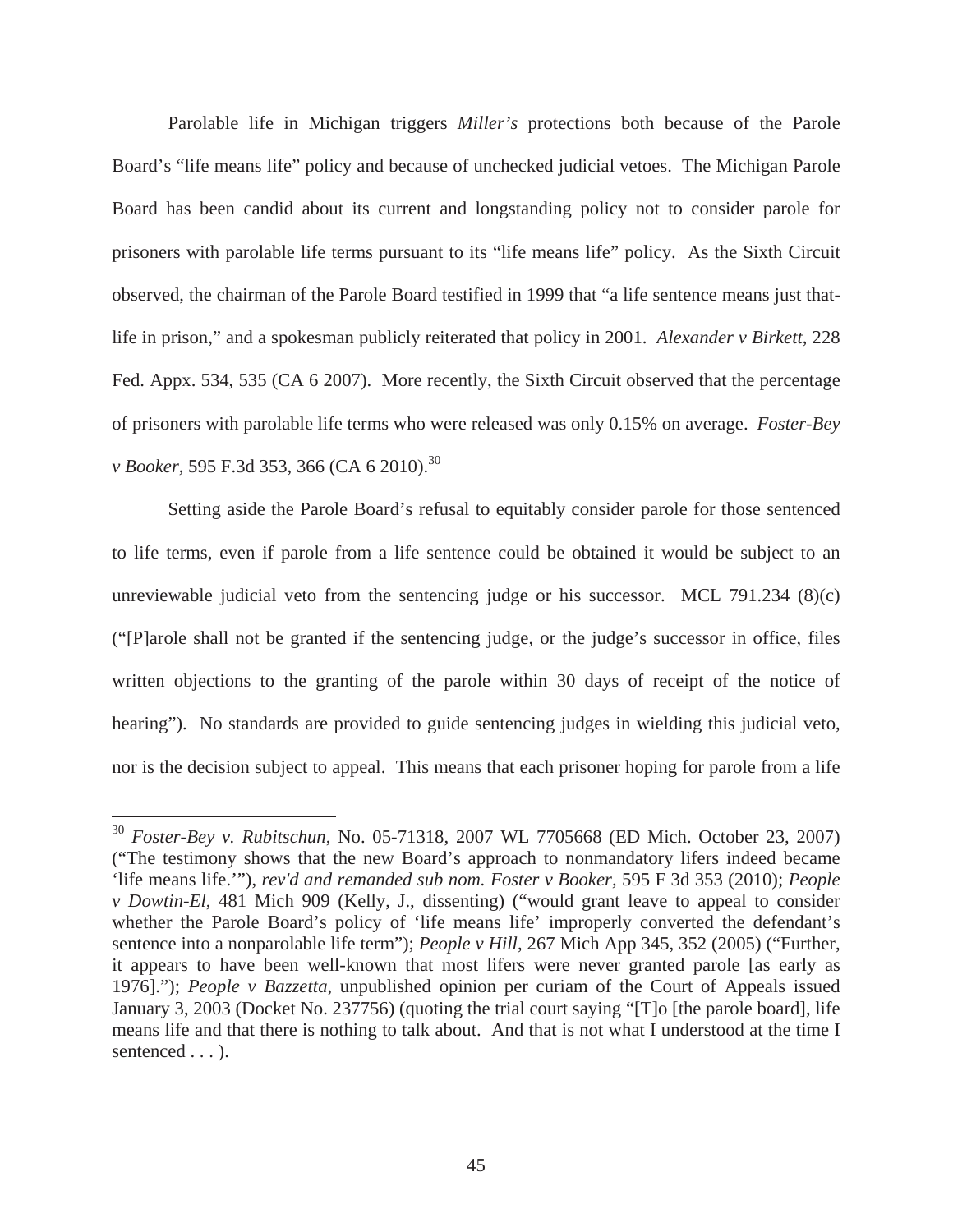sentence must not only beat seemingly insurmountable odds of clearing the Parole Board's "lifemeans-life" policy, he must *also* get what amounts to clemency from the sentencing judge who has unlimited and unreviewable discretion to deny parole. The Court of Appeals in *Carp* even acknowledged the problems with the parolable life process. 298 Mich App at 533-535.

As the dissent in *Eliason* observed:

In *Carp*, this Court acknowledged that a parolable life sentence likely results in lifetime imprisonment. This reality compels the conclusion that a sentence of life with parole is just as final as one that denies the possibility of parole at the outset. Although *Carp* urges that the Parole Board provide a meaningful determination and review when parole eligibility arises, *Miller* instructs that removing youth from the balance *at the time of sentencing* contravenes the Eighth Amendment by prohibiting a judge from assessing whether the law's harshest term of imprisonment proportionately punishes a juvenile offender. [*Eliason,* 300 Mich App at 333 (J. Gleicher, dissent) (quotations omitted).]

This Court should recognize, as other jurisdictions have, that a sentence which is the functional equivalent of life without parole does not satisfy *Miller*. Consequently, mandatory imposition of ostensibly parolable life, either as an alternative to life without parole as dictated by *Carp/Eliason*, or mandatory life with parole as suggested by the Wayne County Prosecutor's Office does not satisfy *Miller*.

## **B. At Dakotah's new sentencing hearing, life without parole should be prohibited and a different judge should impose the sentence.**

## **1. A sentence of life without parole is unconstitutional as applied to fourteen year-old Dakotah.**

 As presented in Issue II, this Court should categorically ban a sentence of life without parole for fourteen year-old Dakotah. However, even if life without parole is permitted as an "uncommon" sentence it should not apply to Dakotah. *Miller*, 132 S Ct at 2469.

 Several of the mitigating factors of youth that must be considered per *Miller*, 132 S Ct at 2468 are directly implicated by Dakotah's offense. First, his chronological age of fourteen is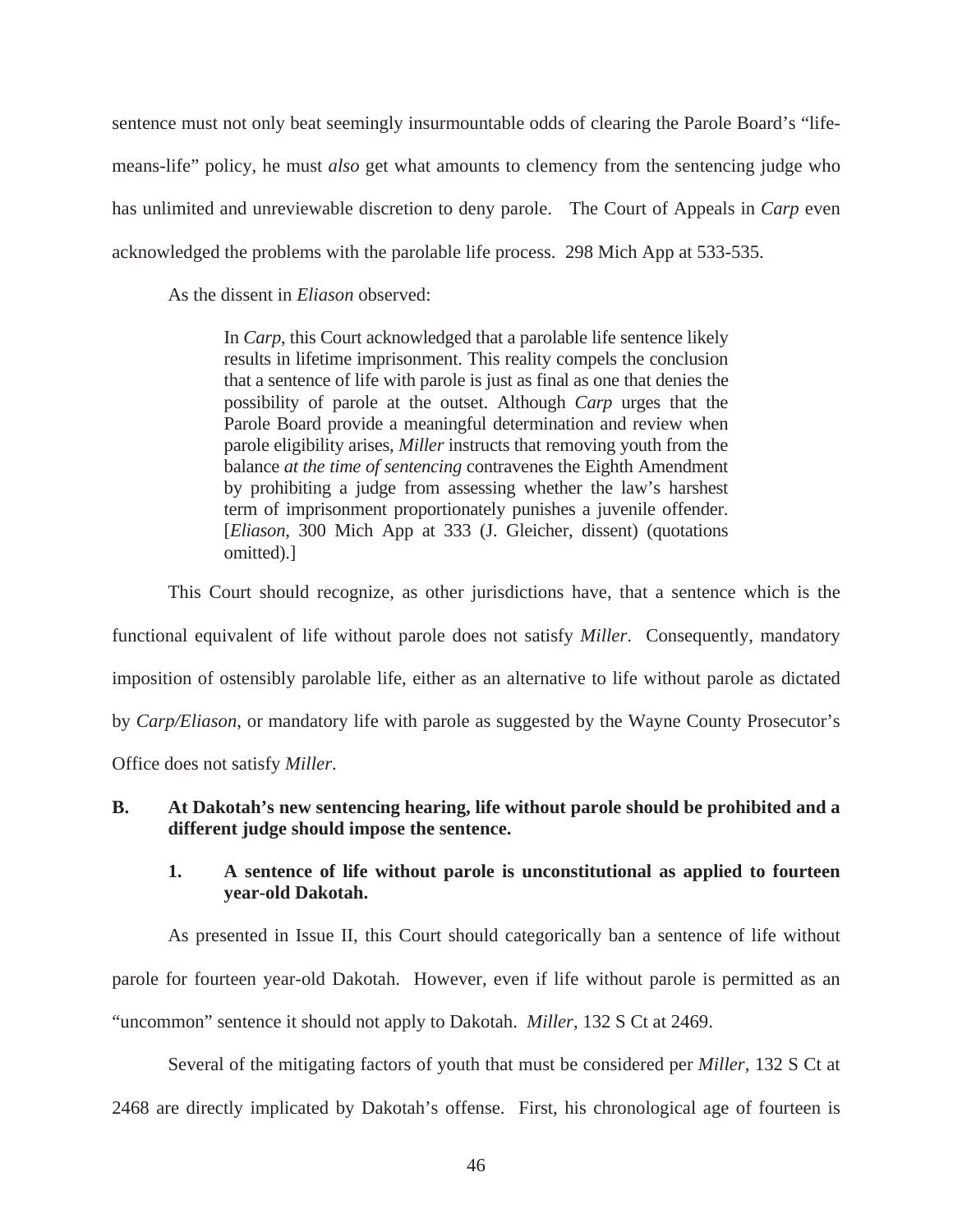certainly at the extreme margin for a first degree murder sentencing, both nationally and in Michigan. *Issue II, supra*.

Second, the testimony at the evidentiary hearing on remand established Dakotah's failure to appreciate the risks and consequences and properly understand his actions. Dr. James Henry, a Professor from the School of Social Work and Director of the Children's Trauma Assessment Center at Western Michigan University detailed a series of traumatic events in Dakotah's life prior to the shooting  $- (1)$  the abandonment of his mother, both in infancy and in the year before the shooting; (2) the death of his dog; (3) the suicide of his best friend; (4) the death of his cousin in an accident; and (5) the loss of his father's job forcing a move into Dakotah's safe haven, his grandparent's house<sup>31</sup>. These events accounted for a process of dissociation whereby Dakotah was completely separated from both himself and the outside world. Dr. Henry diagnosed Dakotah with dissociation and Post-Traumatic-Stress Disorder. For Dr. Henry, loss was the dominant organizer in Dakotah's life. The result was an appearance of inhumanity and aloofness after the shooting, when he was instead disconnected from events due to trauma<sup>32</sup>. (321a-337a, 347a-355a, 462a).

Third, the testimony at the evidentiary hearing described the trauma to Dakotah from the events in his family and home environment at the time of the offense. The abandonment of his

 $31$  Dakotah had other psychological evaluations prior to trial, but as Dr. Henry observed, they were limited to criminal responsibility and an analysis of potential child abuse. They did not examine Dakotah through a child trauma lens. (387a-388a, 479a-480a).

<sup>&</sup>lt;sup>32</sup> The prosecution made much at both trial and sentencing of Dakotah's supposed lack of remorse. The trial judge also made this observation at sentencing. However, as explained at length during the evidentiary hearing on remand by Dr. Henry, a series of traumatic events created the depersonalization and derealization that appeared to police officers, Steve Eliason, and the jurors to be a lack of remorse. (335a-350a). Children may often fail to grasp the concept of death or utilize defense mechanisms like denial, evasiveness, or stoicism that can affect outward expressions. *See* Martha Grace Duncan, "*So Young and So Untender": Remorseless Children and the Expectations of the Law*, 102 Colum. L. Rev. 1469, 1478-79 (2002).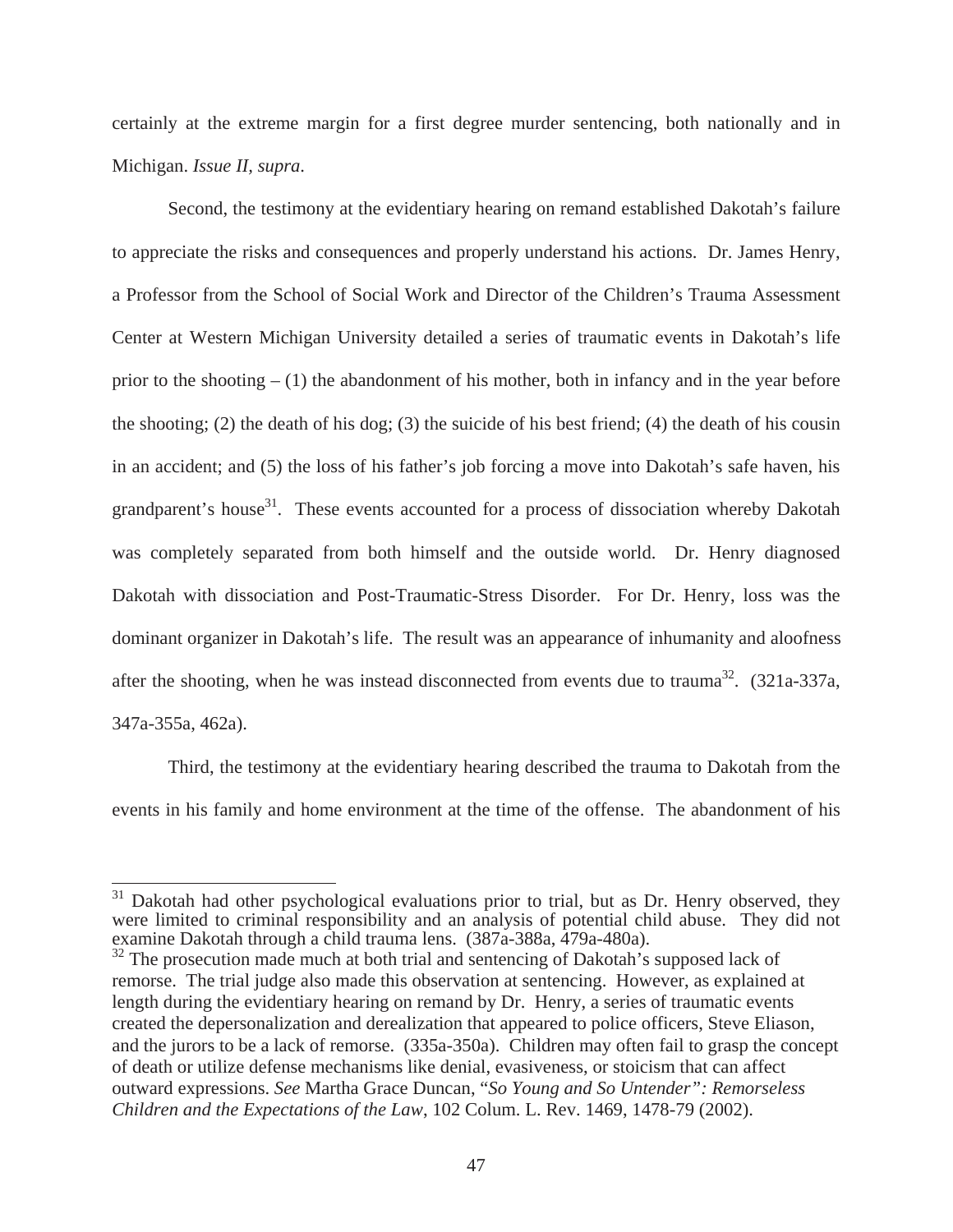mother, suicide of his friend, death of a cousin, and impending move to his grandparent's house, his safe haven, all pointed to Dakotah's unusually stressful family and home environment.

Finally, as described at length in Issue II, although it is impossible to predict with certainty, a youth such as Dakotah has a strong possibility of rehabilitation.

Dakotah is not the "rare juvenile offender whose crime reflects irreparable corruption." *Miller*, 132 S Ct at 2469 (quotations omitted). At his resentencing hearing, this Court should prohibit the imposition of life without parole.

#### **2. A different judge should resentence Dakotah.**

Three factors should determine whether the new sentencing hearing should be before a different judge: "(1) whether the original judge would reasonably be expected upon remand to have substantial difficulty in putting out of his or her mind previously-expressed views or findings determined to be erroneous or based on evidence that must be rejected, (2) whether reassignment is advisable to preserve the appearance of justice, and (3) whether reassignment would entail waste and duplication out of proportion to any gain in preserving the appearance of fairness." *People v Evans,* 156 Mich App 68, 71-72 (1986) (internal citations omitted).

The conclusions of Judge Schofield regarding the necessity for a life without parole sentence for fourteen year-old Dakotah demonstrate that he would have substantial difficulty in putting aside his previous views and findings despite the Supreme Court decision in *Miller*.

In particular, the court noted that "[o]ther than his juvenile status there's really nothing about Mr. Eliason that makes him less culpable than any other person who has murdered another human being in cold blood." (273a). This viewpoint belies the entire underlying thesis of *Miller*, that children *are* different than adults, and need to be sentenced accordingly for first degree murder.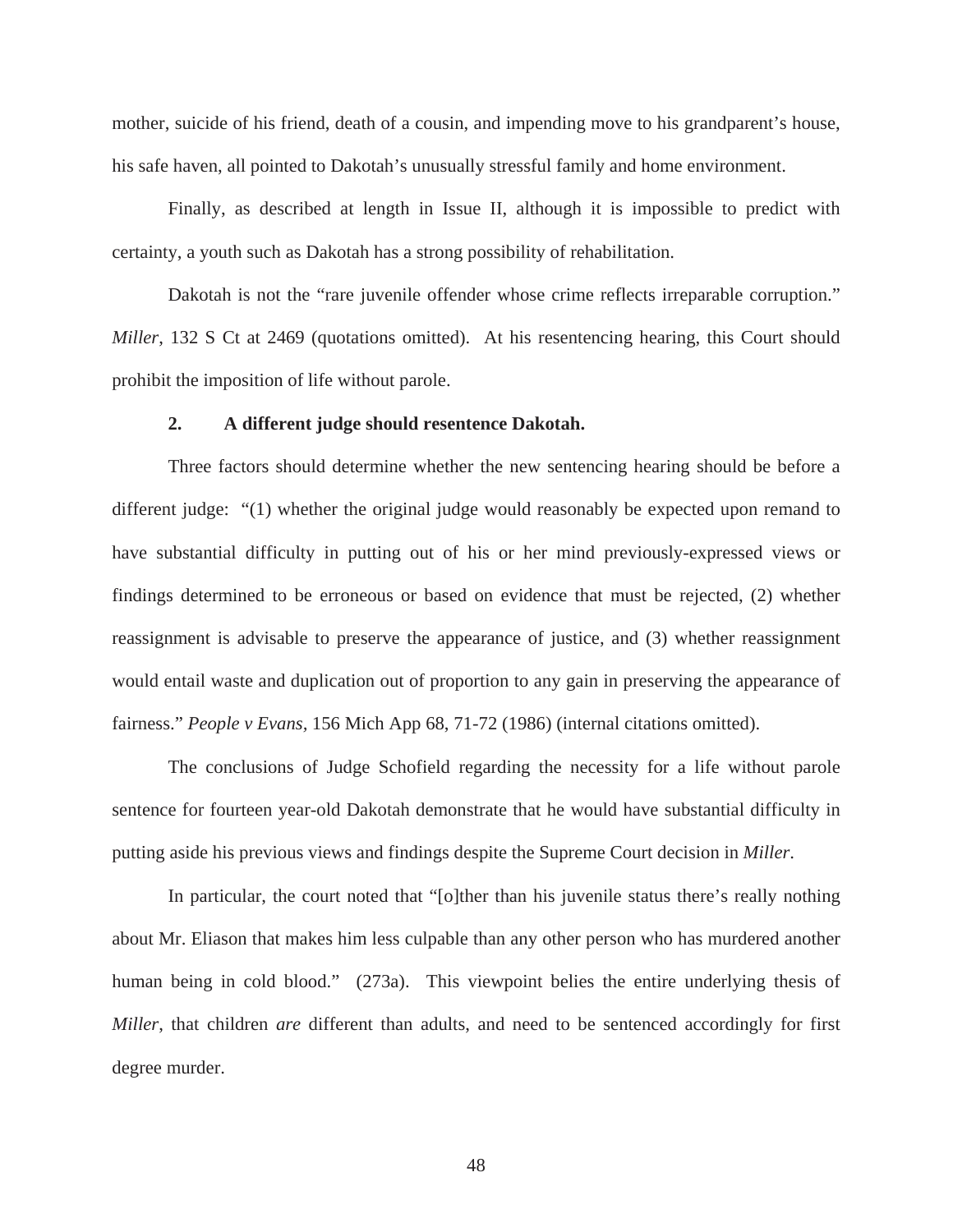In describing the goals of sentencing, the trial court seemed to signal that for the crime of

premeditated murder, only a life without parole sentence is ever appropriate, regardless of the

offender's age:

 Incapacitation is also a legitimate goal of a juvenile life without parole sentence. The state has an obligation to protect its citizens. And perhaps that's the most fundamental and important obligation that a government owes its citizens. When a juvenile commits premeditated murder, making the decision to take another persons life after engaging in reflection about the plusses and minuses of a killing, the State can legitimately seek to incapacitate the juvenile and to separate him from society for society's own protection.

 In addition to deterrence and incapacitation, retribution, punishment are also appropriate sentencing goals.

 The justice system has to have the confidence of the people whom it serves. If the people whom the justice system serves begin to believe that the system is not adequately punishing those who violate the covenant which form the foundation of our civilized society, the conveyance that allows us to peacefully co-exist, then the justice system will be unable to do its job. Chaos and anarchy will ensue because people will take the law into their own hands. That's how we get vigilantes. People have to believe, the people whom the justice system serves have to believe that the punishment fits the crime. And so the State can legitimately seek to require an offender to spend life in prison when that offender has taken a life, even if the offender was only 14 years old at the time he took that life. (272a).

Indeed, the trial court concluded that a life without parole sentence is "particularly appropriate"

for Dakotah. (275a). The trial court's sincere statements regarding life without parole sentences

for youthful offenders, many now repudiated by *Miller*, demonstrate a "substantial difficulty" in

resentencing Dakotah without these views and findings infecting the hearing. Under these

circumstances reassignment to a different judge is necessary for the appearance of justice. As the

relief is for resentencing, rather than a new trial, there would not be any risk of disproportionate

waste or duplication. A different judge should conduct Dakotah's resentencing hearing.